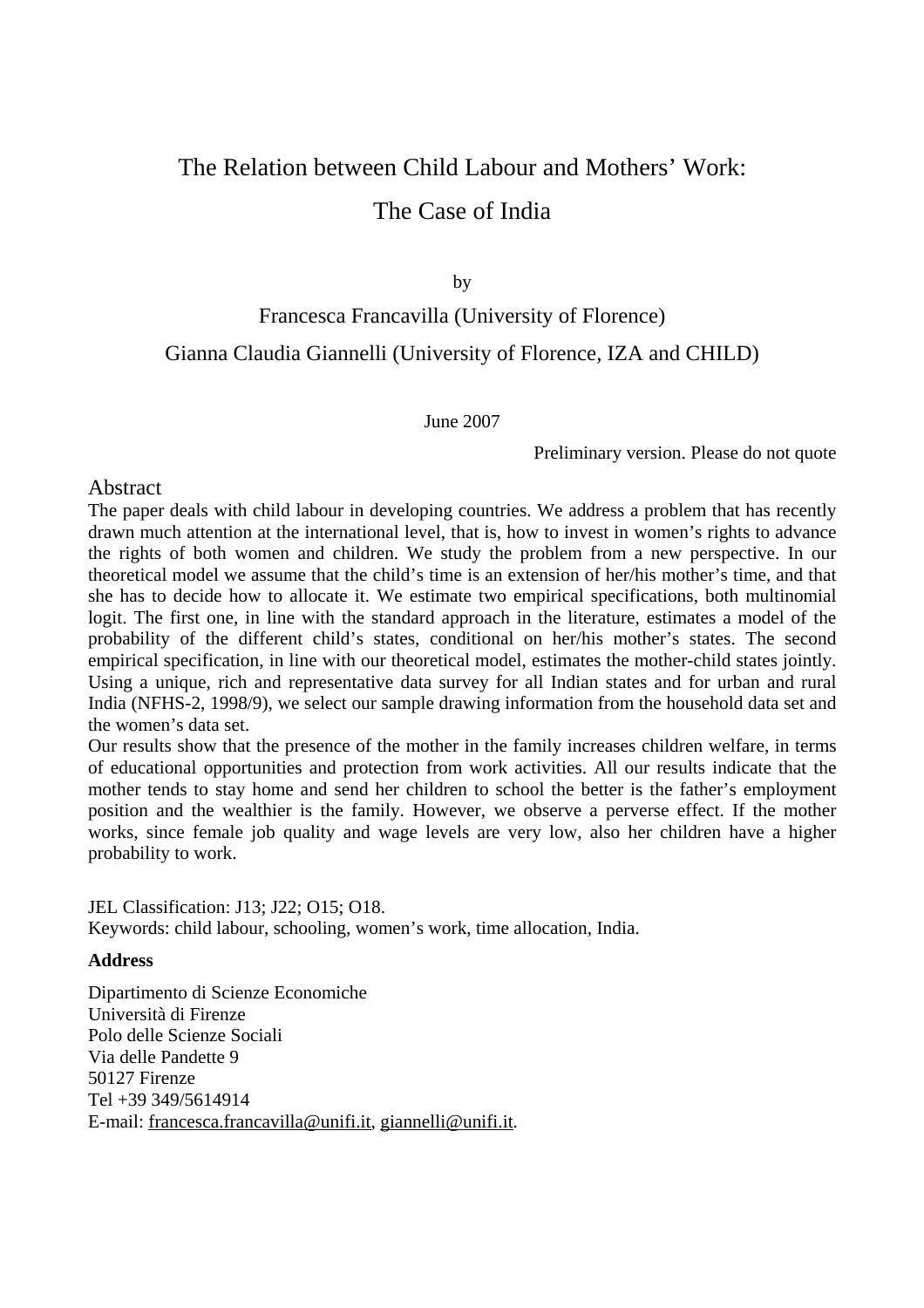### 1 Introduction

 $\overline{a}$ 

This study is inspired by the belief that child labour is an obstacle to the process of human development. In order to draw attention on the crucial role of education, we assign a negative value judgement to any state of the child that does not include at least some time spent in school.

We address the issue of child labour from a new perspective. A problem that has recently attracted much attention at the international level is how to invest in women's rights to advance the rights of both women and children (UNICEF, 2007). The paper intends to contribute to this question, examining the relation between children's and their mothers' condition in developing countries.

Mothers generally look after their children from birth to adulthood, taking care of their nutrition, health, education and other needs. Their contribution to children's welfare depends on their influence in the household decision-making, and this power is very much affected by the level of mothers' education. Various studies have shown the positive effect of maternal education on child health and survival (see, among these, Dreze and Murthi, 2001). Other evidence shows that children with a more educated mother are less likely to be enrolled in economic activities and have a higher probability to attend school (estimates that exploit the extended structure of Indian households, indicate significantly higher levels of study hours among children with literate mothers; see, for example, Behrman, Foster, Rosenzweig, Vashishtha, 1999).

Another source of mothers' empowerment is indeed paid employment. It is generally thought that women who contribute to household resources have a higher command on them, since earnings from their own work should represent an easy resource to control (Desai and Jain, 1994).

Moreover, the degree of control on labour income is assumed to be positively related to children's welfare. Evidence supporting this hypothesis, largely available for developed countries, is, however, rather scarce for the developing world (Folbre, [1](#page-1-0)987; Haddad Hoddinott and Alderman 1997).<sup>1</sup> Our special focus on the relation between mothers' work and child labour is thus induced by the lack of evidence on the relation between the labour market status of mothers and their children activities.

We study the case of India. Descriptive statistics of the work engagement of mothers and children give the guts of the issue at stake. As to female employment, according to the National Family Health Survey (NFHS) the employment rate of ever-married Indian women rose from 32 per cent in 1992-1993 to 37 per cent in 1998-1999. A sizeable heterogeneity of women's participation exists between urban and rural areas, the employment rate in urban areas amounting to 26 per cent and in rural areas to 44 per cent. Although an increasing number of women are entering the workforce, a

<span id="page-1-0"></span> $1$  The role of mothers' employment on children development is a hot topic also for developed countries. Many studies show that mothers' full time employment might have detrimental effects on children's cognitive development (see, for example, Ruhm, 2004; Ermisch and Francesconi, 2004).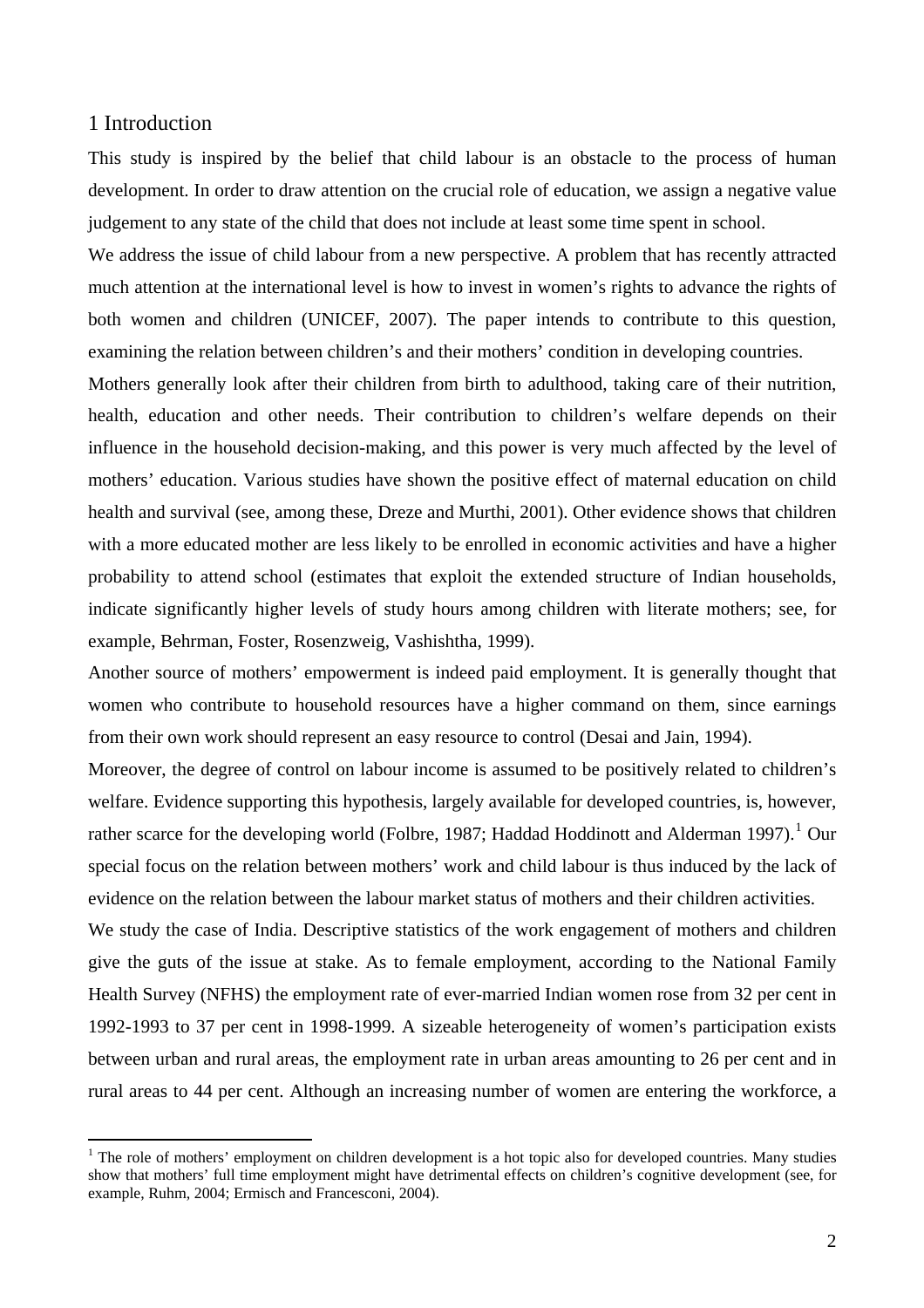higher participation to the labour market is not always an indicator of an improved women's condition. In India, a great number of women are engaged in agricultural and household activities that are often unpaid, or paid in kind. Women participation to the labour market is more often dictated by necessity rather than an expression of women's autonomy. In rural areas, women mostly work as agricultural employees or self-employed labourers, being often exploited in terms of earnings and working times. Women living in urban areas are involved in more diversified activities and the percentages of unpaid and occasional work is lower as compared to that of rural areas. Even if less general than in rural areas, the poverty condition of women at work is an issue also in urban areas where one woman in ten is unpaid and two women in ten are engaged in seasonal or occasional work (Giannelli and Francavilla, 2007).

As to the participation of children to the labour market, data drawn from NFHS show that among children aged 6 to 14 about 4,5 per cent are engaged in economic activities and about 80 per cent are attending school. $2$ 

Even if the proportion of children involved in economic activities in India does not appear particularly alarming compared to those of other developing countries, the large country population makes the phenomenon of child labour of huge dimension. Statistics on the more recent household survey account for about 210 millions of children at work in 1999<sup>[3](#page-2-1)</sup>, around the 3.6 per cent of the total labour force in India.

Even if the focus is on child labour, the paper approaches the topic in a wide setting, considering the different child activities, like studying, working for the market, working for the family or staying inactive. The theoretical section of the paper develops a model in which we assume that the child's time is an extension of her/his mother's time, and that she has to decide how to allocate it. This way, the state of the mother and the child are determined jointly. In the empirical section we first study the problem in a standard way, conditioning the child's state on her/his mother's activity. In particular, we focus on the relation of mothers' position in the labour market with children's activities. We then estimate the empirical specification drawn from our theoretical model, with the aim of establishing what are the determinants of the joint probabilities of the mother-child states.

Our results show that the presence of the mother in the family increases children welfare, in terms of educational opportunities and protection from work activities. Estimates of the joint model indicate that the mother tends to stay home and send her children to school the higher is her educational level, the better is father's employment position and the wealthier is the family. However, we observe a perverse effect. If the mother works, since female job quality and wage

<span id="page-2-0"></span> $2$  These numbers refer to official statistics reported by the UCW Project (2007). The percentages reported in the data

section of this paper diverge because of differences in the definition of children's states. See also footnote 9.

<span id="page-2-1"></span> $3$  Elaboration of UCW Project, (2007).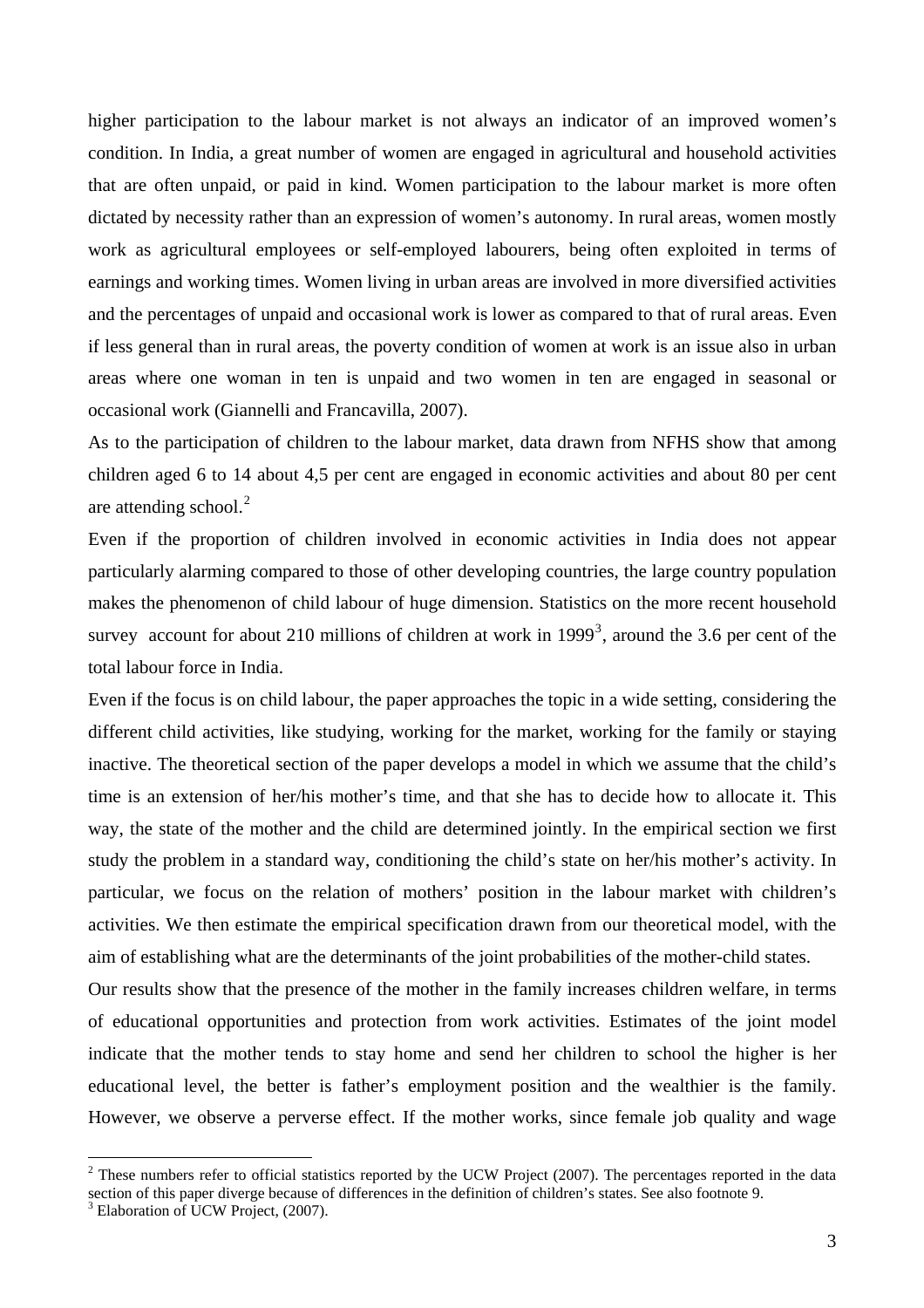levels are very low, also her children have a higher probability to work. Mother's illiteracy, too many siblings and poverty largely determine the joint probability that both the mother and the child work.

The Government of India declared to be determined to eradicate child labour in the country. The world's largest child labour elimination program is being implemented at the grass roots level in India. A large number of non-governmental and voluntary organizations are involved in this project especially to enforce existing laws banning child employment in hazardous industries.<sup>[4](#page-3-0)</sup> In the scenario we have depicted, however, we find that mothers' involvement in the labour market is largely induced by necessity, and that children labour is positively correlated with their mothers' participation. The Government of India, should then give the same priority to policies that, ameliorating the labour market opportunities of women, would then generate positive spill over effects for children's condition.

The paper is organized as follows. Section 2 discusses the concept of children activity in developing countries. Section 3 presents the theoretical model of the joint mother-child states, section 4 presents the empirical specification, section 5 illustrates the data and defines the sample and the variables and section 6 discusses the results. Section 7 concludes.

### 2 Children activities

 $\overline{a}$ 

Time is an important resource and how children and adolescents spend their time during the first period of their life will not only affect the quality of present life but also have significant consequences for their educational achievements and the development of gendered roles within the family. Parents' decisions on the allocation of their child's time will affect the child quality of life during adulthood in developed countries as well as in developing countries. However, in low income countries poor life conditions, imperfections in the labour and land market, low returns on investment in education, but also parents' culture and education, may lead to decisions that undervalue the role of education and leisure for child development. Ideally, a child should spend all his/her daily time going to school, studying at home and playing. In many poor countries, however, children are expected to become economically productive at an early age in order to contribute to the satisfaction of household's needs. Some studies show that in some cases children labour competes with schooling whereas in others, work is combined with schooling.<sup>[5](#page-3-1)</sup> These studies suggest that the relationship between work and schooling differs across country contexts as well as across families and individuals.

<span id="page-3-0"></span><sup>&</sup>lt;sup>4</sup> We are referring to the International Program on Elimination of Child Labour (IPEC) guided by the International Labour Organization, whose world's largest international initiative on child labour is based in India.

<span id="page-3-1"></span> $5$  See for example Ravallion and Wodon, 2000; Arends-Kuenning and Amin, 2004.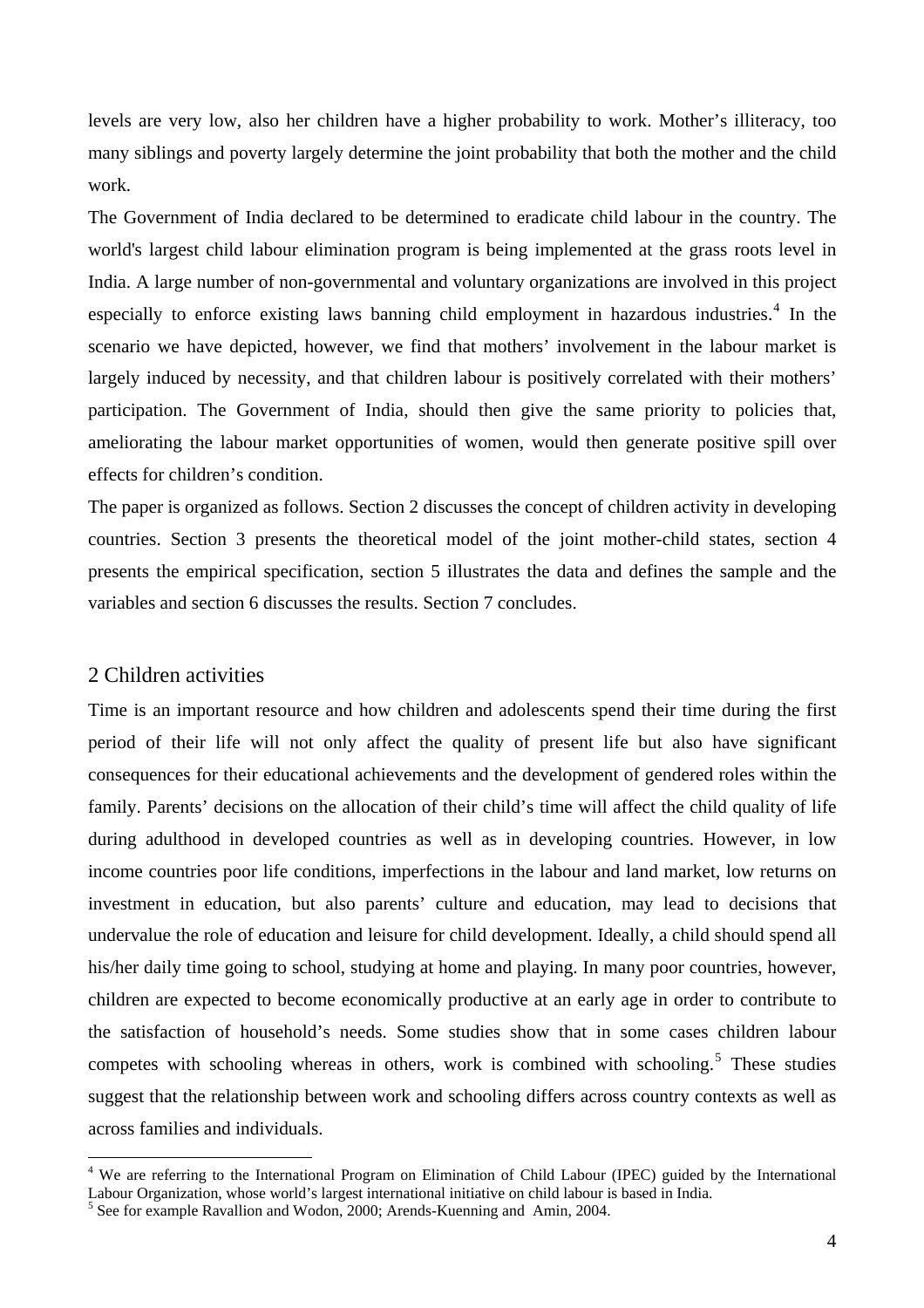Child labour and children 's right to education are closely linked. Parents may involve their children in labour rather than school because the school is inaccessible, or is of poor quality and therefore not seen as being worth the investment of their children's time. The UN Convention on the Rights of the Child (CRC) of 20 November 1989, at the article 32, asserts that "States Parties recognize the right of the child to be protected from economic exploitation and from performing any work that is likely to be hazardous or to interfere with the child's education, or to be harmful to the child's health or physical, mental, spiritual, moral or social development". *Child* is defined at the article 1 as "every human being below the age of eighteen years unless under the law applicable to the child, majority is attained earlier". The International Labour Organisation (ILO) Conventions No. 138 (Minimum Age) and No. 182 (Worst Forms of Child Labour) are no doubt the most important instruments to ensure the enforcement of the CRC convention. The Minimum Age convention was adopted on 26 June 1973 by the General Conference of the ILO and was enforced on 19 June 1976. The article 2 of Minimum Age convention asserts that "each member which ratifies this Convention shall specify, in a declaration appended to its ratification, a minimum age for admission to employment or work within its territory (…) no one under that age shall be admitted to employment or work in any occupation". The same article also asserts that: "The Minimum age (…) shall not be less than the age of completion of compulsory school and, in any case, shall not be less than 15 years."

The Convention No. 182 calls for immediate actions against the worst form of child labour.<sup>[6](#page-4-0)</sup> The Article 1 of the convention asserts: "Each member which ratifies this Convention shall take immediate and effective measures to secure the prohibition and elimination of the worst forms of child labour as a matter of urgency".

Some studies (see, for example, Cigno, Guarcello, Lyon, Noguchi and Rosati, 2003) argue that not all work done by children (that is, boys and girls under 18 years of age) needs abolition. In certain cases work performed by children or adolescents would give an essential contribution to the welfare of the children and their families. In conditions where the quality of school is low, child work may help children to acquire skills to participate as productive members to the social life during adulthood. Obviously, in order to regard child labour as something that can be positive for the child and their relatives it is essential that the child is not involved in the worst form of child labour and

<span id="page-4-0"></span><sup>6</sup> The convention also specifies the interpretation of the words *child* and *worst form of child labour*. Article 2, as already defined in the CRC convention, states that: "*Child* shall apply to all persons under the age of 18." In the article 3 the convention clarifies that the term "the worst forms of child labour" comprises: (a) all forms of slavery or practices similar to slavery, such as the sale and trafficking of children, debt bondage and serfdom and forced or compulsory labour, including forced or compulsory recruitment of children for use in armed conflict; (b) the use, procuring or offering of a child for prostitution, for the production of pornography or for pornographic performances; (c) the use, procuring or offering of a child for illicit activities, in particular for the production and trafficking of drugs as defined in the relevant international treaties; (d) work which, by its nature or the circumstances in which it is carried out, is likely to harm the health, safety or morals of children."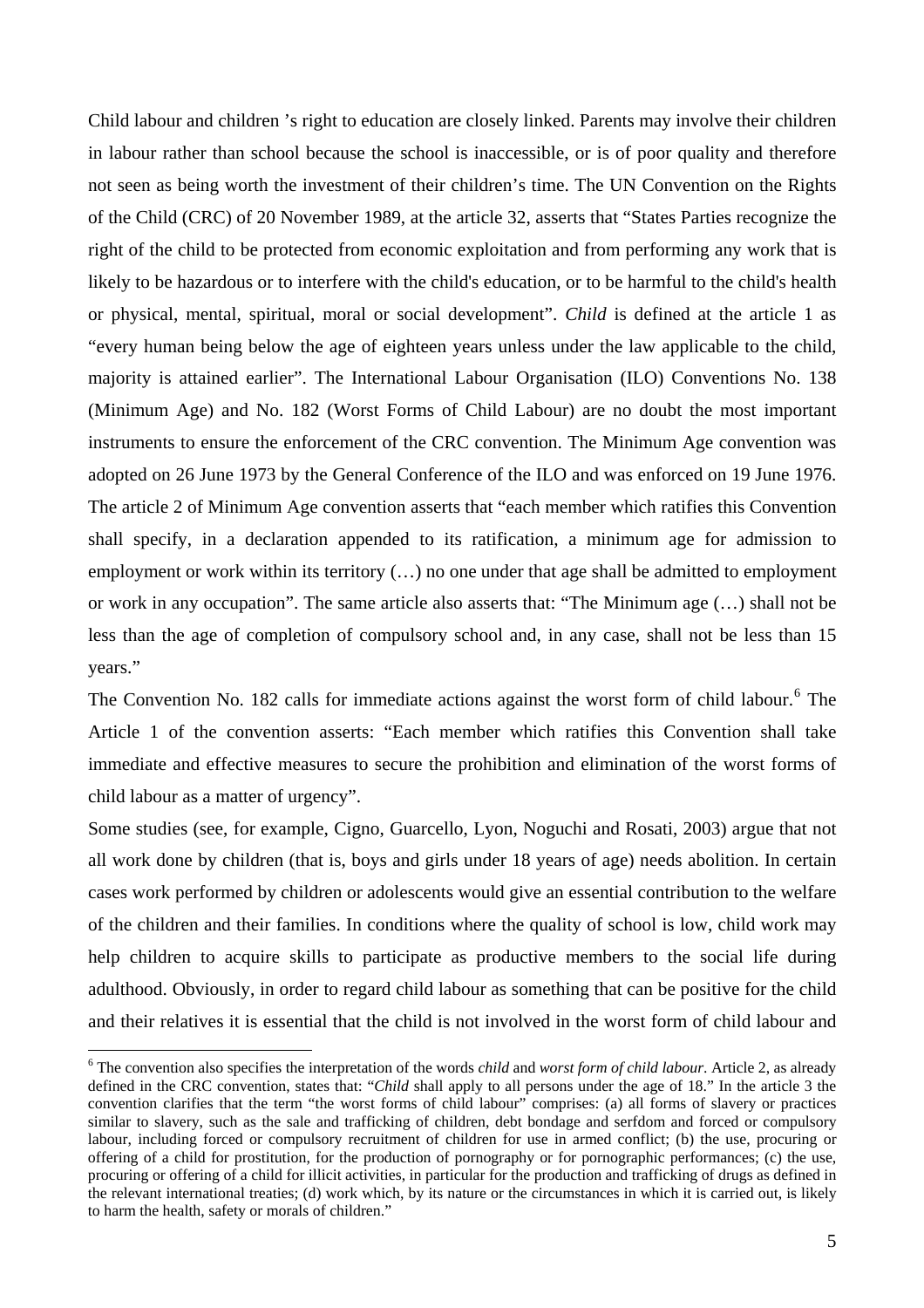that work activities do not affect child's health and personal development or interfere with his schooling.<sup>[7](#page-5-0)</sup>

It appears evident that, according to the international conventions, the child labour to be banned is all activities, paid or unpaid, carried out by the child that obstacle the child human development.

It is in this direction that the CRC convention stresses the necessity to protect children from any activity that may interfere with the their education. Convention No 138, more explicitly, recommends that the minimum age for carrying out economic activities shall not be less than the age of completion of compulsory school. With these recommendations, the international organizations aim to reaffirm the role of compulsory education for the children's physical and mental development. Child labour has to be eliminated if it is an obstacle to the child's human capital accumulation.

Even if in principle children may allocate some of their daily time to study and the remaining time to work, many studies show that child labour adversely affects the educational achievement of children who combine work and school, often resulting in their premature leaving of school (Guarcello, Lyon, and Rosati, 2006; Heady, 2000).

However, compared to children who combine work and study a worse off category of children is undoubtedly those of children who are out of school. They are children who are non-school entrants (that is, children never entering school) or children who are early school leavers. Children in this category are often involved in economic or domestic activities but can also be inactive. These children are denied the benefit of formal education and therefore constitute a prior policy target.

In may cases, in fact, schooling and work activities also compete with housework carried out by the children for his/her family. There is a growing consensus among international agencies on the necessity to consider household chores as "child labour". More recent studies, in fact, expand the traditional definition of child labour to include both market oriented labour and household chores. This interpretation is consistent with the UN Convention on the Rights of the Child and ILO Convention No. 182 (Worst Forms), if household chores are harmful to the child, even if domestic activities are not economic in nature. However, it is not yet clear if housework activities should be considered as injurious for children human development. While the impact of economic activity on children's physical and moral development (that is, attendance to compulsory education, performance at school, health condition during childhood and adulthood) has been subject of a

<span id="page-5-0"></span><sup>&</sup>lt;sup>7</sup> Conventions No. 138 and No. 182 show that the identification of the child labour that have to be eliminated depend on the interaction between the type of work and the age of the child involved in the economic activity. Thus is considered as child labour all forms of work carried out by children below 15 years (14 years in less developed countries), the light work carried out by children below 13 years (12 years in less developed countries) and all the worst form of child labour carried out by children of any age under 18 (ILO, Geneva, 2002).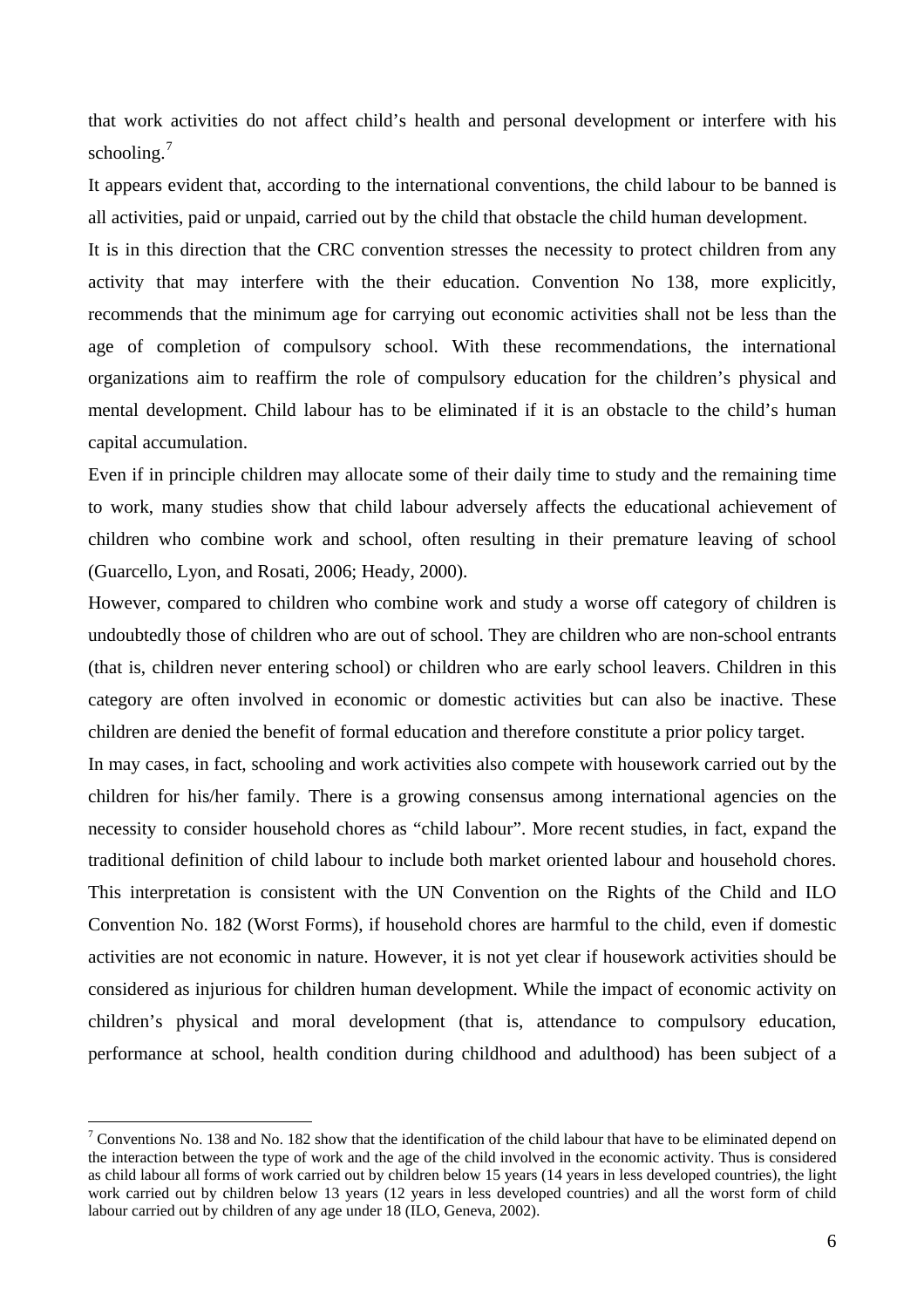number of recent studies<sup>[8](#page-6-0)</sup>, almost no research has been undertaken on the relationship between household chores and children's development. A recent research reveals no clear correlation between household chores and health in six developing countries (Francavilla and Lyon, 2003). However, the available evidence indicates that the negative effect of child work on school attendance and school survival is also extended to household chores (Guarcello L., Lyon S., Rosati F. C., 2006). In fact, it is reasonable to expect that household chores performed for long hours during a day can become an obstacle to child attendance and affect the performance of child at school reducing the time children can devoted to homework. More research is needed to improve understanding of the relationship between economic and non-economic activity on school attendance and health condition of children during adulthood.

Descriptive statistics on child work and school attendance also report the existence of a group of children that neither attends school nor performs economic activity. These children are often identified in the literature of child labour as "idle". Drawing on datasets from six countries, a recent research (Biggeri, Luarcello, Lyon, Rosati, 2003) suggests that children who are not fully enrolled in household chores can be absent form both school and economic activity because of their health or because they are unable to find work after having left school. This research stresses the impossibility to classify a large proportion of children neither as workers nor as students. Indeed, in several of these countries where data are available, the magnitude of this category outstrips that of economically-active children, often by a substantial margin.<sup>[9](#page-6-1)</sup> These children also constitute an important policy concern – they not only do not go to school but are also the category of children most at risk of entering work when households are exposed to individual or collective shocks.<sup>[10](#page-6-2)</sup>

## 3 A theoretical model of mother's allocation of child's time

Since our focus is on the mother-child relation, our model is based on the following assumptions. The family consists of the mother and one child (or n identical children) and decision-making is in the hands of the mother. The father's behaviour is exogenous to the model; he always works in the market and gives the family a labour income Y. The family consumes a bundle of home produced goods  $(X_d)$  and market  $(X_m)$  goods, and the mother  $(M)$  has to allocate her time between hours of domestic activities,  $H_{Md}$ , market work,  $H_{M,m}$ , and leisure, L. Child's time is an extension of her/his

<span id="page-6-0"></span><sup>&</sup>lt;sup>8</sup> See, for example, O'Donnel and Rosati, 2002; O'Donnel, Rosati, and van Doorslaer, 2003; Fassa, Facchini, Dall'Agnol and Christiani, 2000; Rosati and Straub, 2003, on the impact of child labour on health.

<span id="page-6-1"></span><sup>&</sup>lt;sup>9</sup> According to UCW Project calculations based on NFHS-2, 1998/9 16 per cent of children aged 6 to 14 are inactive, while just five per cent are involved in economic activities. According to our calculations based on the same data survey, around 12 per cent of children in the same age class are inactive and more than 6 per cent work for their family or for the market. The different percentages are due to the use of our definition of inactive children that does not include children involved in household chores. The latter are accounted for in a separate category. See Section 5. <sup>10</sup> See, for example, Mealli, Pudney and Rosati (2004).

<span id="page-6-2"></span>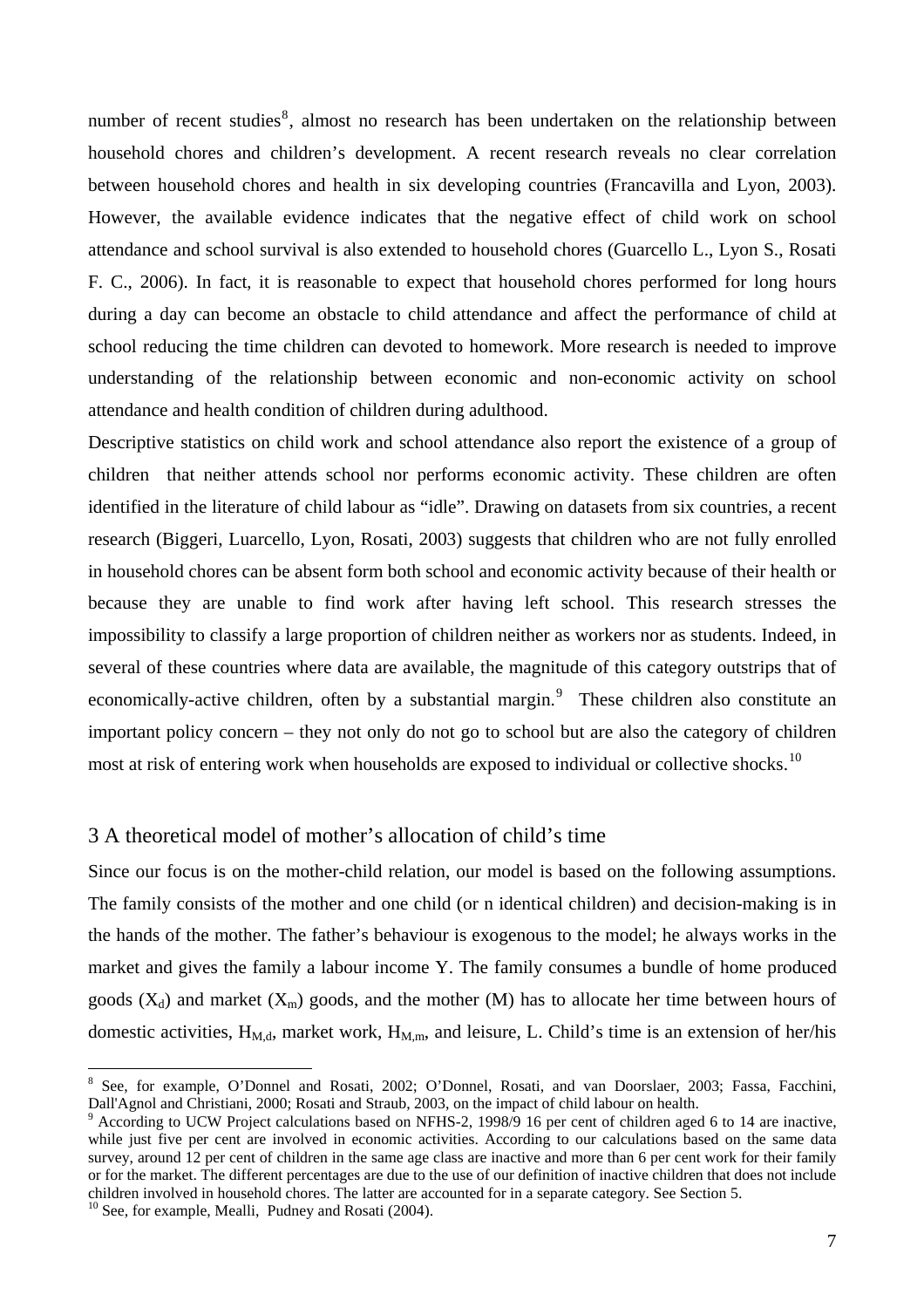mother's time, and the mother decides how to allocate it between study and work. We start with the simplifying hypothesis that each family has one child (C), relaxing it later in the exposition.

The mother maximises her utility function U (X, L, S), where L is hours of her leisure time and S is hours of child's study. S necessarily includes going to school, but does not exclude hours of all those extra activities (including play time or time spent studying with her/his mother) useful to develop child's capabilities. The inclusion of S as an argument of mother's utility can have a double interpretation. First, an altruistic interpretation, according to which, the mother derives utility from the fact that her children go to school. The second interpretation is egoistic, since the mother may guarantee herself future consumption through her child support<sup>[11](#page-7-0)</sup>, investing in her/his education. This implies the reasonable assumption that child's returns on human capital are higher if it accumulates at least some education instead of only work experience. Under these hypotheses the mother's utility to be maximized is simply:

$$
\begin{aligned} \text{Max U=U (X, L, S)} \quad (1) \\ \frac{\delta U}{\delta X} > 0, \frac{\delta U}{\delta L} > 0, \frac{\delta U}{\delta S} > 0 \end{aligned}
$$

The utility maximization is subject to the consumption constraint:

$$
X = X_d + X_m \tag{2}
$$

The time constraint, with child's time considered like an extension of her/his mother's time, is the following:

$$
T = T_M + T_C
$$
 (3)  
\n
$$
T_M = H_{M,d} + H_{M,m} + L
$$
 (4)  
\n
$$
T_C = H_{C,d} + H_{C,m} + S
$$
 (5)

where child's time  $(T_C)$  can be allocated to domestic production  $(H_{C,d})$ , market work  $(H_{C,m})$  and study (S). The mother and the child produce a homogeneous domestic good  $X_d$  according to the following household production constraint:

$$
X_d = f(H_{M,d}) + g(H_{C,d})
$$
 (6)

<span id="page-7-0"></span><sup>&</sup>lt;sup>11</sup> For the theory of family constitutions, according to which parents invest in their children's education in order to guarantee themselves consumption when their are old, see Cigno (2006) and Cigno and Rosati (2000). This theory is especially applicable to developing countries, where social security is often insufficient.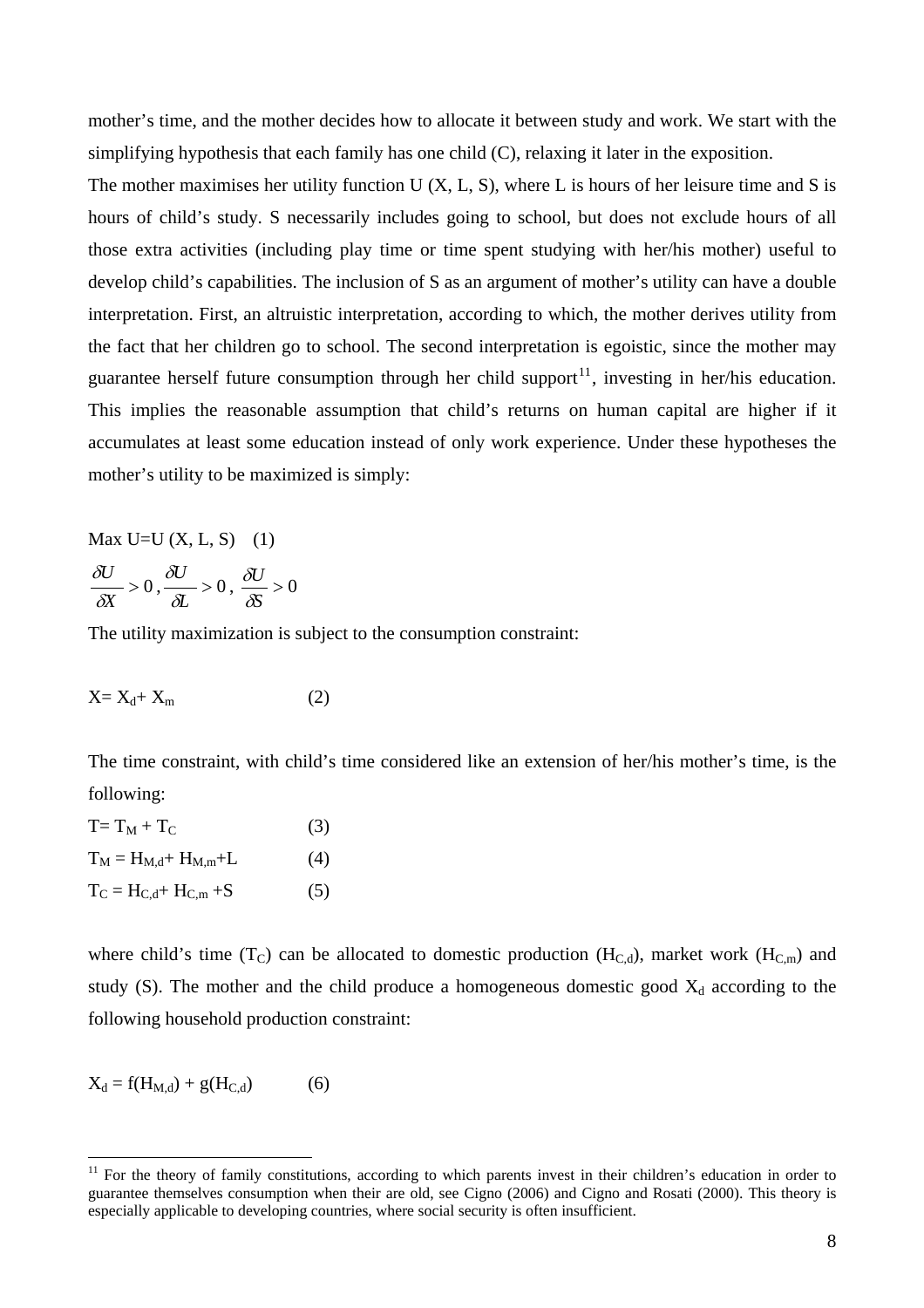where  $f'(H_d) > g'(H_d)$ , that is, the mother is more productive than her child. The budget constraint is:

$$
X_m = W_M H_{Mm} + W_C H_{Cm} + Y \quad (7)
$$

Where  $W_M$  and  $W_C$  are mother's and child's wage respectively.

To begin with, imagine a situation of poverty where all family members are forced to allocate all their time to work. In this case, mother has no choice over the way she can use her time. She has to produce a given minimum amount of goods for her and her family survival. This activity will take all her time. If her time is not enough to achieve the household subsistence level, she will have to employ her child in domestic activities and/or send the child to the labour market.<sup>[12](#page-8-0)</sup>

Beyond subsistence, when producing at least the subsistence level does not involve all mother's time, the mother will be able to choose how to allocate her and her child's time according to her preferences. This case is represented in Figure 1.

The vertical X-axis divides T in two parts,  $T_M$  in the left panel with the mother's production frontier, and  $T_c$  in the right panel with the child's production frontier. The intersection of the X-axis with the L,S-axis might be positive and equal to Y market goods (bought, for example, with the father's earnings). The dashed line intersects the subsistence consumption level of the family. All combinations of mother and child work could be represented varying the level of wages, the form of the home production functions and mother's preferences.

In the case represented in Figure 1, with no children, at the equilibrium point  $E_M$ , the woman works in the market, is engaged in home production and enjoys some leisure time (see the left panel). With one child, she can increase her utility at the equilibrium  $E<sub>C</sub>$ , where her child is engaged in full time education and  $S=T_C$  (see the right panel).

This equilibrium derived from the maximization of  $(1)$  with respect to X, L, and S subject to  $(2)-(7)$ is expressed by the following first order conditions:

$$
\frac{U_L}{U_X} = W_{Mm} = f'(H_{Md}), \frac{U_S}{U_X} > g'(H_{Cd}) > W_{Cm}
$$
 (8)

<span id="page-8-0"></span><sup>&</sup>lt;sup>12</sup> This case is similar to Basu's "Luxury axiom" (1998). This axiom states that: "A family will send the children to the labour market only if the family's income from non-child labour sources drop very low." (p. 416).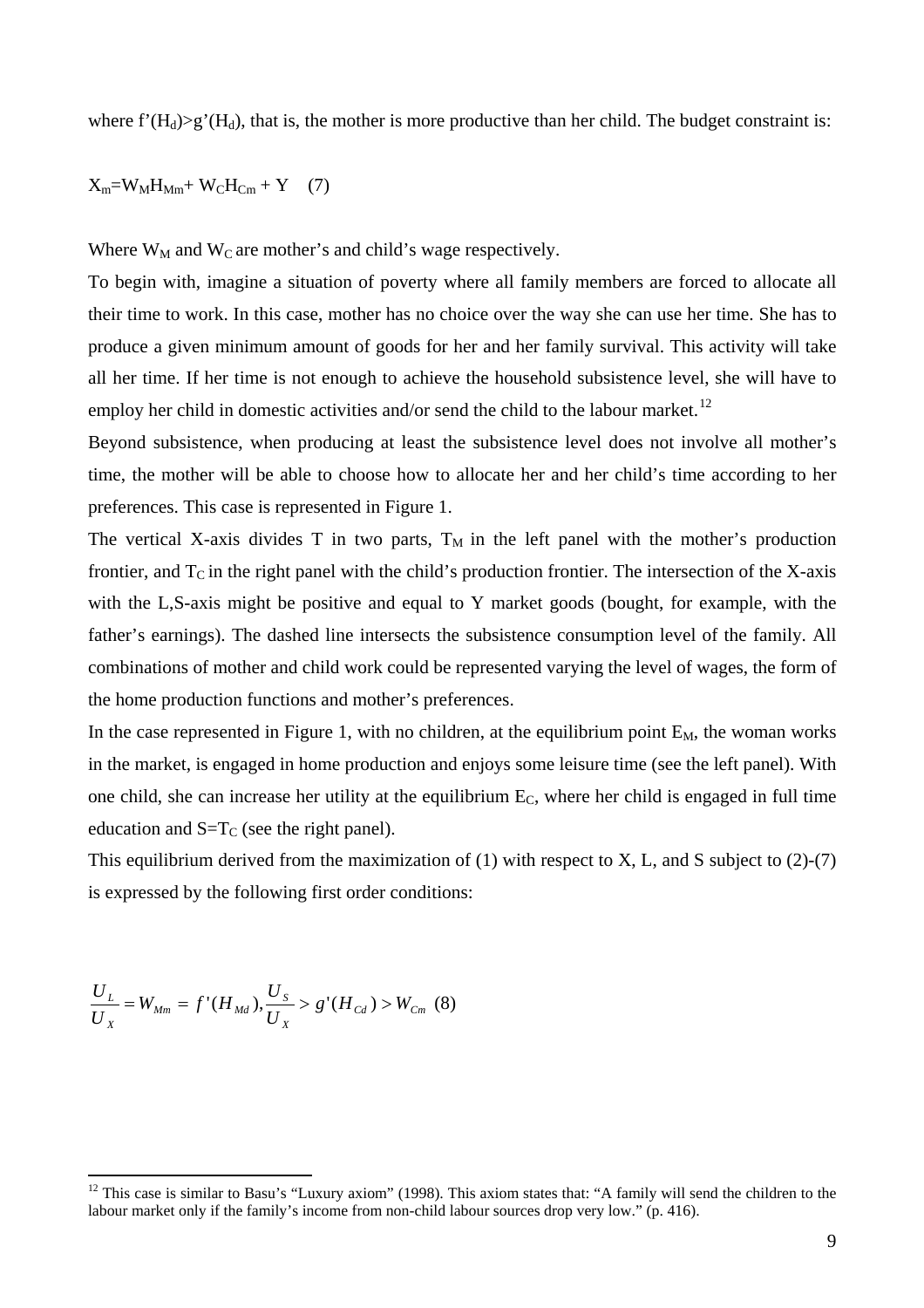

Fig. 1. Mother participates to the labour market and child studies all time

Other cases could be represented. For example, if a child spends her/his time in all kind of activities, including study, the child's equilibrium occurs at any point between F and G where  $g'(H_{Cd})=W_C$ . This allocation of child's time is jointly determined with her/his mother's equilibrium. The latter may occur either between A and B where the mother participates (f'( $H_{Md}$ )=W<sub>M</sub>), or between B and D where the mother specializes in domestic work ( $f'(H_{Md})>W_M$ ).

The special case in which the mother chooses to allocate the total time T to work would take place at the frontier solutions A and F.

In conclusion, all the possible mother-child equilibrium states, including the corner solutions, derived from the maximization of (1) with respect to X, L, and S subject to  $(2)-(7)$  are expressed by combinations of the following first order conditions:

$$
\frac{U_L}{U_X} \ge W_{Mm}, \frac{U_S}{U_X} \ge W_{Cm}, \frac{U_L}{U_X} \ge f'(H_{Md}), \frac{U_S}{U_X} \ge g'(H_{Cd})
$$
(9)

In this context, a public policy improving the household production technology, would release time from domestic activities<sup>[13](#page-9-0)</sup> and give the mother the opportunity to work in the market.

<span id="page-9-0"></span><sup>&</sup>lt;sup>13</sup> See, on this, Giannelli and Francavilla (2007).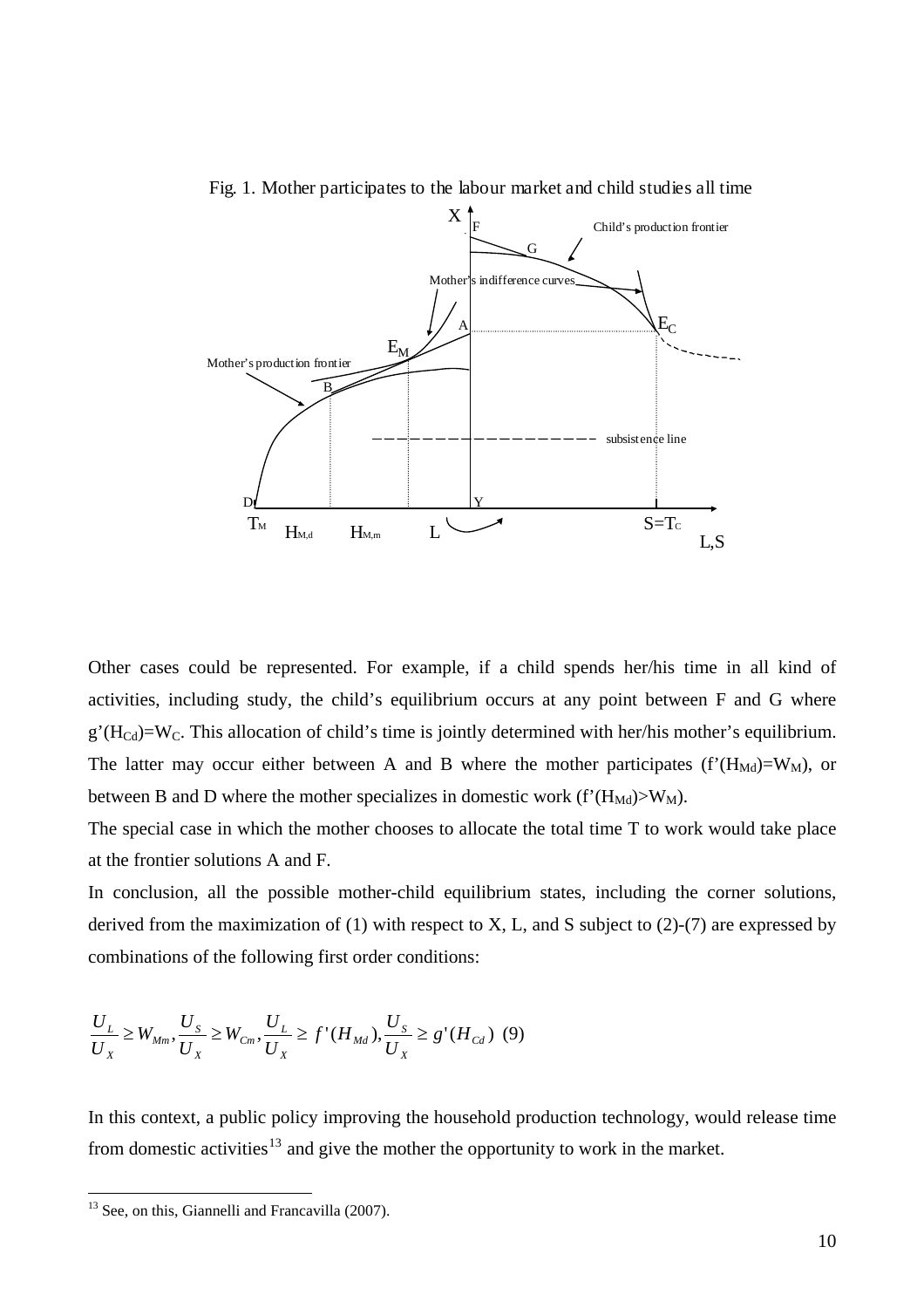Relaxing the one-child hypothesis does not change the results substantially. Assuming that the n children are identical for their mother, the mother's time is extended to the sum of all her children's time. (1) then becomes

Max U=U  $(X, L, nS)$   $(1')$ and the constraints  $(3)$ ,  $(6)$  and  $(7)$  $T = T_M + nT_C$  (3')  $X_d = f(H_{M,d}) + ng(H_{C,d})$  (6')  $X_m=W_MH_{Mm}$ + nW<sub>C</sub>H<sub>Cm</sub> + Y (7')

Fig. 1 would then have L and nS on the horizontal axis. Any equilibrium will divide children between those that work for the market, those engaged in domestic work, those who study up to a certain number of hours or all the time.

#### 4 The econometric model

 $\overline{a}$ 

The following empirical discrete choice model emerges from our utility maximisation framework. Individual *i* gains utility from choosing state *j* represented by the utility latent indicator:

$$
u_{ij} = \underline{x}_{ij} \beta_j + \varepsilon_{ij}
$$

*i=1,…,N*, *j=1,…,J*, where *N* is the total number of individuals in the sample, and *J* is the number of states the individual can choose.  $x_{ij}$  is a vector of observed explanatory variables describing individual and other specific characteristics which are assumed to determine the mother's choice. We are interested in deducing what the unknown parameter vectors  $\beta_j$ ,  $j=1,...,J$ , are. The utility indicator  $u_{ij}$  is latent, but we observe the realisation:  $I_i = j$  iff  $u_{ij} > u_{ik} \ \forall k \neq j$ , i.e. we observe individual *i* in state *j* if he/she acquires the greatest utility from this state.

We use a multinomial logit formulation (MNL), which follows from the assumption that  $\varepsilon_i$ has type 1 extreme value distribution. In the logit model the distributional assumption forces the covariances across the error components of the utility indicators attached to different alternatives to be equal to zero. This pattern is known in the literature as the Independence of the Irrelevant Alternative (IIA) hypothesis.<sup>[14](#page-10-0)</sup> Alternatives to the MNL that do not rely on IIA are available. If

<span id="page-10-0"></span><sup>&</sup>lt;sup>14</sup> IIA means that the utility obtained from a given choice is not correlated with the utility obtained from any other choice. This is a very strong statement. The unobservable components of different alternative utility functions could contain common terms which, for example, could make two states more similar to each other than another state for an individual with given observed attributes. The probit model does not impose the IIA assumption a priori, but greater generality is achieved at the cost of a more complicated setting for the estimation of its parameters.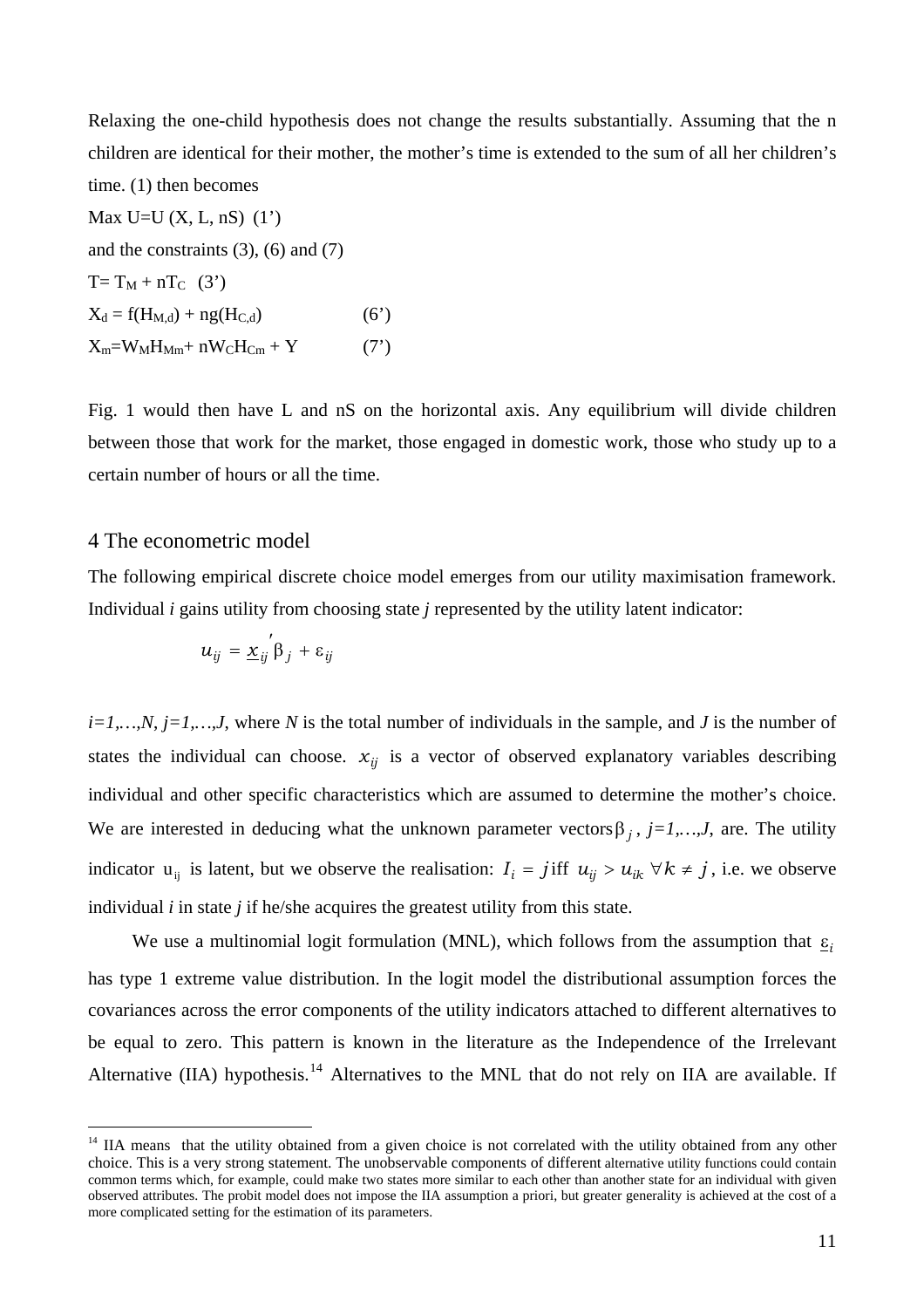choices could be ranked and ordered, a nested logit might be feasible. However, given the joint nature of time allocation decisions, this seems problematic. A natural alternative might be the multinomial probit that does not require a hierarchy of choices, nor does it require IIA. However, it is used less frequently for several reasons. First, the model needs to estimate the entire covariance structure. Hence, the number of parameters that need to be estimated can be extreme, and computational problems may arise, especially as number of alternative states increases. Second, the probit model is formally identified, only if the regressors of  $u_{ij}^*$ , the unobservable level of utility, include an alternative-specific attribute (Keane,  $1992$ )<sup>[15](#page-11-0)</sup>.

Following our theoretical model, we represent the mother and child states as:

 $M = (0, 1)$  where 0 means that the mother does not work,

 $C = (0,1)$  where 0 means that the child does not go to school,

We then may observe the following mother-child combinations of states:

 $M=(0,1)$  and  $C=0$  or

 $M=(0,1)$  and  $C=1$ 

 $\overline{a}$ 

We estimate two joint specifications.

The first derives from the one-child theoretical model, where we estimate the mother-one child states, conditional on the states of the other siblings.

The second specification, models jointly the mother-n children assumption.

In the first specification, we also distinguish between the child states alternative to going to school, that is, working for the family, working in the market and being inactive.

This amounts to modelling eight states (we indicate the acronyms used in the section of results):

1) the mother works in the market and the child goes to school, MW-CS, (full-time, or at least some hours);

2) the mother does not work in the market and the child goes to school, MNW-CS, (full-time, or at least some hours);

3) the mother works in the market and the child does not go to school, but is engaged in domestic work, MW-CD;

4) the mother does not work and the child does not go to school, but is engaged in domestic work, MNW-CD;

5) the mother works in the market and the child does not go to school, but works in the market, MW-CW;

<span id="page-11-0"></span><sup>&</sup>lt;sup>15</sup> This means that the data must contain some variables - observed for all individuals - which should only enter the utility associated with one state and not the others. Such alternative-specific variables are usually available in studies concerning brand or transportation mode choices, where, for example, the price or a quality indicator faced by the individual in each alternative can be observed. In our case, the choice-specific regressors seem very difficult to find.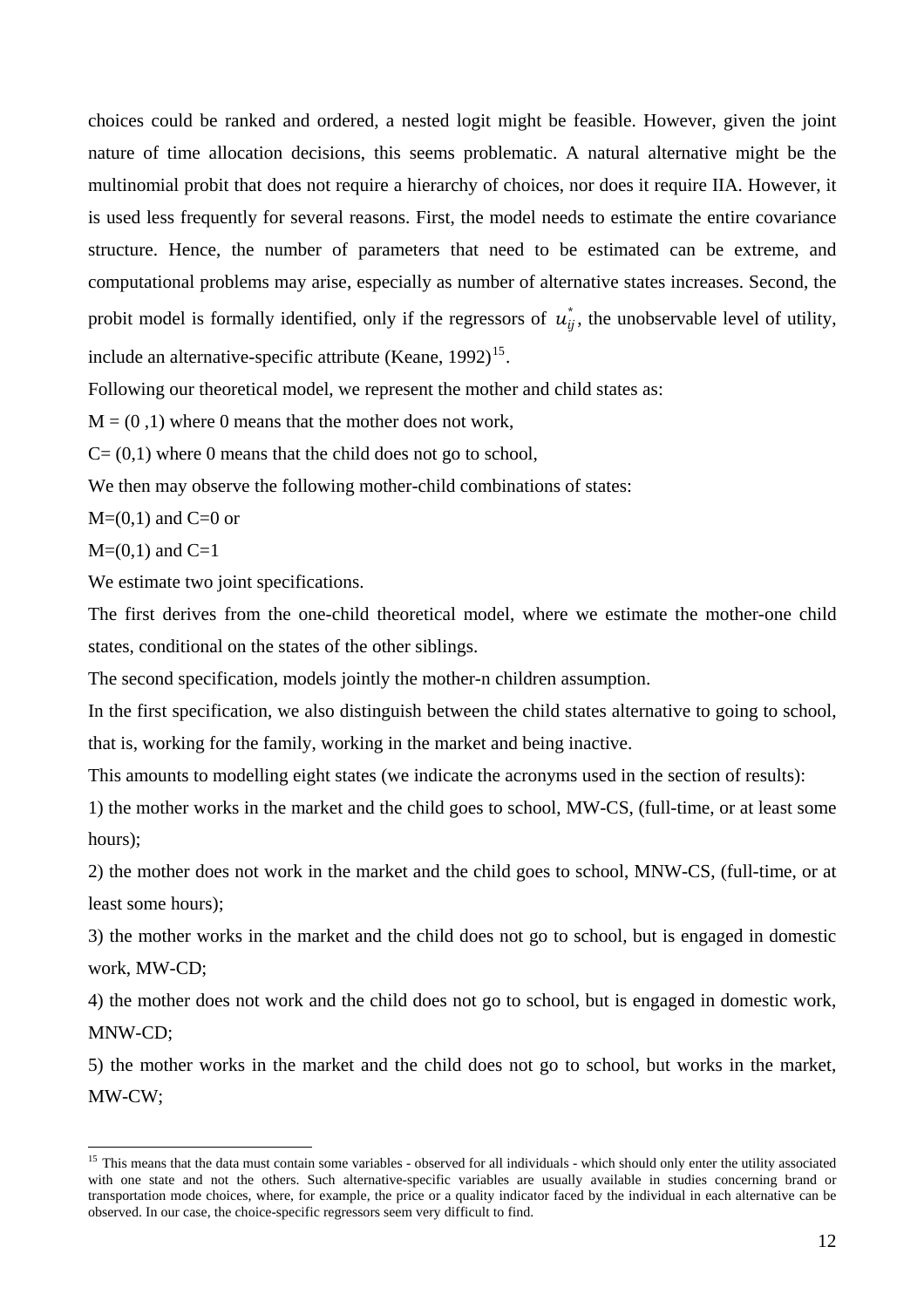6) the mother does not work and the child does not go to school, but works in the market, MNW-CW;

7) the mother works in the market and the child does not go to school, but is inactive<sup>[16](#page-12-0)</sup>, MW-CI; 8) the mother does not work and the child does not go to school, but is inactive, MNW-CI.

The second model of mother-n children can be described by the following four states:

1) the mother works in the market and all her children go to school, MW-CS;

2) the mother does not work in the market and all her children go to school, MNW-CS;

3) the mother works in the market and at least one of her children does not go to school, MW-CNS;

4) the mother does not work in the market and at least one of her children does not go to school, MNW-CNS.

### 5 Data and variables

The micro data we use are drawn from the National Health Family Survey (NFHS-2) 1998-1999, India (IIPS and ORC Macro, 2000). The NFHS-2 is a household survey with two different samples: the first one consists of around 92,500 households (who answer the Household Questionnaire, HQ) and the second of 90,300 ever-married women in the age group 15–49 who are members of the household sample<sup>[17](#page-12-1)</sup> (who answer the Woman's Questionnaire, WQ). The sample covers more than 99 per cent of India's population living in all 26 Indian states. The sample size for each state was drawn separately for urban and rural samples proportionally to the size of the urban and rural populations of each state. This survey is designed to provide state and national estimates of fertility, the practice of family planning, infant and child mortality, maternal and child health, and the utilization of health services provided to mothers and children. In addition, the survey includes information on women's education, work and standard of living and provides indicators of the quality of health and family welfare services, women's reproductive health problems, and domestic violence.

From this survey we draw two samples on which we conduct two separate analyses. The first sample (S1) consists of about 110,000 observations on children aged 6 to 14, for whom we have information drawn exclusively from the HQ. We then create a second sample (S2) merging S1 with the sample of married women form the WO, in order to link children's to mothers' variables.<sup>[18](#page-12-2)</sup> S2 consists of about 90,000 children aged 6 to 14.

<span id="page-12-0"></span><sup>&</sup>lt;sup>16</sup> We assume that the state of being "inactive" is theoretically the same as that of staying at home doing domestic work. However, this state is usually separated from the others in the empirical literature on child labour, for the reasons discussed in section 2.

<span id="page-12-1"></span> $17$  So that, for them, we draw information also from the HQ.

<span id="page-12-2"></span> $18$  We do this using a specific identification code present in the survey. A similar identification code is not available for the father-child relation.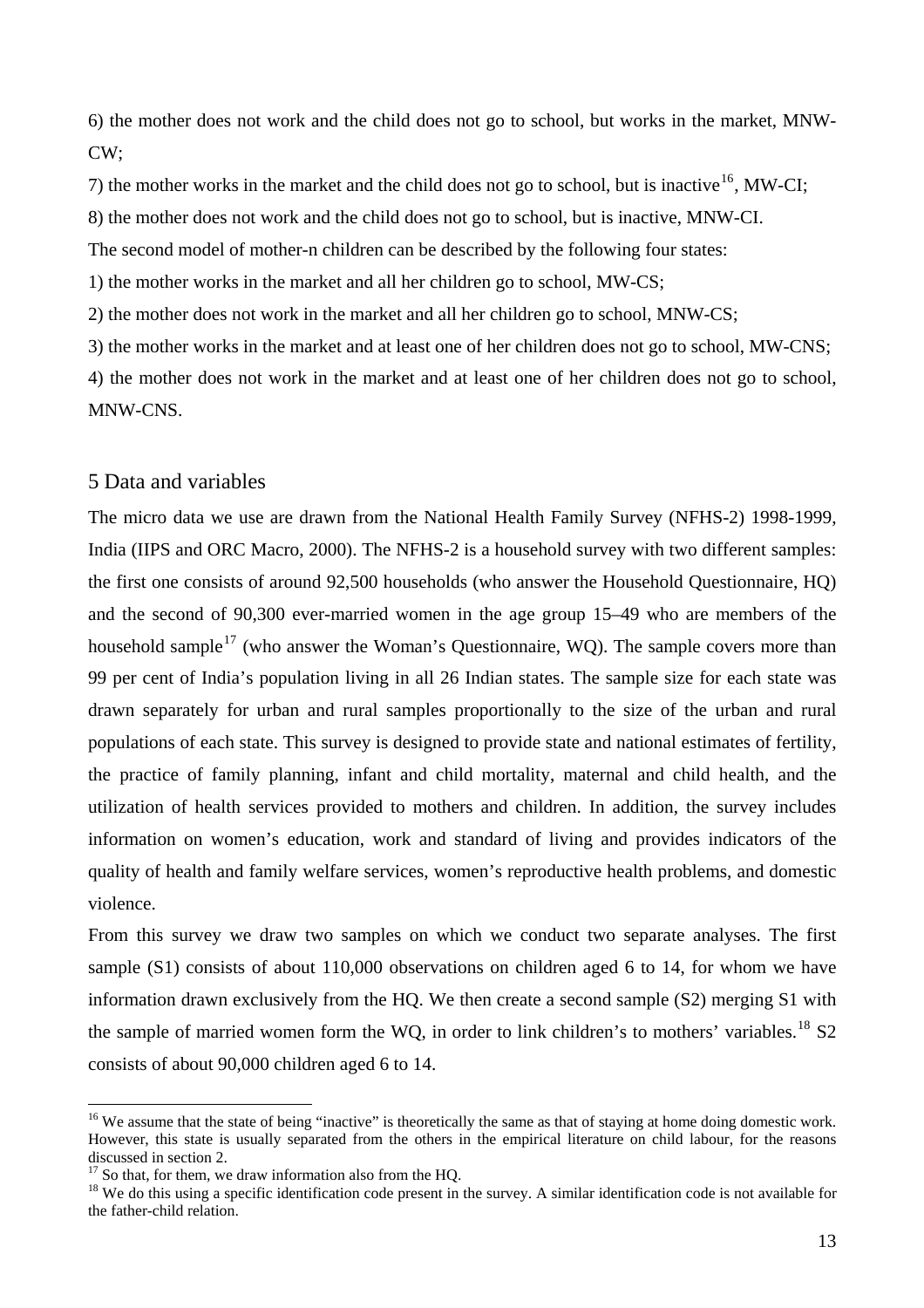From S1 to S2 we loose observations for two main reasons. First, some mothers are not present in the household (they might be away<sup>[19](#page-13-0)</sup> or dead<sup>[20](#page-13-1)</sup>, for example, or the child might be fostered). Second, the children might have mothers whose age is out of the age range 15-49, that is, mothers who are not eligible for the  $WQ^{21}$  $WQ^{21}$  $WQ^{21}$ . This second reason might generate a sample selection bias, since we are loosing observations on children that were born when their mothers' age ranged from 36 to the natural end-of-fertility age.<sup>[22](#page-13-3)</sup> The descriptive statistics, however, show that characteristics of children in S1 and S2 do not change significantly (see the Appendix).<sup>[23](#page-13-4)</sup>

Indian households are often composed by more than one family nucleus. 34 per cent of all households of the survey belong to this category.<sup>[24](#page-13-5)</sup> Given the relevance of extended families in the Indian society, we need some terminology to indicate the members of a household. We define as "household member" any member of the household, as "family" parents and their children, as "adults" members aged more than 14, as "siblings" the brother and sisters of the observed child and as "other children" the children that were not born from the mother of the observed child.

About 18 per cent of children aged 6 to 14 in the survey is not attending school because they are either working for the market or for the family, or because they are "inactive". According to the survey definition, "inactive" children are not attending school for some reasons not related to work, like school distance, schooling costs, or because they are not interested in studying.

The dependent variable is multinomial. We define the following child states: student, work for the family, work for the market, inactive.

*Student*: includes full-time students and children who study and work for the market (0.26 per cent of all students). At variance with most studies on child labour, we do not specify a category for work and study, in line with the focus of our paper, according to which this state is not entirely harmful if the children manage to reconcile study with work. Moreover this category is relatively small (6.5 per cent of all children working outside). The state of "student" includes also children who study and are employed in occupations for the family (either domestic work and/or work for the family farm), whose number cannot be drawn from the survey, due to the structure of the

<span id="page-13-0"></span><sup>&</sup>lt;sup>19</sup> Some household members do not usually live in the household (for example, 1400 women who are wives or daughters of the head of household).

<span id="page-13-1"></span><sup>&</sup>lt;sup>20</sup> The maternal mortality rate was 407 per 100,000 live births in 1998 (India, Registrar General, 2000). This rate is one of the highest in the developing world. In developed countries the average rate is 20.

<span id="page-13-2"></span>In the highest in the developing world. In development  $\frac{1}{20}$  words and  $\frac{1}{20}$ . These women might well have children in the 6-14 age range.

<span id="page-13-3"></span> $^{22}$  The structure of the data set does not allow a precise identification of the specific reason of the drop out.

<span id="page-13-4"></span> $23$  For example, the 51.61 per cent are males in the larger sample against 51.82 per cent in the smaller sample; average age is 9.89 in the larger sample against 9.80 in the smaller sample.

<span id="page-13-5"></span>Nuclear family households consist of an unmarried adult living alone or a married person or a couple and their unmarried children, if any.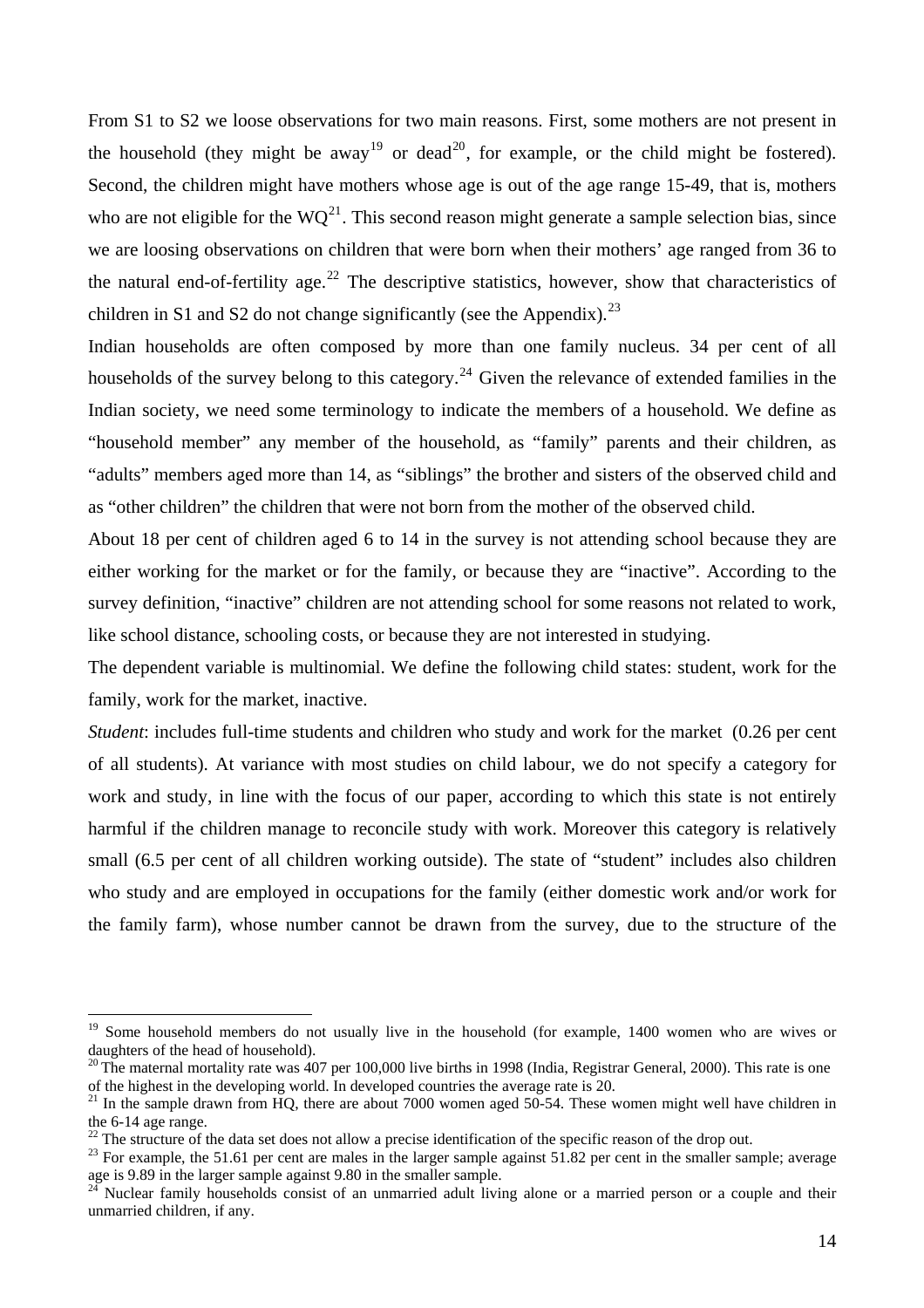questionnaire.<sup>[25](#page-14-0)</sup> Anyway, we reckon that, in a developing country like India, the percentage of children who go to school and perform some domestic activities or work for the family farm or business is presumably quite high. Students are 83 per cent of our sample.

*Work for the family*: children who are not in school and do household work, or are required for work on farm or family business (3.4 per cent).

*Work for the market*: children who are not in school and work for the market (3 per cent).<sup>[26](#page-14-1)</sup>

*Inactive*: children who are in no one of the preceding categories, but that can be assumed to do some work, most probably domestic  $(12 \text{ per cent})$ .<sup>[27](#page-14-2)</sup>

In the joint models the four child states are combined with their mother's state of "working" or "not working", then we need to define mother's work. Precisely, a mother is defined to participate if she has worked in the last twelve months.<sup>[28](#page-14-3)</sup> If the woman participates, we also know in which professional position. Of 44,000 women, who are the mothers of the 90,000 children aged 6 to 14 in S2, 40 per cent participate to the labour market.

Among the explanatory variables we include, together with children's and parents' background characteristics, information on the head of household religion, on caste or tribe, on the average education level of the household, on the number and age of siblings and other children, on the occupational and professional status of parents, on household wealth<sup>[29](#page-14-4)</sup>, on acres of land and livestock owned by the household.

<span id="page-14-0"></span> $25$  The respondent, who is in charge of answering the questions for all the household members, is asked for each member older than 5 if he/she has ever attended school. If the answer is yes, it is asked if he/she is still in school. If the answer is yes to both questions, then there is no further question on domestic work or work for the family. If the answer is no to the first question and no to the second (or yes to the first and no to the second) , it is asked the reason why the member has never attended (or is no more attending) school. Among these reasons, there are the following possibilities: required for household work, required for work on farm or family business, required for outside work for payment in cash or kind.

<span id="page-14-1"></span><sup>&</sup>lt;sup>26</sup> These are children who are not in school because either they are required for outside work for payment in cash or kind (see the preceding footnote) or have a valid value to the question "what kind of work do you do most of the time" in the household questionnaire.

<span id="page-14-2"></span><sup>&</sup>lt;sup>27</sup> See section 2.

<span id="page-14-3"></span> $28$  We prefer to use this variable instead of that one indicating if the woman is currently employed. For our present purposes, this variable is more suitable to study the woman's long-run attachment to the labour market in conjunction with the long-run decision of sending her children to school.

<span id="page-14-4"></span><sup>&</sup>lt;sup>29</sup> The selection of indicator variables to be included in the wealth index is relatively straightforward. Almost all household assets and utility services are to be included, including country-specific items. The reason for using a broad criterion rather than selected items is that the greater the number of indicator variables, the better the distribution of households with fewer households being concentrated on certain index scores. Generally, any item that will reflect economic status is used. Two additional indicators are considered: whether there is a domestic servant and whether the household owns agricultural land. The first is constructed by examining the occupation of interviewed members who are not related to the head of the household. If the respondent or spouse works as a domestic servant and is not related to the head, then the household is considered to have a domestic servant. The second is also based on interviewed members. If any interviewed member (related to the head or not) or interviewed member's spouse works his or her own or his or her family's land, then the household is considered to own agricultural land (Rutstein and Johnson, 2004, p.17).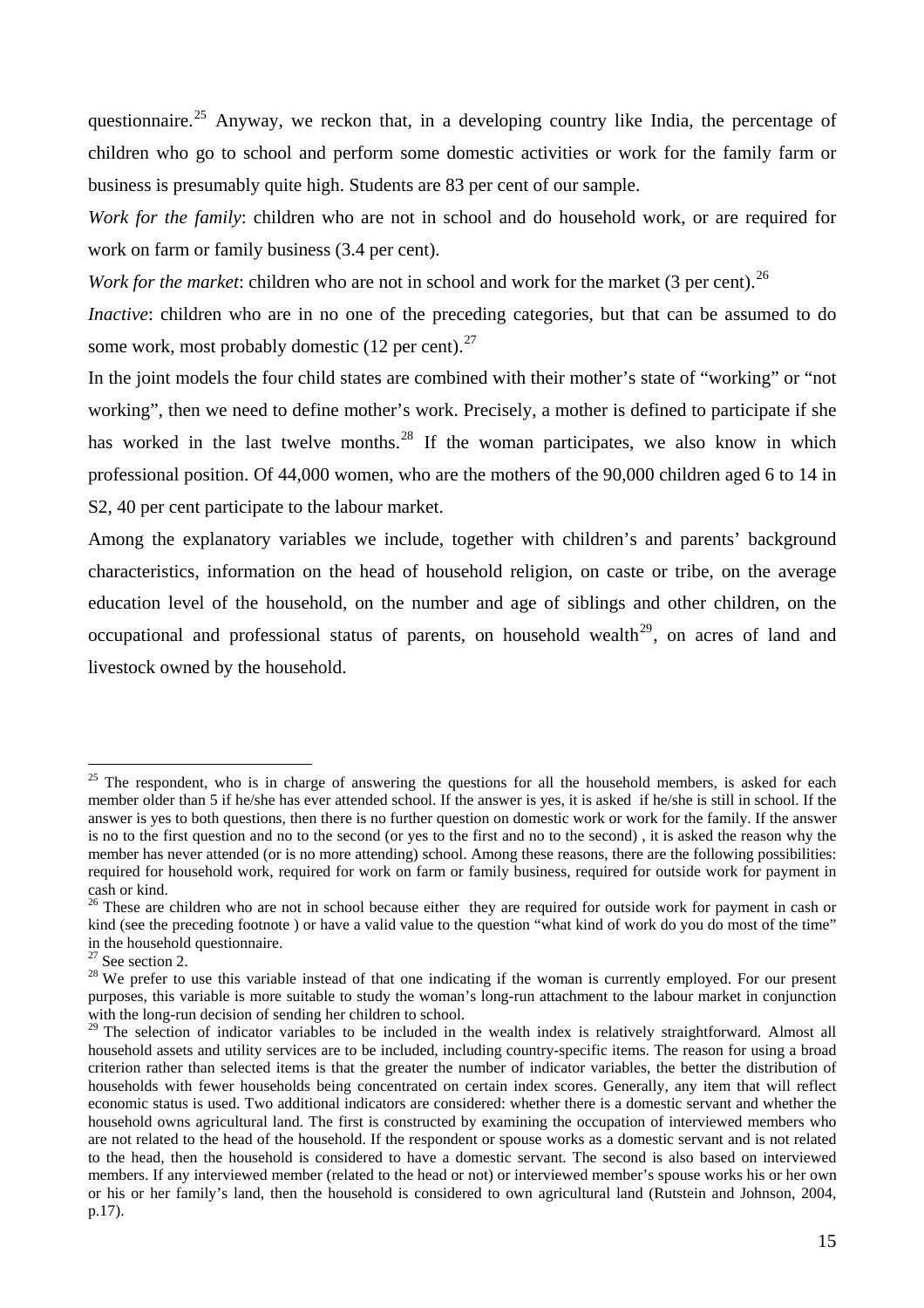Although the relation between mothers' decision power in the household and children's welfare would require a specific analysis,  $30$  we also include two indicators of mothers' power in the household, the first one recording if mothers have the possibility of setting aside some money (61 per cent have the permission)<sup>[31](#page-15-1)</sup>, the second one recording if their husbands use to beat them (19 per cent have been beaten).<sup>[32](#page-15-2)</sup> For the present study, we simply test the correlation between these indicators and the probability that children go to school or have other activities. The underlying hypothesis is that the higher the degree of the mother's power, the higher the probability that her children study.

### 6 Results

 $\overline{a}$ 

We estimate two empirical specifications, both multinomial logit.

The first one, in line with the standard approach in the literature, estimates a model of the probability of the different child's states, conditional on her/his mother's state. We introduce the mother's (but also the father's) variables (see section 6.2) after having estimated a baseline model of the child's states that leaves out all parental variables except a dummy for the presence of the mother in the family (see section 6.1).

The second empirical specification, in line with the theoretical model of section 3, estimates the mother-child states jointly (see section 6.3).

# 6.1 A standard probability model of the child's states: does the presence of the mother in the household matter?

This model estimates the marginal effects of child's characteristics, household's wealth and residence variables on the four states of the child. Since our main objective is to measure the impact of the presence of the mother, we add this dummy to the other variables.<sup>[33](#page-15-3)</sup> Several studies analyse the relation between the presence of parents in the household and children activities, all of them documenting the negative impact on schooling of parental absence.<sup>[34](#page-15-4)</sup> In our sample, around 6 per

<span id="page-15-0"></span> $30$  For a simple theoretical model of the effect of mother's bargaining power on child's consumption see, for example, Basu (2006).<br> $31$  The auestion is the following: "Are you allowed to have some money set aside that you can use as you wish?".

<span id="page-15-2"></span><span id="page-15-1"></span><sup>&</sup>lt;sup>32</sup> The question is the following: "Since you completed 15 years of age have you been beaten or mistreated physically by any person?" In 90 per cent of the cases it is the husband who beats the woman.

<span id="page-15-4"></span><span id="page-15-3"></span>As already mentioned, due to structure of the HQ data set, we cannot do the same thing for the presence of the father. <sup>34</sup>For example, Moehling (2004) studies the relation between family structure and child labour and schooling in the American South at the start of the twentieth century. Living apart from one or both parents is associated with lower school attendance and greater market work participation, especially for black children. Other studies find differences in school attendance among orphan and non orphan children (see e.g. Case, Paxon and Ableidinger, 2004).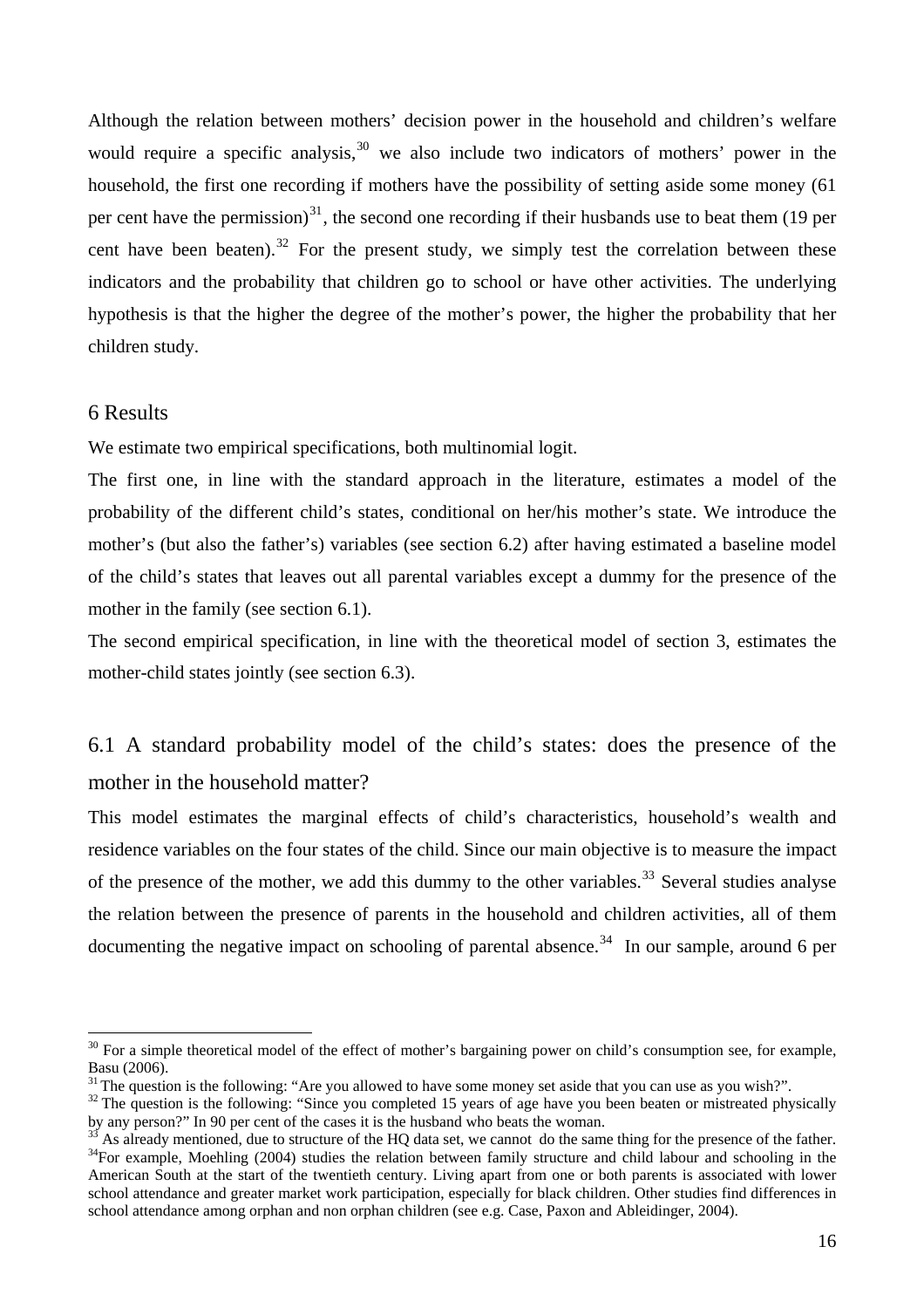cent of the children in the sample did not have their mothers present at the time of the interview, of which 10 per cent are foster children.

The model is estimated on S1 and the results are presented in Table 1. The presence of the mother increases the probability that the child studies by about ten percentage points, reduces the probability that the child works in the market by about 3 percentage points, that the child works for the family by about 2 and that the child is inactive by about 5. Comparing the magnitude of these coefficients with that of the coefficients of the other variables, we find that the presence of the mother has the largest impact. The positive impact on the probability of studying is larger in rural areas than in urban areas, while the reduction of the probability of child labour is approximately equal in the two areas. The probability that the child is in all other states, including working in the market, decreases, with a larger effect on the probability of being inactive in rural areas.<sup>[35](#page-16-0)</sup>

 This result represents our baseline evidence on the essential role of the presence of the mother for children's welfare.

As to gender differences, we find that males have a higher probability to study than females, and this gender discrimination is very concentrated in rural areas, where being males increases the probability that the child studies by about ten percentage points.<sup>[36](#page-16-1)</sup> Age increases the probability of studying and working in the market, whereas it reduces that of family work and inactivity. Again this effect is larger in rural areas.

Religion matters as well,  $37$  especially in rural areas. Muslims and Christians show opposite behaviours: with respect to Hindus, the former send more frequently their children to work in the market, whereas the opposite is true for Christians. If the child is part of a scheduled caste or tribe, she/he will have a higher probability to work, especially in scheduled tribes.<sup>[38](#page-16-3)</sup>

Average education of adult members in the household increases the probability of studying and reduces that of working.

T educes that of working.

 $\overline{a}$ 

The number of other children aged 0 to 17 in the household reduces the probability of studying, especially male children aged 15 to 17 that, in rural areas, increase the probability of inactivity by three percentage points. We interpret this result with the need of more domestic goods to be consumed within the family, especially by older male children that are still in school more probably

<span id="page-16-0"></span><sup>&</sup>lt;sup>35</sup> We have also run the model with a dummy for foster children. The marginal effects are: -0.71 Study, 0.17 Work for the family, 0.41 Work outside and 0.13 Inactive. The effect for Work outside in urban areas is 0.41 and in rural areas 0.37. We thank K. Basu for this suggestion.

<span id="page-16-1"></span><sup>&</sup>lt;sup>36</sup> Similar evidence is reported, for example, for Nepal using the Nepal Labour Force Survey 1998-1999, see UCW Project country statistics.

<span id="page-16-2"></span> $37$  On the role of religion for demography in India, see Iyer (2002).

<span id="page-16-3"></span><sup>&</sup>lt;sup>38</sup> This is in line with the descriptive evidence given by Thorat (1999).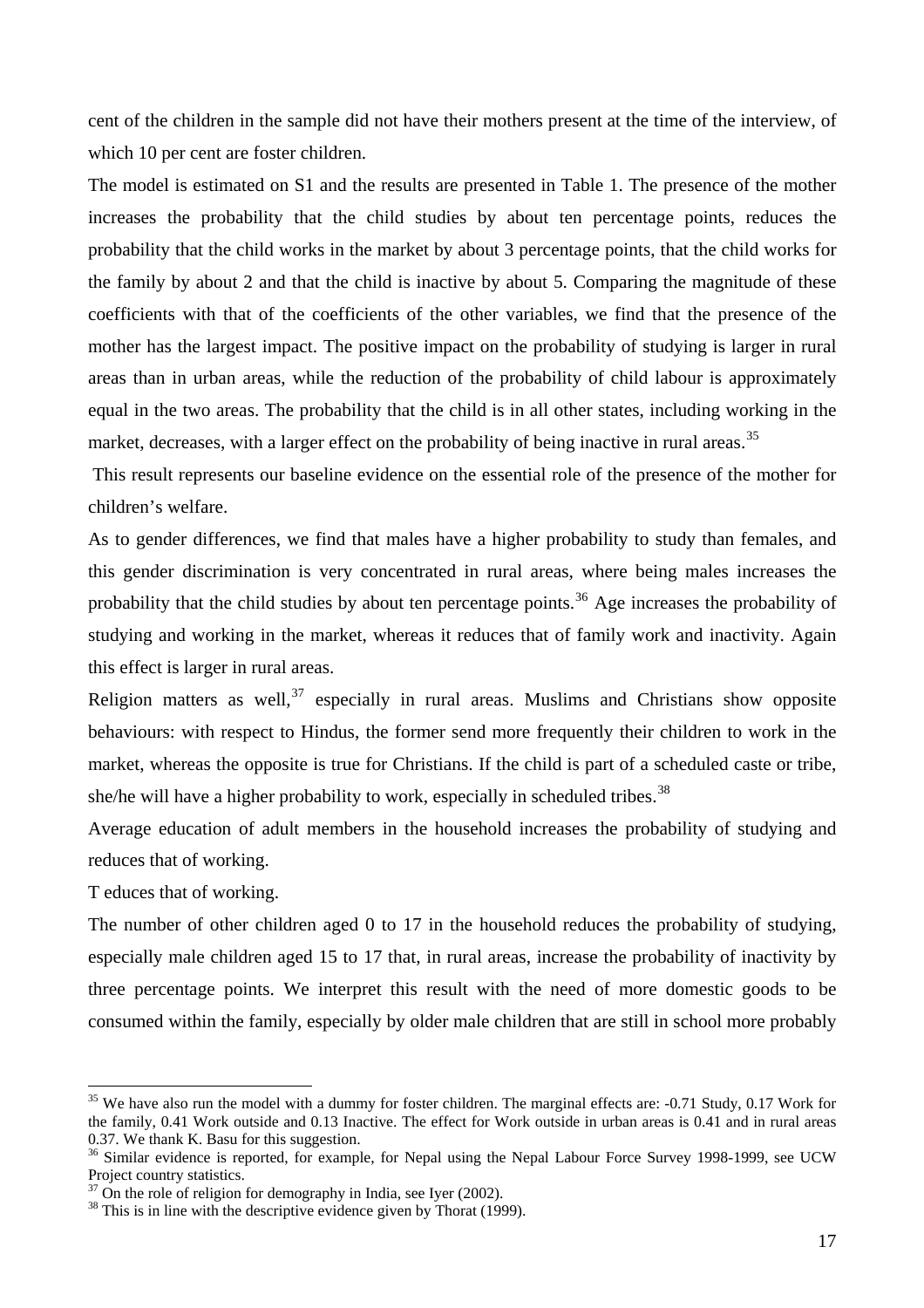than females. This need might compel younger children to supply more domestic work. If the number of adult members increases, the probability that children work decreases.

Wealth increases the probability of studying in a non-linear way, both in rural and urban areas. Acres of owned land have also a non linear effect but opposite in sign. In urban areas, however, land ownership has the same role of wealth. In rural areas, instead, children work increases nonlinearly with land property. This is consistent with some studies that show that in some developing countries the amount that the children of a household work increases with the amount of land possessed by the household. This phenomenon, known as wealth paradox, is due to imperfections in land and labour market.<sup>[39](#page-17-0)</sup> However, in line with Basu (2007), our results suggest that this perverse effect arises only if household holds a small portion of land. As the household's land-ownership continues to rise the household will be so well-off that it will not want to make her/his children work.

As far as residence is concerned, residing in the South and in the North East, increases the probability of studying. Even if we have already controlled for wealth, the pattern of these coefficients seems to capture the effects of unobserved characteristics positively related to a higher standard of living.

For all India, residing in urban areas decreases the probability of studying and increases that of working in the market and being inactive. This result, to our knowledge new in the literature<sup>[40](#page-17-1)</sup>, would suggest that, in India, the worse off children reside in urban areas. In this country, educational, social and economic policies have always been targeted to reduce the poverty level of rural areas. As far as children welfare is concerned, however, urban areas may need more public attention.

### INSERT TABLE 1 AROUND HERE

 $\overline{a}$ 

# 6.2 The relation between the work of mothers and children: are they complements or substitutes?

We now turn to the effect of mothers participation to the labour market on their children's condition, and, in particular, on the correlation with their children's labour. A positive correlation might be interpreted as evidence of complementarity of the two forms of labour. A negative one can be interpreted as an evidence of substitution.

<span id="page-17-0"></span><sup>&</sup>lt;sup>39</sup> See Cigno, Rosati, Tzannatos (2002) for an application on India and Bhalotra and Heady (2003) for a study on Peru and Pakistan.

<span id="page-17-1"></span> $^{40}$ Evidence in other studies shows that children tend to work more and for longer hours in rural than urban areas. See, for example, Edmonds and Pavcnik (2005).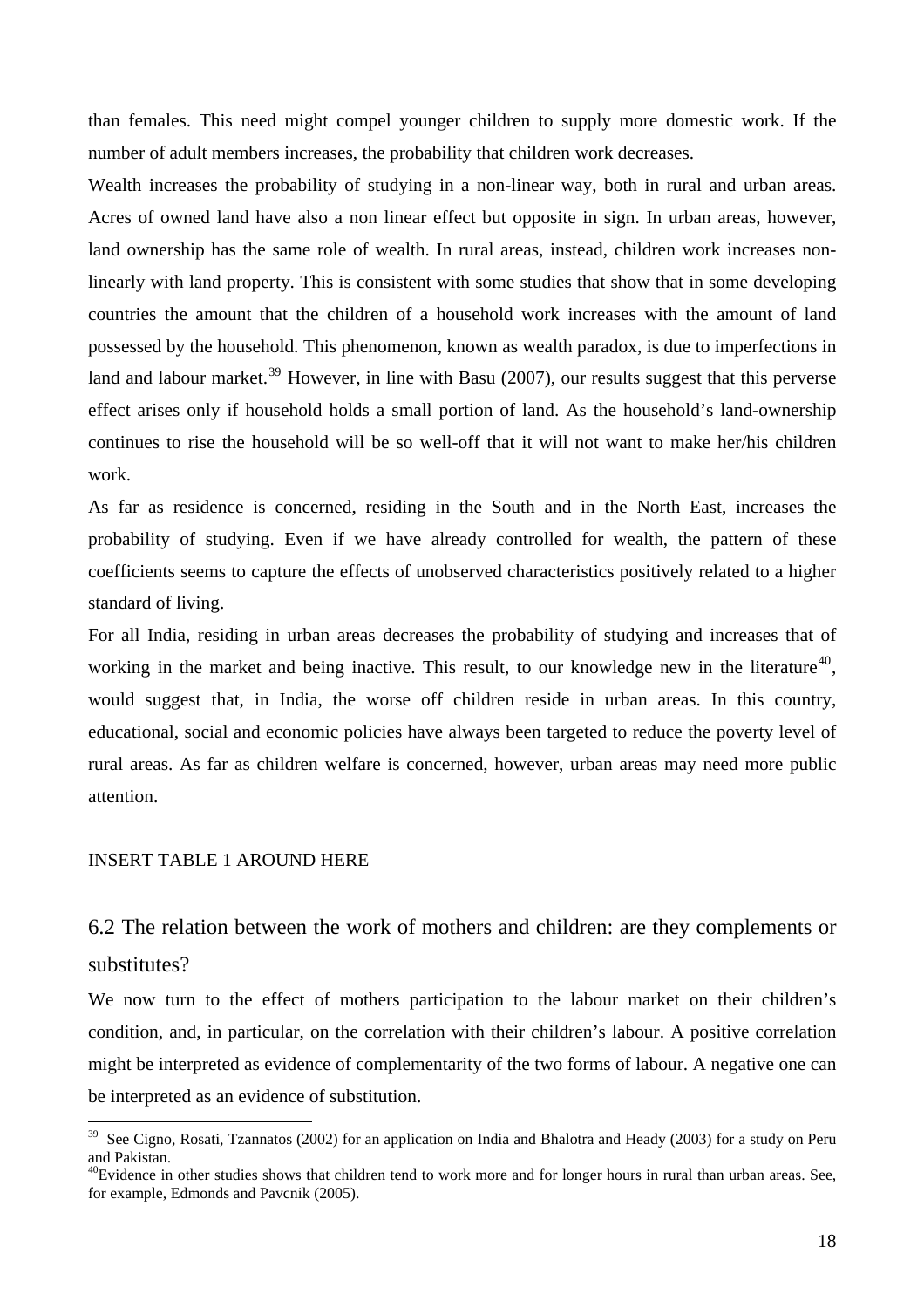For this purpose we use S2, the sample of children whose mothers are present in the household and are eligible for WQ. The results are presented in Table 2.

Let's start with the role of parents' education. Indeed, as expected, the level of parental education is positively related with their children going to school. Moreover, the positive effect of mothers' education is bigger than that of fathers, the positive differential amounting to a half percentage point increase in the probability for studying per year of education. Also, the negative effect of education on all other labour activities of children is always larger for mothers. The parental education effect is bigger in rural areas, probably due to the lower level of education and the decreasing marginal effect of an additional year of education.

Turning now to the role of parents' occupation, we find that if the mother is working the child has a lower probability of going to school an a higher probability of working, for all types of mother's professional positions, except the white collar ones. Fathers' occupation is instead positively related to the probability of going to school and negatively to labour activities. Consistently with our definition, we can say that mother and child work are complements, whereas father and child work are substitute. Mothers' marginal effects are again larger, in such a way that, if the parents hold the same professional position, the mother's effect dominates. Fathers in white-collar positions exert the largest effect in term of schooling of children, while unskilled manual the lowest. This is an indication that this variable is capturing the father's income effect (Y in our theoretical model). The pattern of mother's effects is rather homogeneous, thus indicating that it's the participation state that matters, notwithstanding the occupational position. The urban/rural distinction reveals that, in the urban context, mothers' participation to the labour market, other things equal, seems to have no effect on children's condition (except if the mother works in sales). In urban areas, the better the father's professional position the higher the probability that the child studies and the lower the probability that the child is inactive. Father's occupation has no effect either on child market work or on child family work. In rural areas mother's occupation decreases the probability of studying, and increases significantly the probability that the child works. Father's occupation has only a significant negative effect on child market work. So, the complementarity between mothers' and children's market work is essentially a rural phenomenon. This might indicate that job quality and female wages tend to be low and homogeneous across occupational categories, thus inducing only poor families to send mothers to work. In this subsistence context, child labour becomes complementary to that of mothers.

As to mother's power, we find that some control over money reduces the probability of child labour, but the coefficient is just significant (the urbal/rural distinction shows that a small effect is present in rural India only). As to mother's mistreatment, this is negatively related to the probability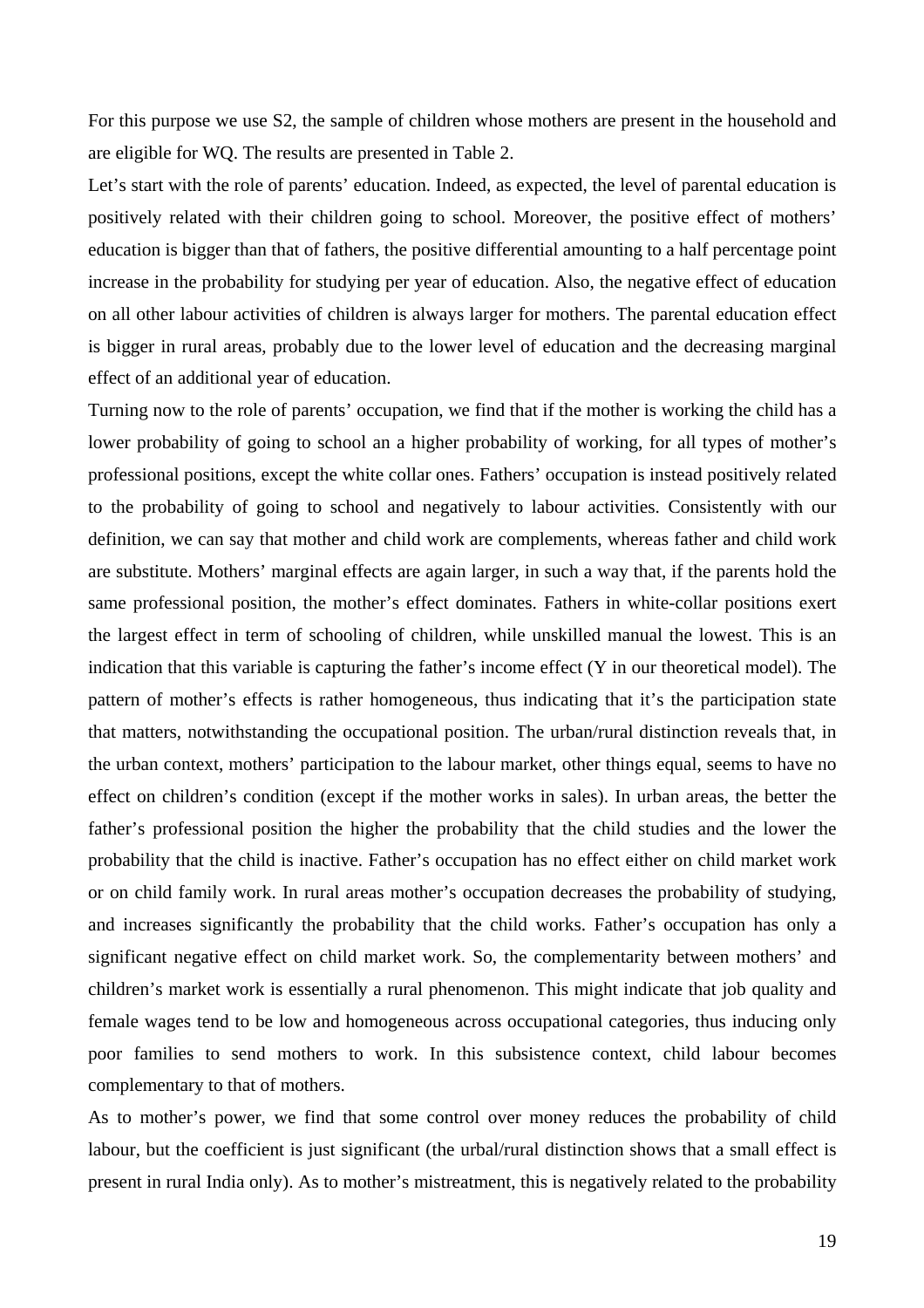of studying and positively to the probability of the child being inactive and working, an effect that is substantially present in rural India only (where the effect on child labour disappears). One could argue that these variables are still capturing some unobserved effects linked to education and wealth, but the correlation between these two indicators and education and wealth is quite low, thus suggesting that the practice of beating wives, for example, is not exclusively confined to poor and illiterate families. These very approximate results would encourage a more structured study of relation of the degree of mothers' power in the household with children welfare.

As to household composition, we aim to study how sibling composition affects child activity looking at sibling age and sex composition.<sup>[41](#page-19-0)</sup> We do that distinguishing between child's brothers and sisters by sex. The presence of smaller siblings aged 0 to 5 reduces the probability of studying by a substantial amount (around two percentage points in all India, three percentage points un rural and nearly one in urban areas) mainly in favour of inactivity and family work. The negative impact decreases for siblings of the same age category and increases again for older siblings. As to gender differences, we find that sisters have a smaller impact than brothers for all age categories, especially in rural India. To be precise, brothers aged more than 14 have a higher impact than siblings aged 6 to 14, whereas sisters older than 14 have no impact at all in rural areas. The household size coefficient, then, captures the effect of the number of adults in the household<sup>[42](#page-19-1)</sup>, which is positive, since adult members most probably contribute to household income and domestic production. This evidence confirms our hypothesis on the need of more domestic tasks to be performed within the family the higher the number of small siblings to take care of, and the higher the number of older brothers that are still in school more probably than sisters. This need might compel children to supply more domestic work, often perceived as inactivity by the member in charge of answering the HQ. In conclusion, it would seem that birth order and sex are relevant factors for the probability of studying especially in rural areas.

#### INSERT TABLE 2 AROUND HERE

 $\overline{a}$ 

## 6.3 Joint models of mother-children states: when children's time is an extension of their mother's time

The standard approach discloses a positive correlation between the work of mothers and children. We now study this correlation in a different way. If child's time is an extension of mother's time, as assumed in the theoretical model, mothers decide on the allocation of their and their children's time

<span id="page-19-1"></span><span id="page-19-0"></span>

<sup>&</sup>lt;sup>41</sup> The evidence emerging from the rich literature on this issue is mixed. For a survey, see Edmonds (2007).<br><sup>42</sup> We have controlled also for the effect of other children in the household. They also reduce the probabilit study. Results available on request.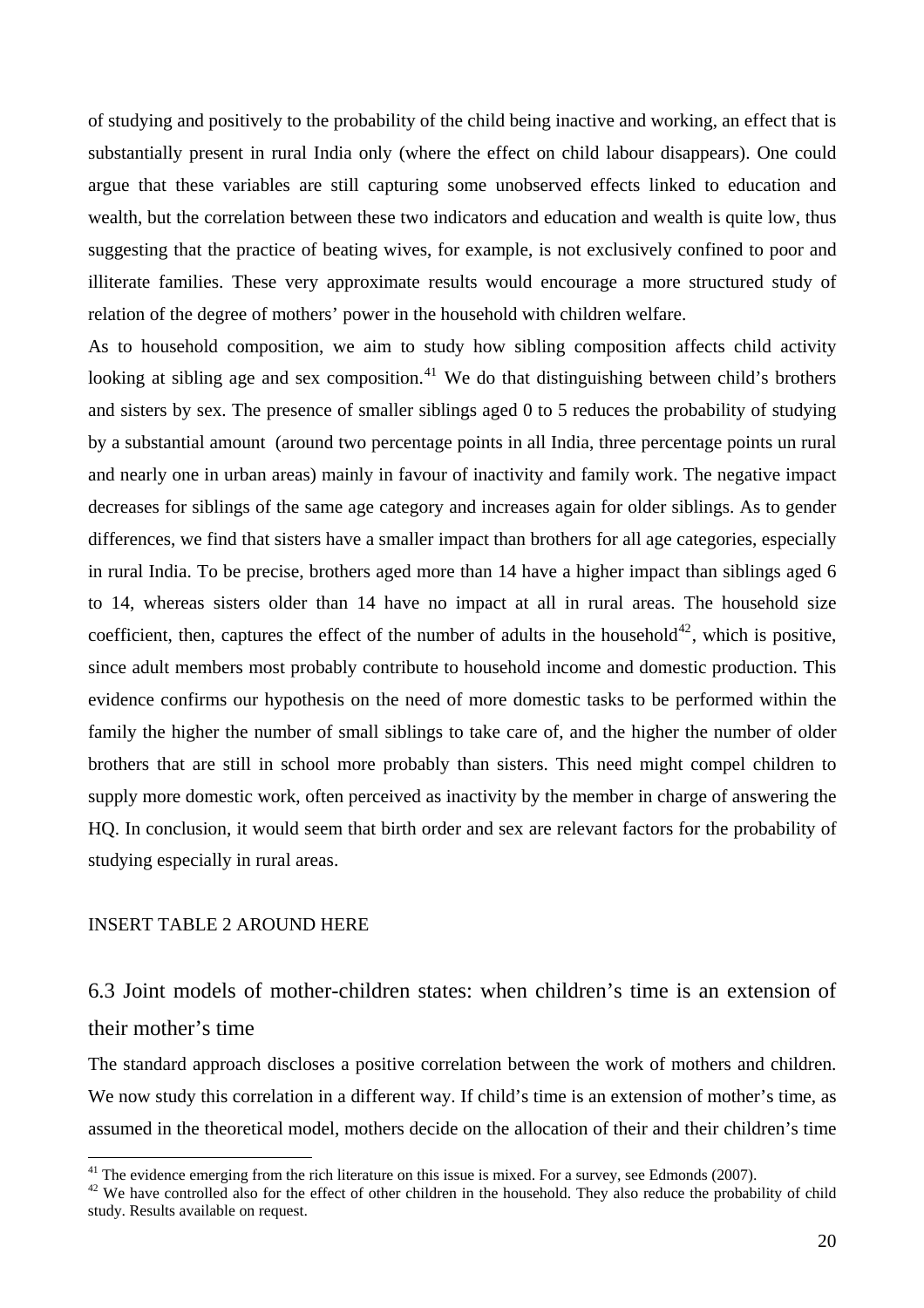jointly. The questions we investigate now are the following: 1) what is the most probable state chosen by the mother in conjunction with the decision to send her child to work in the market? 2) To what extent do the factors discussed so far affect mother's joint time allocation decisions? In other words, what is the additional evidence emerging from the joint approach?

We first estimate a model of eight mother-child states and then a model of four mother-children states, according to our "one child" and "n-children" assumptions.<sup>[43](#page-20-0)</sup>

The results of the eight-states model are presented in Table 3.<sup>[44](#page-20-1)</sup>

As far as household composition is concerned, the presence of siblings increases the probability of all states except MW-CS. So it is less probable that the mother decides to work and send her child to school when she has to take care of more than one child. In the presence of more than one child the most probable state is to stay home and send the child to school; even more so if the siblings are aged 0 to 5.

The states of the mother not working and the child not going to school (MNW and child CD or CW or CI) are systematically more probable than the states in which the mother works and the child does not go to school in the presence of siblings of any age category. In the presence of siblings, when the mother chooses to work outside home she will prefer to allocate her child time to work activities in less cases than when she chooses to stay home. In other words, when the child does not go to school she will get a higher utility if she stays home. This leads to a first set of answers to our two questions: 1) If the number of siblings increases by one, other things equal, the mother's first choice will be to stay home and send the child to school, the second choice will be to stay home and make the child work (or stay inactive), the third choice will be to work and make the child work. 2) The standard approach has shown that the presence of siblings reduces the probability of studying mainly in favour of inactivity and family work. The joint approach, while confirming this result<sup>[45](#page-20-2)</sup>, reveals that an additional sibling makes more probable that the mother chooses to stay home and let the child work with respect to the choice of both working.

It is to be noted that this is true for the presence of all siblings except sisters older than 5. Their presence does not have a significant impact on the decision to send a child to school, especially if they are older than 15.

Mother's education is negatively correlated to all states except the MNW-CS. An additional year of education increases (non-linearly) the probability to stay home and send the child to school by about 4 percentage points and decreases the MW-CS probability by about 3 percentage points. In

<span id="page-20-0"></span><sup>&</sup>lt;sup>43</sup> See section 4.

<span id="page-20-1"></span><sup>&</sup>lt;sup>44</sup> Even if in Table 3 we present some selected results, we have controlled for all variables included in the preceding models.

<span id="page-20-2"></span><sup>&</sup>lt;sup>45</sup> The reduction in MW-CS outweighs the increase in MNW-CS, thus implying an increase in the probability that the child does not study.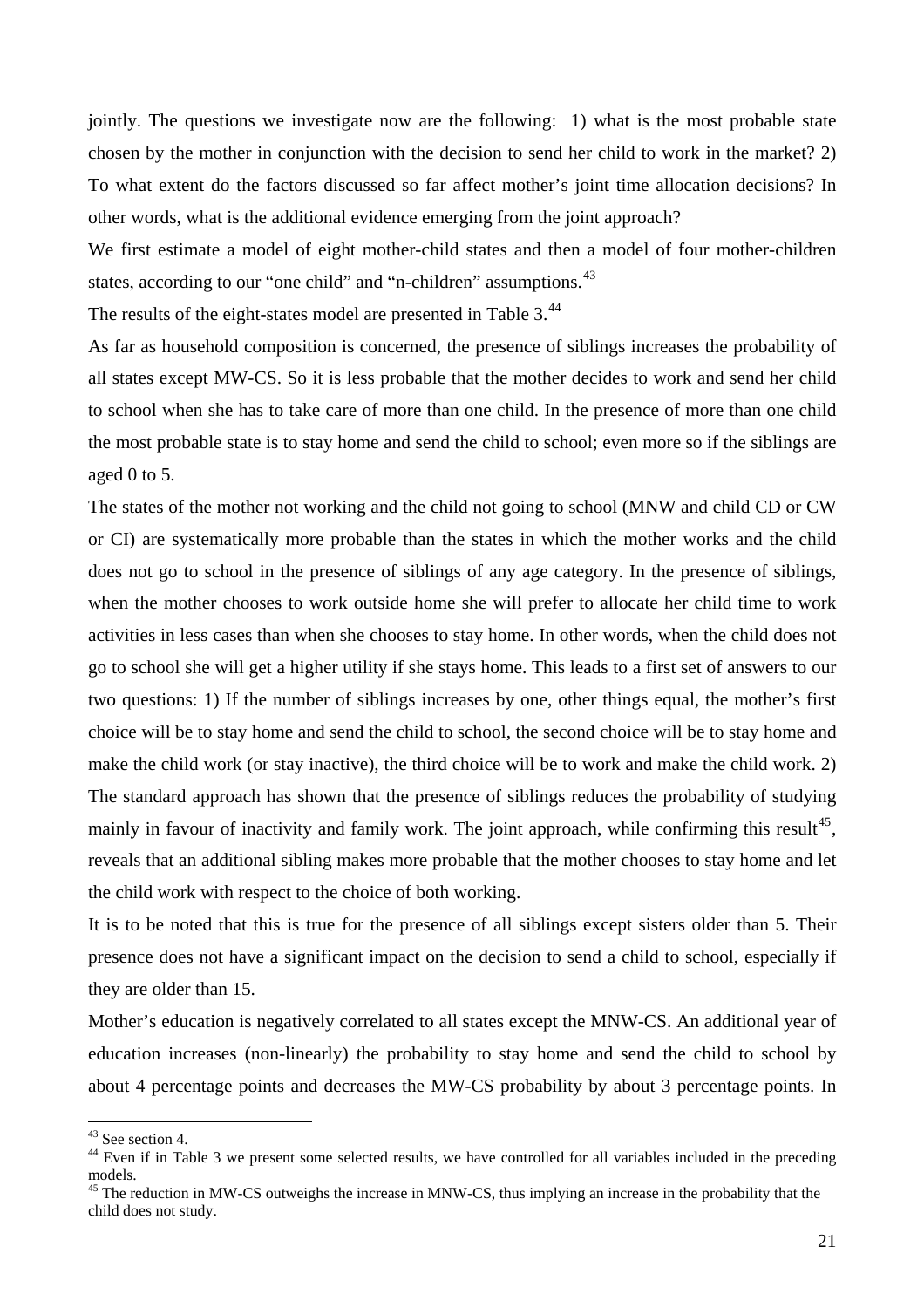accordance with the results of Table 2, the father's education marginal effects have the same sign but a much smaller size (about one fourth) than those of mothers.

So, if the mother is more educated her first choice will be to stay home and send her child to school, whereas her last choice will be to work and send her child to school. The joint approach, while confirming that a more educated mother increases the child's chances to attend school, reveals again that educated mothers prefer to combine all child's states with non participation<sup>[46](#page-21-0)</sup>.

All father's professional positions negatively affect mother's employment and all the child's states combined with it. By converse, father's occupation is positively associated with a non-working mother and a child going to school. Note that the marginal effects of father's occupations on MW-CS and MNW-CS are similar in absolute value (the former are somewhat smaller). As to the other mother-child states, that is, mother not working with child either working, or doing domestic work or being inactive, they are not significantly correlated with father's occupation. This might mean that the mother chooses not to work and to send her child to school, other things equal, if her husband is employed. On the contrary, the mother is not affected, other things equal, by father's occupation in her decision to let her child work and either stay home or work (in this last case she is negatively affected but to a very small extent).

So the mother has more probability to choose not to work and to send her child to school, other things equal, for any professional position of her husband. On the contrary, the father's professional position does not affect, other things equal, the mother's decision to either stay home or work and let her child work.

Also wealth<sup>[47](#page-21-1)</sup> is positively and significantly correlated to the state MNW-CS, and negatively with all other states. The property of land, instead, has a different impact: if the household owns some acres of land the probability of MW-CS increases. This means that, other things equal, the mother maximizes her utility working on her family land and sending children to school.

Richer women choose to stay home and send their children to school. Increasing wealth decreases participation of women and children. Land property is the only factor that is positively associated with female participation in conjunction with children schooling.

#### INSERT TABLE 3 AROUND HERE

The last specification tests if the results obtained so far continue to hold when we relax the assumption that each observed mother-child state is independent of the others, quite a strong

<span id="page-21-0"></span><sup>&</sup>lt;sup>46</sup> This is an unusual results if compared to the evidence for developed countries. However, we find the same result in Giannelli and Francavilla, 2007.

<span id="page-21-1"></span><sup>&</sup>lt;sup>47</sup> This result is available on request.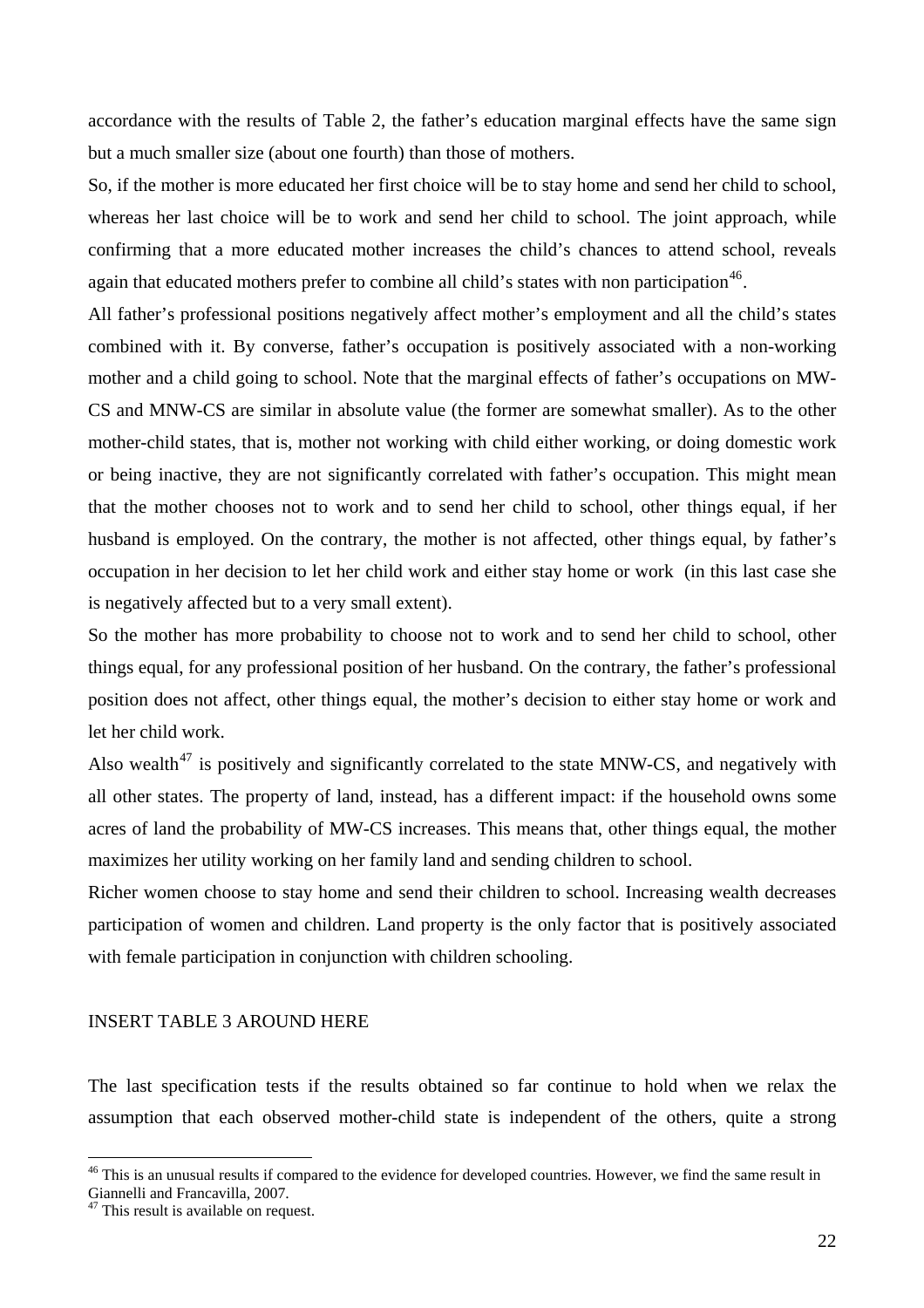assumption when a mother has many children. It also gives some insight into the conditions under which a mother does not discriminate between children and send them all to school.

In this case the sample consists of about 44000 observations, one for each woman in the sample that has at least one child aged 0 to 14.

Table 4 presents the results for selected variables and for urban and rural areas. As far as education is concerned, it is mother's education that counts more in the determination of mother-children states. A higher level of education is correlated with MNW-CS in both areas. The effect of household's average level of education on MNW-CS is double in rural areas than in urban areas. Father's occupation has a similar effect to the preceding specification: in urban areas all types of father's occupation increase the probability of MNW-CS, and decrease the probability of MW-CS, whereas in rural areas these effects are weaker, and act more as disincentives to the MW-CNS state. Wealth has a larger positive effect in rural areas on MNW-CS, and the property of acres of land on MW-CS. In sum, the results found for the mother-one child model seem to be overall confirmed.

### INSERT TABLE 4 AROUND HERE

## 7 Conclusions

Our results show that the presence of the mother in the family increases children welfare, in terms of educational opportunities and protection from work activities. A large body of literature has shown that the mother is the fundamental subject for the development of children capabilities. Our evidence is in line with this literature, confirming the mother's major role in determining her children condition. In fact, under the assumption that the mother considers her children's time like her time, it emerges that mothers' characteristics have a larger effect on children state than father's characteristics.

The welfare improving mother-child link, however, depends on maternal conditions. In fact, if a mother works for the market, her children are at risk of not attending school, since mother's and child's work may become complementary. This seems to conflict with much evidence, not only for developed countries, that the greater the mothers' control over family resources, the greater their children welfare level. The joint approach, while confirming the results obtained with the standard approach, reveals that all the explanatory factors considered make more probable that the mother prefers to combine her non-participation with each child state. Property of land is the only factor that has a positive influence on maternal participation and child schooling.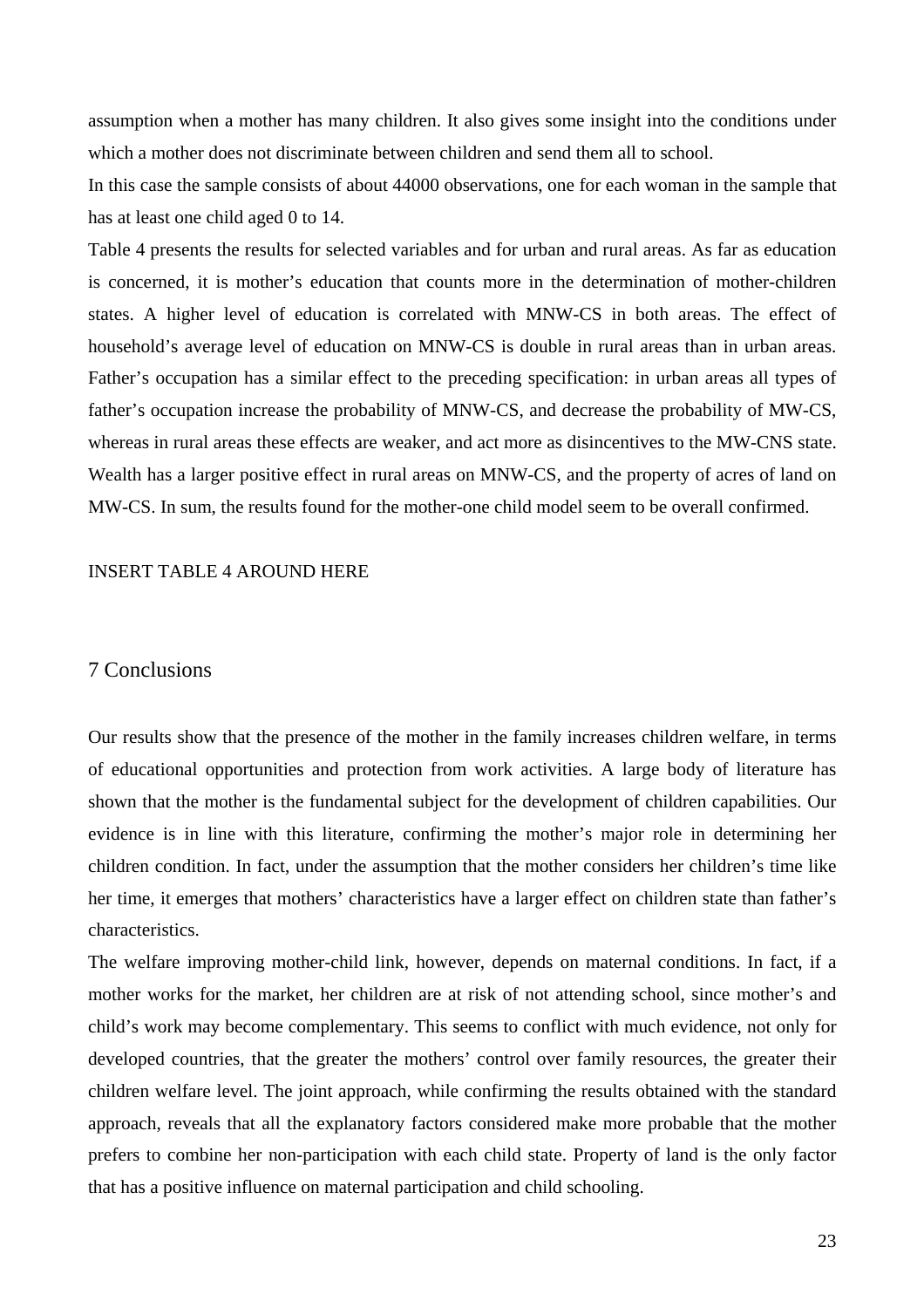Our evidence may suggest that the hearth of the matter lies in the quality of labour market opportunities for mothers. When job quality and wage levels are very low, the mother-child relation produces the perverse effect of increasing child labour. All our results indicate that the mother tends to stay home and send her children to school the better is father's employment position and the wealthier is the family. Mothers' work, in sum, indicates a condition of poverty.

The distinction between rural and urban areas reveals some controversial issues. A positive aspect of residing in urban areas is that mothers' participation to the labour market does not sort out the perverse effect we have just discussed. In these areas mothers' participation to the labour market seems to have no effect on children condition. This might indicate a higher degree of development in terms of better job and earning opportunities for mothers. The negative aspect lies in the observation that children residing in urban areas are more at risk of working or being in the unqualified state of inactivity that might hide a problematic condition. This result is perhaps specific to a country like India, where social, educational and economic policies have traditionally been targeted to rural areas. As far as children welfare is concerned, urban areas may now need more public attention.

Turning to policy aspects, the UNICEF appeal to nations to focus on the mother-child relation seems to go in the right direction. If we believe that children's condition is closely related to mother's earning capacity stemming from a permanent paid job, public employment policies should be directed to improve female labour market conditions. In this light, general employment policies should be carefully studied with an eye to intra-household dynamics, in order to avoid disincentive effects on female participation that could counterbalance the positive effects of specific measures for female employment.

### References

Arends-Kuenning, M., S. Amin (2004). "School incentive programs and children's activities: The case of Bangladesh". Comparative Education Review 48(3): 295–317.

Basu K. (2007), "Child Labor and Household Wealth: Theory and Empirical Evidence of an Inverted-U", IZA DP No. 2736.

Basu, K. (2006), "Gender and Say: A Model of Household Behaviour with Endogenously Determined Balance of Power", Economic Journal 116, 558-580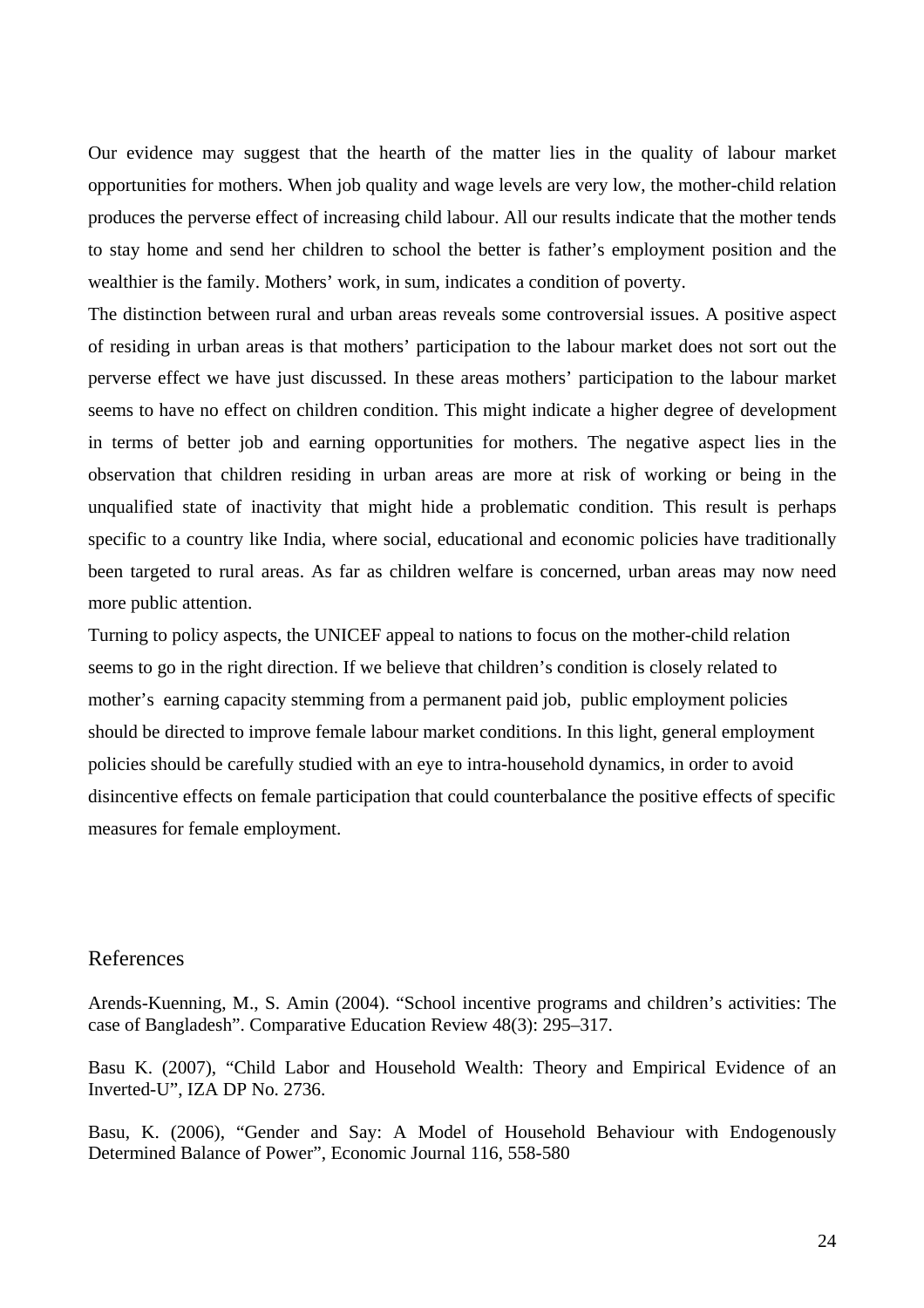Basu, K., P. H. Van (1998), "The Economics of Child Labor", The American Economic Review, Vol. 88, No. 3, pp. 412-427

Behrman J.R., Foster, Rosenzweig, Vashishtha P. (1999), "Women Schooling, Home Teaching and Economic Growth", The Journal of Political Economy, Vol. 107, N0 4, 682-714

Bhalotra, S., and C. Heady (2003). "Child Farm Labor: The Wealth Paradox", World Bank Economic Review, 17(2), pp. 197-227.

Biggeri M., L. Guarcello, S. Lyon F. C. Rosati (2003) "The puzzle of "idle" children: neither in school nor performing economic activity: Evidence from six countries", Working Paper Understanding Child Work Project (UCW). Web-site: http://www.ucwproject.org/resources/report\_research.html.

Case, A., C. Paxson, and J. Ableidinger (2004), "Orphans in Africa: Parental death, poverty and school enrollment", Demography 41: 483-508.

Cigno A., F.C. Rosati, Z. Tzannatos (2002), "Child Labor Handbook", Social Protection Discussion Paper Series, World Bank.

Cigno, Alessandro & Rosati, Furio C. & Guarcello, Lorenzo, 2002. "Does Globalization Increase Child Labor?," World Development, Elsevier, vol. 30(9), pages 1579-1589, September.

Cigno, A. and F. Rosati (2005), The Economics of Child Labour, (Oxford University Press, Cambridge).

Cigno, A. (2006), "A constitutional theory of the family", Journal of Population Economics, 19, 259–283.

Cigno, A., F.C. Rosati (2000), "Mutual interest, self-enforcing constitutions and apparent generosity". In L. A. Ge´rard-Varet, S. C. Kolm, & J. M. Ythier (Eds.), The economics of reciprocity, giving and altruism. London and New York: MacMillan and St Martin's Press.

Cigno, A., Guarcello L., Lyon S., Noguchi Y., Rosati F. C. (2003) "Child labour indicators used by the UCW project: an explanatory note", Working Paper of Understanding Child Work Project (UCW). Web-site: http://www.ucw-project.org/resources/report\_research.html

Desai S., Jain D. (1994), "Maternal Employment and Changes in Family Dynamics: the Social context of women's work in rural India", Population and Development Review, 115-136

Dreze J., M. Murthi (2001), "Fertility, Education and Development: Evidence for India" Population and Development Review, 27(1): 33-64

Edmonds (2007) "Child Labor" IZA Discussion Paper No. 2606 forthcoming in the Handbook of Development Economics, Volume 4, John Strauss and T. Paul Schultz, eds.

Edmonds, E. and N. Pavcnik (2005), "Child labor in the global economy", Journal of Economic Perspectives 19: 199-220.

Ermisch J., M. Francesconi (2004), "The Effect of Parents' Employment on Children's Educational Attainment", ISER WP, University of Essex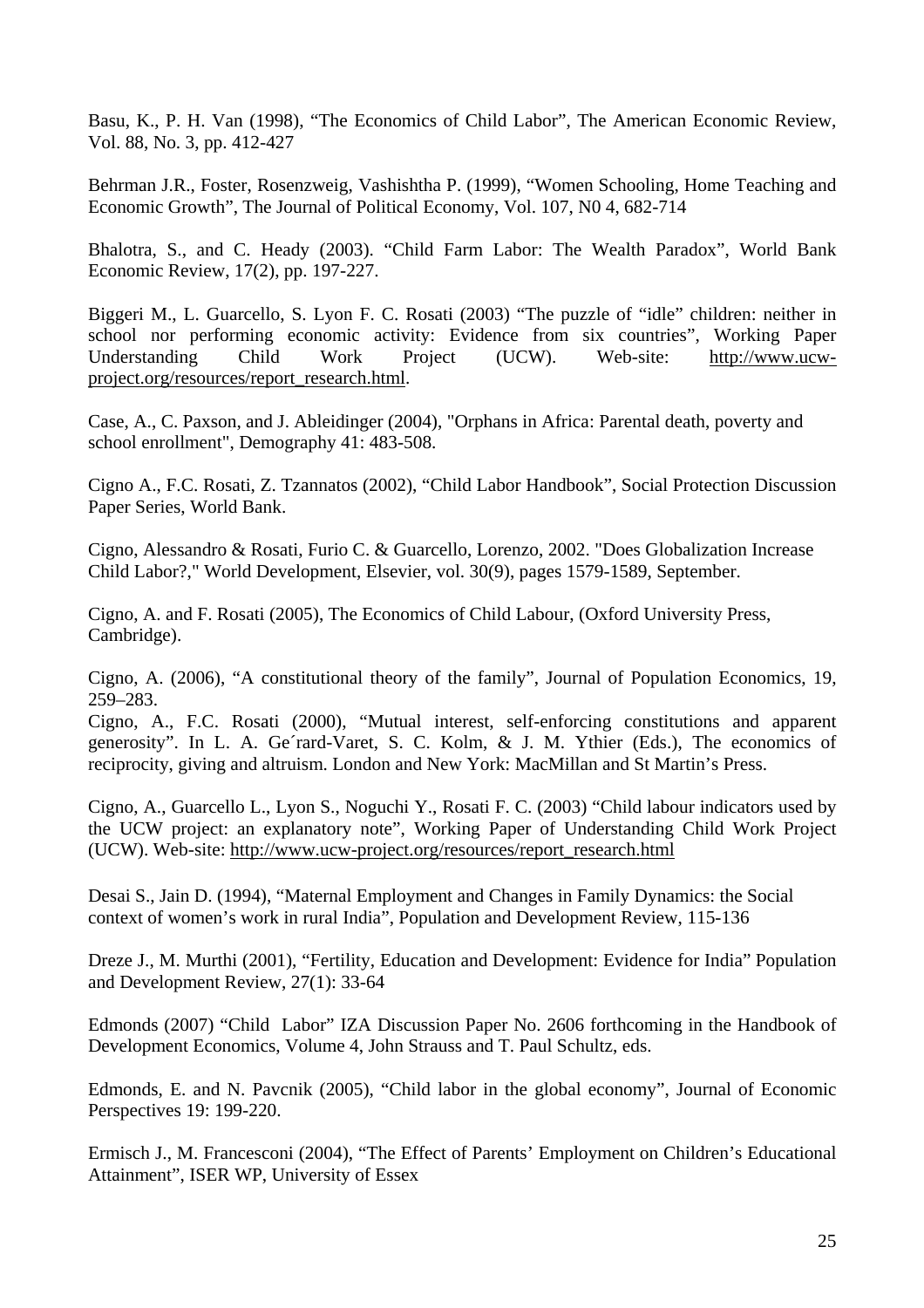Fassa, A.G., Facchini L.A., Dall'Agnol M.M., Christiani D.C. (2000), "Child labor and health: Problems and perspectives", International Journal of Occupational and Environmental Health, 6(1): 55-62.

Folbre N. R. (1984), "Market Opportunities, Genetic Endowments and Intrafamily resource Distribution", American Economic Review, 518-20

Francavilla F., S. Lyon (2003), "Household Chores and Child Health: Preliminary Evidence from six Countries", Working Paper Understanding Child Work Project (UCW). Web-site: http://www.ucw-project.org/resources/report\_research.html

Giannelli, G. C., F. Francavilla (2007), "Do family Planning Programmes Help Womens' Employment? The Case of Indian Mothers", IZA DP 2762, Bonn.

Guarcello L., S. Lyon, F. C. Rosati (2006) "Child labour and Education For All: An issues paper", Working Paper Understanding Child Work Project (UCW). Web-site: http://www.ucwproject.org/resources/report\_research.html

Haddad L., Hoddinott J., Alderman H. (1997), "Intrahousehold Resource Allocation in Developing Countries", John Hopkins U.P.

Heady C.,(2000), "What is the Effect of Child Labour on Learning Achievement? Evidence from Ghana", Innocenti Working Papers, No. 79.

Hsin A. (2005), "Children's Time Use: Labor Divisions and Schooling in Indonesia", California Center for Population Research On-Line Working Paper Series, CCPR-005-05. ILO (2002), "Global Report. A Future without Child Labour", Geneva, 2002

IIPS, International Institute for Population Sciences, and ORC Macro (2000), National Family Health Survey (NFHS-2), 1998–99 India. Mumbai: IIPS.

India Registrar General (2000), "Sample Registration System Bulletin" Vol. 34, No. 1. New Delhi: Office of the Registrar General.

Iyer, S. (2002), Demography and Religion in India. Oxford University Press, Delhi. Mealli F., S. Pudney, F.C. Rosati (2004), "Measuring the Economic Vulnerability of Children in Developing Countries. An Application to Guatemala", Working Paper Understanding Child Work Project (UCW). Web-site: http://www.ucw-project.org/resources/report\_research.html

Keane, M.P. (1992): "A Note on Identification in the Multinomial Probit Model" *Journal of Business and Economic Statistics*, 10, vol. 2, 193-200.

Moehling, C. (2004), "Family structure, school attendance, and child labor in American south in 1900 and 1910", Explorations in Economic History 41: 73-100.

O'Donnel, O., Rosati, C. F. (2003), "Child labour and health: Evidence and research issue", Woking Paper at Understanding Child Work Project (UCW). Web-site: http://www.ucwproject.org/resources/report\_research.html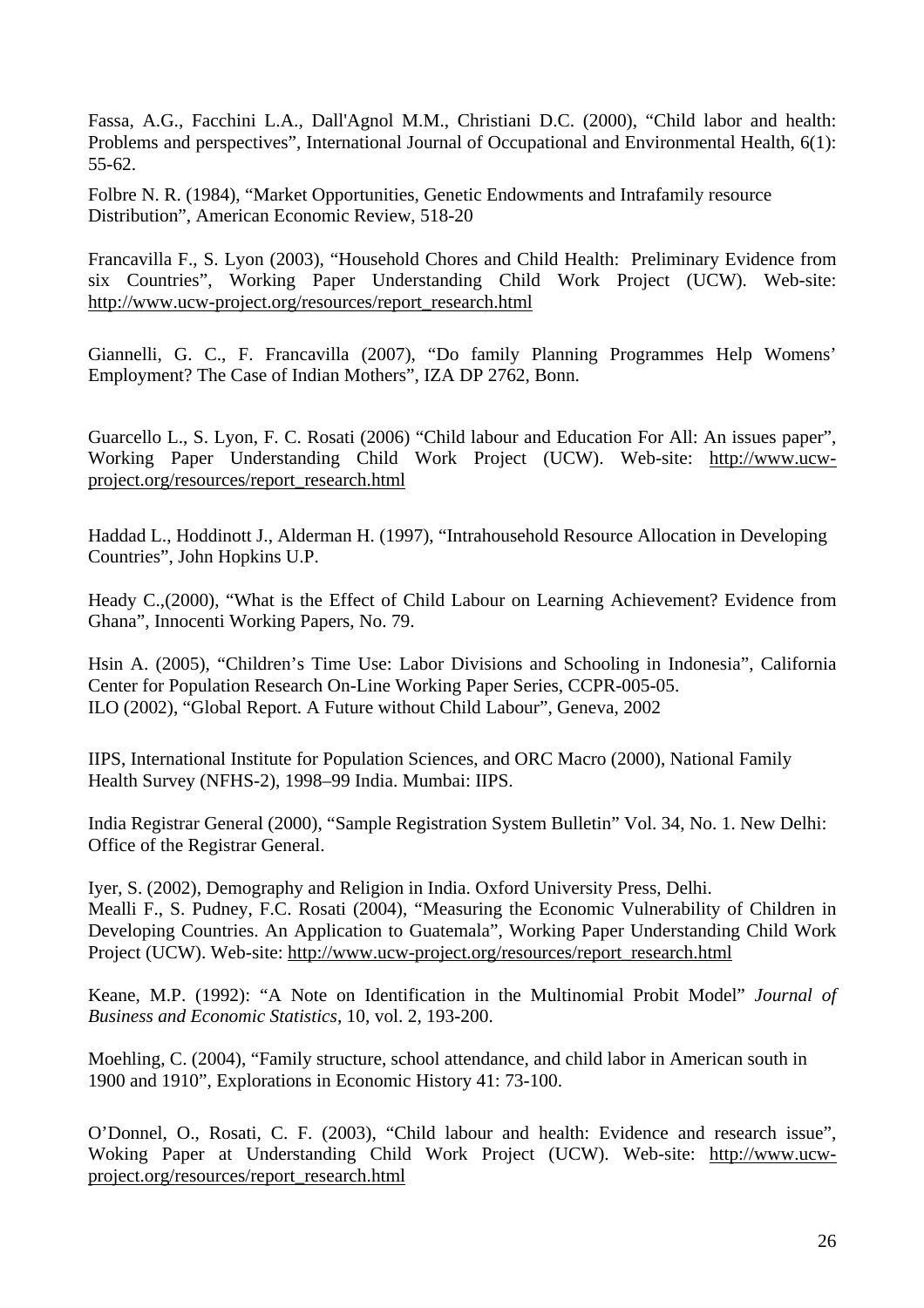O'Donnel, O., Rosati, C. F., Van Doorslaer, E. (2003), "Health effects of child work: Evidence from Vietnam", Working Paper Understanding Child Work Project (UCW). Web-site: [http://www.ucw-project.org/resources/report\\_research.html](http://www.ucw-project.org/resources/report_research.html)

Ravallion M., Q. Wodon (2000). "Does child labor displace schooling? Evidence on behavioral responses to an enrollment study", The Economic Journal, 110(462): 158- 175.

Rosati, F. C., Straub, R, (2003), "Does child labour have a deleterious effect on adult's health?" Working Paper Understanding Child Work Project (UCW). Web-site: [http://www.ucw](http://www.ucw-project.org/resources/report_research.html)[project.org/resources/report\\_research.html](http://www.ucw-project.org/resources/report_research.html)

Ruhm C. J., (2004), "Parental Employment and Child Cognitive Development", Journal of Human Resources, 155-192

Rutstein S.H., Johnson K. (2004), "DHS Comparative Reports No. 6: The DHS Wealth Index", ORC Macro Calverton, Maryland USA

Thorat S.(1999), "Poverty, Caste and Child Labour in India: the Plight of Dalits and Adivasi Children, in Klus" ed., vol. 1, ch. 12, Child Labour in India

UCW Project (2007), Understanding Children Work, Country Statistics, http://www.ucwproject.org

Unicef (2007) "The State of the World's Children. Women and Children. The Double Dividend of Gender Equality", UNICEF, New York.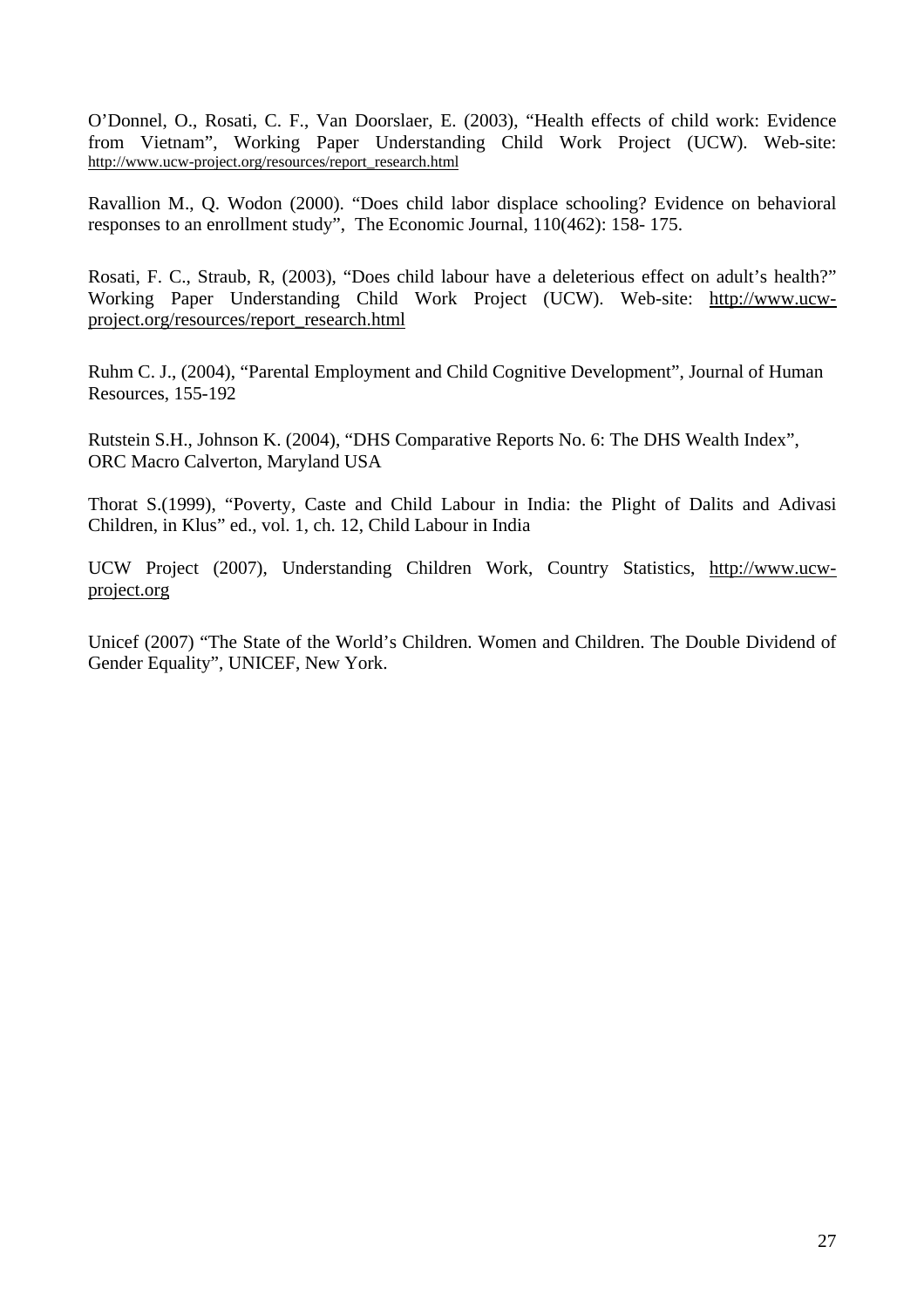| All India<br>Study<br>Marginal effects * 100<br>Family work<br>Market work<br>Inactive<br>Child's variables<br>6.89***<br>$0.09*$<br>$sex$ (male=1)<br>$-1.82***$<br>$-5.16***$<br>$-0.07$<br>$6.68***$<br>$0.40***$<br>$-7.00***$<br>age<br>$-0.39***$<br>$0.02***$<br>$0.36***$<br>0.006<br>age2<br>$5.21***$<br>$-0.68*$<br>$-4.07***$<br>$-0.45$<br>never married<br>$9.76***$<br>$-4.78***$<br>$-2.24***$<br>$-2.74***$<br>Mother present<br>Household's variables<br>Muslim (base is Hindu)<br>$-5.21***$<br>0.08<br>$0.68***$<br>$04.45***$<br>2.25***<br>$-1.15***$<br>$-0.65***$<br>$-0.45***$<br>Christian<br>$0.24***$<br>$0.71***$<br>scheduled caste<br>$-1.11***$<br>$0.16***$<br>$-3.41***$<br>$0.85***$<br>1.40***<br>scheduled tribe<br>$1.16***$<br>$-0.20**$<br>$0.14**$<br>sex of the head<br>0.45<br>$-0.39$<br>0.003<br>$-0.0003$<br>age of the head<br>$-0.002$<br>$-0.0007$<br>$0.59***$<br>$-0.16***$<br>$-0.07***$<br>$-0.36***$<br>household size (adults)<br>$1.69***$<br>$-0.25***$<br>$-1.19***$<br>mean hh education (years)<br>$-0.24***$<br>$-1.99***$<br>$0.45***$<br>$0.19***$<br>1.35***<br>children 0-5 male<br>$-1.82***$<br>$0.45***$<br>$0.24***$<br>1.12***<br>children 0-5 female<br>$-1.38***$<br>$0.28***$<br>$0.16***$<br>0.94***<br>children 6-14 male<br>$-0.90***$<br>$0.14***$<br>$0.12***$<br>$0.64***$<br>children 6-14 female<br>$-3.46***$<br>$0.53***$<br>0.39***<br>$2.54***$<br>children15-17 male<br>children15-17 female<br>1.28***<br>$-1.72***$<br>$0.23***$<br>$0.21***$<br>Wealth<br>$7.63***$<br>$-1.14***$<br>$-0.67***$<br>$-5.83***$<br>wealth index<br>wealth index sq<br>$-1.69***$<br>$0.31***$<br>$0.50***$<br>$0.88***$<br>$-0.23**$<br>acres/100 of land<br>$0.16***$<br>0.02<br>0.04<br>$-0.002$ ***<br>$0.003**$<br>$-0.0003$<br>$-0.0006$<br>acres/100 of land sq<br>1.77***<br>$-1.82***$<br>$0.11**$<br>$-0.06$<br>livestock (dummy)<br>Residence<br>$-3.22***$<br>urban<br>$0.32***$<br>2.76***<br>0.14<br>4.57***<br>$-3.75$<br>$-0.04$<br>$-0.77***$<br>North<br>$-3.87***$<br>$-0.51***$<br>$-0.89***$<br>5.27***<br>Central<br>$-6.49***$<br>$-0.55***$<br>7.85***<br>East<br>$-0.82***$<br>$-0.36$<br>$-0.67***$<br>$-0.87***$<br>1.90***<br>Northwest<br>$-1.56***$<br>$-0.22***$<br>$-0.37***$<br>$2.14***$<br>West<br>Observations 101714 of which<br>83198<br>3051<br>12081<br>3384<br>0.218<br>R-squared | Multinomial logit |  |  |  |  |  |  |  |  |
|--------------------------------------------------------------------------------------------------------------------------------------------------------------------------------------------------------------------------------------------------------------------------------------------------------------------------------------------------------------------------------------------------------------------------------------------------------------------------------------------------------------------------------------------------------------------------------------------------------------------------------------------------------------------------------------------------------------------------------------------------------------------------------------------------------------------------------------------------------------------------------------------------------------------------------------------------------------------------------------------------------------------------------------------------------------------------------------------------------------------------------------------------------------------------------------------------------------------------------------------------------------------------------------------------------------------------------------------------------------------------------------------------------------------------------------------------------------------------------------------------------------------------------------------------------------------------------------------------------------------------------------------------------------------------------------------------------------------------------------------------------------------------------------------------------------------------------------------------------------------------------------------------------------------------------------------------------------------------------------------------------------------------------------------------------------------------------------------------------------------------------------------------------------------------------------------------------------------------------------------------------------------------------------------------------------------------------------------------------------------------------------------------|-------------------|--|--|--|--|--|--|--|--|
|                                                                                                                                                                                                                                                                                                                                                                                                                                                                                                                                                                                                                                                                                                                                                                                                                                                                                                                                                                                                                                                                                                                                                                                                                                                                                                                                                                                                                                                                                                                                                                                                                                                                                                                                                                                                                                                                                                                                                                                                                                                                                                                                                                                                                                                                                                                                                                                                  |                   |  |  |  |  |  |  |  |  |
|                                                                                                                                                                                                                                                                                                                                                                                                                                                                                                                                                                                                                                                                                                                                                                                                                                                                                                                                                                                                                                                                                                                                                                                                                                                                                                                                                                                                                                                                                                                                                                                                                                                                                                                                                                                                                                                                                                                                                                                                                                                                                                                                                                                                                                                                                                                                                                                                  |                   |  |  |  |  |  |  |  |  |
|                                                                                                                                                                                                                                                                                                                                                                                                                                                                                                                                                                                                                                                                                                                                                                                                                                                                                                                                                                                                                                                                                                                                                                                                                                                                                                                                                                                                                                                                                                                                                                                                                                                                                                                                                                                                                                                                                                                                                                                                                                                                                                                                                                                                                                                                                                                                                                                                  |                   |  |  |  |  |  |  |  |  |
|                                                                                                                                                                                                                                                                                                                                                                                                                                                                                                                                                                                                                                                                                                                                                                                                                                                                                                                                                                                                                                                                                                                                                                                                                                                                                                                                                                                                                                                                                                                                                                                                                                                                                                                                                                                                                                                                                                                                                                                                                                                                                                                                                                                                                                                                                                                                                                                                  |                   |  |  |  |  |  |  |  |  |
|                                                                                                                                                                                                                                                                                                                                                                                                                                                                                                                                                                                                                                                                                                                                                                                                                                                                                                                                                                                                                                                                                                                                                                                                                                                                                                                                                                                                                                                                                                                                                                                                                                                                                                                                                                                                                                                                                                                                                                                                                                                                                                                                                                                                                                                                                                                                                                                                  |                   |  |  |  |  |  |  |  |  |
|                                                                                                                                                                                                                                                                                                                                                                                                                                                                                                                                                                                                                                                                                                                                                                                                                                                                                                                                                                                                                                                                                                                                                                                                                                                                                                                                                                                                                                                                                                                                                                                                                                                                                                                                                                                                                                                                                                                                                                                                                                                                                                                                                                                                                                                                                                                                                                                                  |                   |  |  |  |  |  |  |  |  |
|                                                                                                                                                                                                                                                                                                                                                                                                                                                                                                                                                                                                                                                                                                                                                                                                                                                                                                                                                                                                                                                                                                                                                                                                                                                                                                                                                                                                                                                                                                                                                                                                                                                                                                                                                                                                                                                                                                                                                                                                                                                                                                                                                                                                                                                                                                                                                                                                  |                   |  |  |  |  |  |  |  |  |
|                                                                                                                                                                                                                                                                                                                                                                                                                                                                                                                                                                                                                                                                                                                                                                                                                                                                                                                                                                                                                                                                                                                                                                                                                                                                                                                                                                                                                                                                                                                                                                                                                                                                                                                                                                                                                                                                                                                                                                                                                                                                                                                                                                                                                                                                                                                                                                                                  |                   |  |  |  |  |  |  |  |  |
|                                                                                                                                                                                                                                                                                                                                                                                                                                                                                                                                                                                                                                                                                                                                                                                                                                                                                                                                                                                                                                                                                                                                                                                                                                                                                                                                                                                                                                                                                                                                                                                                                                                                                                                                                                                                                                                                                                                                                                                                                                                                                                                                                                                                                                                                                                                                                                                                  |                   |  |  |  |  |  |  |  |  |
|                                                                                                                                                                                                                                                                                                                                                                                                                                                                                                                                                                                                                                                                                                                                                                                                                                                                                                                                                                                                                                                                                                                                                                                                                                                                                                                                                                                                                                                                                                                                                                                                                                                                                                                                                                                                                                                                                                                                                                                                                                                                                                                                                                                                                                                                                                                                                                                                  |                   |  |  |  |  |  |  |  |  |
|                                                                                                                                                                                                                                                                                                                                                                                                                                                                                                                                                                                                                                                                                                                                                                                                                                                                                                                                                                                                                                                                                                                                                                                                                                                                                                                                                                                                                                                                                                                                                                                                                                                                                                                                                                                                                                                                                                                                                                                                                                                                                                                                                                                                                                                                                                                                                                                                  |                   |  |  |  |  |  |  |  |  |
|                                                                                                                                                                                                                                                                                                                                                                                                                                                                                                                                                                                                                                                                                                                                                                                                                                                                                                                                                                                                                                                                                                                                                                                                                                                                                                                                                                                                                                                                                                                                                                                                                                                                                                                                                                                                                                                                                                                                                                                                                                                                                                                                                                                                                                                                                                                                                                                                  |                   |  |  |  |  |  |  |  |  |
|                                                                                                                                                                                                                                                                                                                                                                                                                                                                                                                                                                                                                                                                                                                                                                                                                                                                                                                                                                                                                                                                                                                                                                                                                                                                                                                                                                                                                                                                                                                                                                                                                                                                                                                                                                                                                                                                                                                                                                                                                                                                                                                                                                                                                                                                                                                                                                                                  |                   |  |  |  |  |  |  |  |  |
|                                                                                                                                                                                                                                                                                                                                                                                                                                                                                                                                                                                                                                                                                                                                                                                                                                                                                                                                                                                                                                                                                                                                                                                                                                                                                                                                                                                                                                                                                                                                                                                                                                                                                                                                                                                                                                                                                                                                                                                                                                                                                                                                                                                                                                                                                                                                                                                                  |                   |  |  |  |  |  |  |  |  |
|                                                                                                                                                                                                                                                                                                                                                                                                                                                                                                                                                                                                                                                                                                                                                                                                                                                                                                                                                                                                                                                                                                                                                                                                                                                                                                                                                                                                                                                                                                                                                                                                                                                                                                                                                                                                                                                                                                                                                                                                                                                                                                                                                                                                                                                                                                                                                                                                  |                   |  |  |  |  |  |  |  |  |
|                                                                                                                                                                                                                                                                                                                                                                                                                                                                                                                                                                                                                                                                                                                                                                                                                                                                                                                                                                                                                                                                                                                                                                                                                                                                                                                                                                                                                                                                                                                                                                                                                                                                                                                                                                                                                                                                                                                                                                                                                                                                                                                                                                                                                                                                                                                                                                                                  |                   |  |  |  |  |  |  |  |  |
|                                                                                                                                                                                                                                                                                                                                                                                                                                                                                                                                                                                                                                                                                                                                                                                                                                                                                                                                                                                                                                                                                                                                                                                                                                                                                                                                                                                                                                                                                                                                                                                                                                                                                                                                                                                                                                                                                                                                                                                                                                                                                                                                                                                                                                                                                                                                                                                                  |                   |  |  |  |  |  |  |  |  |
|                                                                                                                                                                                                                                                                                                                                                                                                                                                                                                                                                                                                                                                                                                                                                                                                                                                                                                                                                                                                                                                                                                                                                                                                                                                                                                                                                                                                                                                                                                                                                                                                                                                                                                                                                                                                                                                                                                                                                                                                                                                                                                                                                                                                                                                                                                                                                                                                  |                   |  |  |  |  |  |  |  |  |
|                                                                                                                                                                                                                                                                                                                                                                                                                                                                                                                                                                                                                                                                                                                                                                                                                                                                                                                                                                                                                                                                                                                                                                                                                                                                                                                                                                                                                                                                                                                                                                                                                                                                                                                                                                                                                                                                                                                                                                                                                                                                                                                                                                                                                                                                                                                                                                                                  |                   |  |  |  |  |  |  |  |  |
|                                                                                                                                                                                                                                                                                                                                                                                                                                                                                                                                                                                                                                                                                                                                                                                                                                                                                                                                                                                                                                                                                                                                                                                                                                                                                                                                                                                                                                                                                                                                                                                                                                                                                                                                                                                                                                                                                                                                                                                                                                                                                                                                                                                                                                                                                                                                                                                                  |                   |  |  |  |  |  |  |  |  |
|                                                                                                                                                                                                                                                                                                                                                                                                                                                                                                                                                                                                                                                                                                                                                                                                                                                                                                                                                                                                                                                                                                                                                                                                                                                                                                                                                                                                                                                                                                                                                                                                                                                                                                                                                                                                                                                                                                                                                                                                                                                                                                                                                                                                                                                                                                                                                                                                  |                   |  |  |  |  |  |  |  |  |
|                                                                                                                                                                                                                                                                                                                                                                                                                                                                                                                                                                                                                                                                                                                                                                                                                                                                                                                                                                                                                                                                                                                                                                                                                                                                                                                                                                                                                                                                                                                                                                                                                                                                                                                                                                                                                                                                                                                                                                                                                                                                                                                                                                                                                                                                                                                                                                                                  |                   |  |  |  |  |  |  |  |  |
|                                                                                                                                                                                                                                                                                                                                                                                                                                                                                                                                                                                                                                                                                                                                                                                                                                                                                                                                                                                                                                                                                                                                                                                                                                                                                                                                                                                                                                                                                                                                                                                                                                                                                                                                                                                                                                                                                                                                                                                                                                                                                                                                                                                                                                                                                                                                                                                                  |                   |  |  |  |  |  |  |  |  |
|                                                                                                                                                                                                                                                                                                                                                                                                                                                                                                                                                                                                                                                                                                                                                                                                                                                                                                                                                                                                                                                                                                                                                                                                                                                                                                                                                                                                                                                                                                                                                                                                                                                                                                                                                                                                                                                                                                                                                                                                                                                                                                                                                                                                                                                                                                                                                                                                  |                   |  |  |  |  |  |  |  |  |
|                                                                                                                                                                                                                                                                                                                                                                                                                                                                                                                                                                                                                                                                                                                                                                                                                                                                                                                                                                                                                                                                                                                                                                                                                                                                                                                                                                                                                                                                                                                                                                                                                                                                                                                                                                                                                                                                                                                                                                                                                                                                                                                                                                                                                                                                                                                                                                                                  |                   |  |  |  |  |  |  |  |  |
|                                                                                                                                                                                                                                                                                                                                                                                                                                                                                                                                                                                                                                                                                                                                                                                                                                                                                                                                                                                                                                                                                                                                                                                                                                                                                                                                                                                                                                                                                                                                                                                                                                                                                                                                                                                                                                                                                                                                                                                                                                                                                                                                                                                                                                                                                                                                                                                                  |                   |  |  |  |  |  |  |  |  |
|                                                                                                                                                                                                                                                                                                                                                                                                                                                                                                                                                                                                                                                                                                                                                                                                                                                                                                                                                                                                                                                                                                                                                                                                                                                                                                                                                                                                                                                                                                                                                                                                                                                                                                                                                                                                                                                                                                                                                                                                                                                                                                                                                                                                                                                                                                                                                                                                  |                   |  |  |  |  |  |  |  |  |
|                                                                                                                                                                                                                                                                                                                                                                                                                                                                                                                                                                                                                                                                                                                                                                                                                                                                                                                                                                                                                                                                                                                                                                                                                                                                                                                                                                                                                                                                                                                                                                                                                                                                                                                                                                                                                                                                                                                                                                                                                                                                                                                                                                                                                                                                                                                                                                                                  |                   |  |  |  |  |  |  |  |  |
|                                                                                                                                                                                                                                                                                                                                                                                                                                                                                                                                                                                                                                                                                                                                                                                                                                                                                                                                                                                                                                                                                                                                                                                                                                                                                                                                                                                                                                                                                                                                                                                                                                                                                                                                                                                                                                                                                                                                                                                                                                                                                                                                                                                                                                                                                                                                                                                                  |                   |  |  |  |  |  |  |  |  |
|                                                                                                                                                                                                                                                                                                                                                                                                                                                                                                                                                                                                                                                                                                                                                                                                                                                                                                                                                                                                                                                                                                                                                                                                                                                                                                                                                                                                                                                                                                                                                                                                                                                                                                                                                                                                                                                                                                                                                                                                                                                                                                                                                                                                                                                                                                                                                                                                  |                   |  |  |  |  |  |  |  |  |
|                                                                                                                                                                                                                                                                                                                                                                                                                                                                                                                                                                                                                                                                                                                                                                                                                                                                                                                                                                                                                                                                                                                                                                                                                                                                                                                                                                                                                                                                                                                                                                                                                                                                                                                                                                                                                                                                                                                                                                                                                                                                                                                                                                                                                                                                                                                                                                                                  |                   |  |  |  |  |  |  |  |  |
|                                                                                                                                                                                                                                                                                                                                                                                                                                                                                                                                                                                                                                                                                                                                                                                                                                                                                                                                                                                                                                                                                                                                                                                                                                                                                                                                                                                                                                                                                                                                                                                                                                                                                                                                                                                                                                                                                                                                                                                                                                                                                                                                                                                                                                                                                                                                                                                                  |                   |  |  |  |  |  |  |  |  |
|                                                                                                                                                                                                                                                                                                                                                                                                                                                                                                                                                                                                                                                                                                                                                                                                                                                                                                                                                                                                                                                                                                                                                                                                                                                                                                                                                                                                                                                                                                                                                                                                                                                                                                                                                                                                                                                                                                                                                                                                                                                                                                                                                                                                                                                                                                                                                                                                  |                   |  |  |  |  |  |  |  |  |
|                                                                                                                                                                                                                                                                                                                                                                                                                                                                                                                                                                                                                                                                                                                                                                                                                                                                                                                                                                                                                                                                                                                                                                                                                                                                                                                                                                                                                                                                                                                                                                                                                                                                                                                                                                                                                                                                                                                                                                                                                                                                                                                                                                                                                                                                                                                                                                                                  |                   |  |  |  |  |  |  |  |  |
|                                                                                                                                                                                                                                                                                                                                                                                                                                                                                                                                                                                                                                                                                                                                                                                                                                                                                                                                                                                                                                                                                                                                                                                                                                                                                                                                                                                                                                                                                                                                                                                                                                                                                                                                                                                                                                                                                                                                                                                                                                                                                                                                                                                                                                                                                                                                                                                                  |                   |  |  |  |  |  |  |  |  |
|                                                                                                                                                                                                                                                                                                                                                                                                                                                                                                                                                                                                                                                                                                                                                                                                                                                                                                                                                                                                                                                                                                                                                                                                                                                                                                                                                                                                                                                                                                                                                                                                                                                                                                                                                                                                                                                                                                                                                                                                                                                                                                                                                                                                                                                                                                                                                                                                  |                   |  |  |  |  |  |  |  |  |
|                                                                                                                                                                                                                                                                                                                                                                                                                                                                                                                                                                                                                                                                                                                                                                                                                                                                                                                                                                                                                                                                                                                                                                                                                                                                                                                                                                                                                                                                                                                                                                                                                                                                                                                                                                                                                                                                                                                                                                                                                                                                                                                                                                                                                                                                                                                                                                                                  |                   |  |  |  |  |  |  |  |  |
|                                                                                                                                                                                                                                                                                                                                                                                                                                                                                                                                                                                                                                                                                                                                                                                                                                                                                                                                                                                                                                                                                                                                                                                                                                                                                                                                                                                                                                                                                                                                                                                                                                                                                                                                                                                                                                                                                                                                                                                                                                                                                                                                                                                                                                                                                                                                                                                                  |                   |  |  |  |  |  |  |  |  |
|                                                                                                                                                                                                                                                                                                                                                                                                                                                                                                                                                                                                                                                                                                                                                                                                                                                                                                                                                                                                                                                                                                                                                                                                                                                                                                                                                                                                                                                                                                                                                                                                                                                                                                                                                                                                                                                                                                                                                                                                                                                                                                                                                                                                                                                                                                                                                                                                  |                   |  |  |  |  |  |  |  |  |
|                                                                                                                                                                                                                                                                                                                                                                                                                                                                                                                                                                                                                                                                                                                                                                                                                                                                                                                                                                                                                                                                                                                                                                                                                                                                                                                                                                                                                                                                                                                                                                                                                                                                                                                                                                                                                                                                                                                                                                                                                                                                                                                                                                                                                                                                                                                                                                                                  |                   |  |  |  |  |  |  |  |  |

### Table 1: MARGINAL EFFECTS ON THE CHILD'S STATES - All India

*Note: \*\*\* p<0.01, \*\* p<0.05, \* p<0.1. Data source: NFHS-2, 1998-99*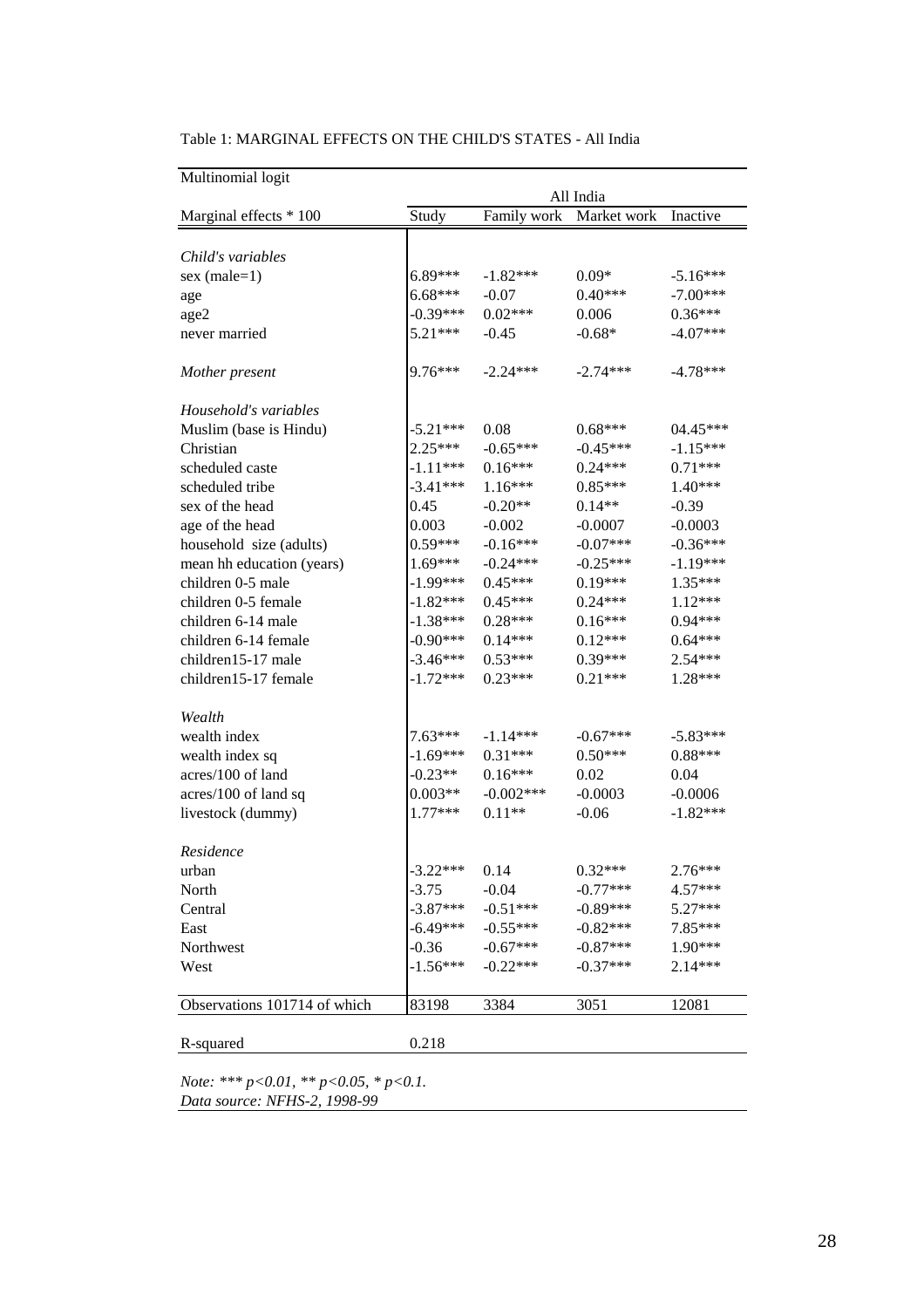Table 1 continued: MARGINAL EFFECTS ON THE CHILD'S STATES - Urban and rural areas

| Multinomial logt          |                    |                                           |            |            |                    |             |                      |            |  |  |
|---------------------------|--------------------|-------------------------------------------|------------|------------|--------------------|-------------|----------------------|------------|--|--|
| Marginal effects * 100    |                    | Urban<br>Study<br>Family work Market work |            |            | Study              | Family work | Rural<br>Market work | Inactive   |  |  |
|                           |                    |                                           |            | Inactive   |                    |             |                      |            |  |  |
| Child's variables         |                    |                                           |            |            |                    |             |                      |            |  |  |
| $sex$ (male=1)            | $1.12***$          | $-0.50***$                                | $0.36***$  | $-0.98***$ | $10.40***$         | $-2.73***$  | $-0.04$              | $-7.68***$ |  |  |
| age                       | $2.64***$          | $-0.04$                                   | $0.29**$   | $-2.89***$ | 8.87***            | $-0.03$     | $0.49***$            | $-9.33***$ |  |  |
| age2                      | $-0.16***$         | $0.008**$                                 | $-0.0007$  | $0.15***$  | $-0.52***$         | $0.03***$   | 0.006                | $0.48***$  |  |  |
| never married             | $5.22*$            | $-0.28$                                   | $-0.91$    | $-4-03*$   | 5.93***            | $-0.57$     | $-0.64$              | $-4.72**$  |  |  |
| Mother present            | $7.42***$          | $-1.55***$                                | $-2.63***$ | $-3.24***$ | $10.50***$         | $-2.68***$  | $-2.53***$           | $-5.29***$ |  |  |
| Household's variables     |                    |                                           |            |            |                    |             |                      |            |  |  |
| Muslim (base is Hindu)    | $-1.85***$         | $0.17**$                                  | $0.53***$  | $1.16***$  | -7.02***           | $-0.005$    | $0.72***$            | $6.30***$  |  |  |
| Christian                 | $0.73*$            | $-0.01$                                   | $-0.43***$ | $-0.29$    | $2.94***$          | $-1.04***$  | $-0.39***$           | $-1.51***$ |  |  |
| scheduled caste           | $-0.36*$           | $0.12*$                                   | 0.05       | 0.19       | $-1.49***$         | $0.20**$    | $0.33***$            | $0.97***$  |  |  |
| scheduled tribe           | -0.17              | $-0.002$                                  | 0.18       | $-0.008$   | $-4.84***$         | 1.79***     | $1.10***$            | 1.95***    |  |  |
| sex of the head           | $-0.57**$          | 0.03                                      | $0.27***$  | 0.26       | $1.40***$          | $-0.39***$  | 0.01                 | $-1.02***$ |  |  |
| age of the head           | 0.0004             | $-0.002$                                  | $-0.002$   | 0.005      | 0.006              | $-0.002$    | $-0.0001$            | $-0.004$   |  |  |
| household size (adults)   | $0.26***$          | $-0.05***$                                | $-0.06***$ | $-0.15***$ | $0.78***$          | $-0.23***$  | $-0.06***$           | $-0.49***$ |  |  |
| mean hh education (years) | $0.61***$          | $-0.05***$                                | $-0.06***$ | $-0.50***$ | $2.29***$          | $-0.39***$  | $-0.36***$           | $-1.54***$ |  |  |
| children 0-5 male         | $-0.84***$         | $0.10***$                                 | $0.12***$  | $0.61***$  | $-2.63***$         | $0.68***$   | $0.19***$            | $1.76***$  |  |  |
| children 0-5 female       | $-1.03***$         | $0.20***$                                 | $0.18***$  | $0.65***$  | $-2.25***$         | $0.64***$   | $0.25***$            | $1.36***$  |  |  |
| children 6-14 male        | $-0.54***$         | $0.09***$                                 | $0.10***$  | $0.34***$  | $-1.88***$         | $0.42***$   | $0.17***$            | $1.30***$  |  |  |
| children 6-14 female      | $-0.57***$         | 0.04                                      | $0.14***$  | $0.39***$  | $-1.07***$         | $0.21***$   | $0.09**$             | $0.76***$  |  |  |
| children15-17 male        | $-1.32***$         | $0.15***$                                 | $0.22***$  | $0.96***$  | $-4.70***$         | $0.80***$   | $0.47***$            | $3.44***$  |  |  |
| children15-17 female      | $-0.81***$         | 0.07                                      | $0.15***$  | $0.59***$  | $-2.22***$         | $0.35***$   | $0.22***$            | $1.65***$  |  |  |
| Wealth                    |                    |                                           |            |            |                    |             |                      |            |  |  |
| wealth index              | 2.97***            | $-0.41***$                                | $-0.52***$ | $-2.04***$ | $10.00***$         | $-1.85***$  | $-0.52***$           | $-7.64***$ |  |  |
| wealth index sq           | $-0.39***$         | $0.12***$                                 | $0.25***$  | 0.02       | $-2.65***$         | $0.24**$    | $0.65***$            | $1.76***$  |  |  |
| acres/100 of land         | 1.28***            | 0.03                                      | $-0.002$   | $-1.30***$ | $-0.49***$         | $0.25***$   | 0.01                 | $0.23*$    |  |  |
| $acres/100$ of land sq    | $-0.01***$         | $-0.0003$                                 | 0.00003    | $0.01***$  | $0.005***$         | $-0.003***$ | $-0.0002$            | $-0.003**$ |  |  |
| livestock (dummy)         | $0.79***$          | 0.04                                      | $-0.12**$  | $-0.72***$ | $2.19***$          | $0.17**$    | $-0.03$              | $-2.34***$ |  |  |
| Residence                 |                    |                                           |            |            |                    |             |                      |            |  |  |
| North                     | $-2.30***$         | $0.15*$                                   | $-0.20***$ | $2.35***$  | $-4.34***$         | $-0.20*$    | $-1.02***$           | $5.55***$  |  |  |
| Central                   | $-1.88***$         | $-0.12**$                                 | $-0.33***$ | $2.33***$  | $-4.78***$         | $-0.84***$  | $-1.13***$           | $6.75***$  |  |  |
| East                      | $-2.89***$         | 0.02                                      | $-0.09$    | $2.96***$  | $-8.08***$         | $-0.95***$  | $-1.13***$           | $10.20***$ |  |  |
| Northwest                 | -0.38              | $-0.02$                                   | $-0.03$    | 0.43       | -0.41              | $-1.11***$  | $-1.19***$           | $2.72***$  |  |  |
| West                      | $-1.21***$         | $-0.07$                                   | $-0.21***$ | $1.50***$  | $-1.17*$           | $-0.27*$    | $-0.34***$           | $1.77***$  |  |  |
| Observations              | 25812              | 342                                       | 552        | 1933       | 57386              | 3042        | 2499                 | 10148      |  |  |
|                           | Total urban: 28639 |                                           |            |            | Total rural: 73075 |             |                      |            |  |  |
| R-squared                 | 0.253              |                                           |            |            | 0.1994             |             |                      |            |  |  |

*Note: \*\*\* p<0.01, \*\* p<0.05, \* p<0.1. Data source: NFHS-2, 1998-99*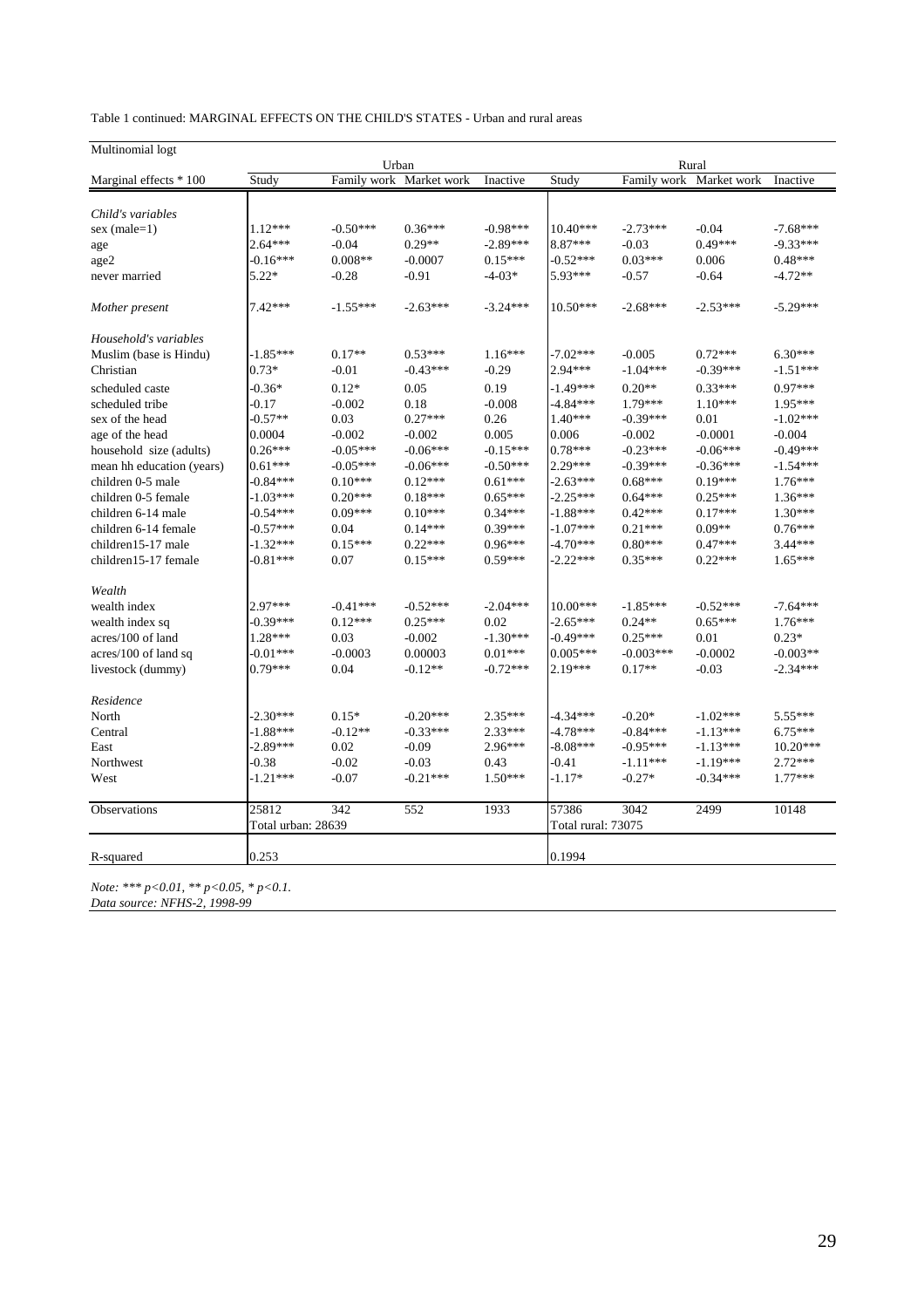Table 2: MARGINAL EFFECTS ON THE CHILD'S STATUS: PARENTS' VARIABLES AMONG THE REGRESSORS - All India

| Multinomial logit                                            |            |                        |                         |                      |
|--------------------------------------------------------------|------------|------------------------|-------------------------|----------------------|
|                                                              |            | All India              |                         |                      |
| Marginal effects * 100                                       | Study      |                        | Family work Market work | Inactive             |
|                                                              |            |                        |                         |                      |
| Household composition                                        |            |                        |                         |                      |
| household size                                               | $0.34***$  | $-0.09***$             | $-0.04***$              | $-0.21***$           |
| brothers aged 0-5                                            | $-2.30***$ | $0.37***$              | $0.17***$               | $1.76***$            |
| sisters aged 0-5                                             | $-1.95***$ | $0.37***$              | $0.16***$               | 1.42***              |
| brothers aged 6-14                                           | $-1.62***$ | $0.22***$              | $0.16***$               | $1.23***$            |
| sisters aged 6-14                                            | $-0.97***$ | $0.14***$              | $0.10**$                | $0.74***$            |
| brothers aged 15 or more                                     | $-1.74***$ | $0.23***$              | $0.16***$               | $1.35***$            |
| sisters aged 15 or more                                      | -0.191     | 0.008                  | 0.02                    | 0.11                 |
| Education                                                    |            |                        |                         |                      |
| mother's years of education                                  | $1.14***$  | $-0.10***$             | $-0.07***$              | $-0.97***$           |
| mother's years of education sq.                              | $-0.07***$ | 0.005                  | $0.005**$               | $0.06***$            |
| father's years of education                                  | $0.60***$  | $-0.03**$              | $-0.03***$              | $-0.54***$           |
| father's years of education sq.                              | $-0.03***$ | $-0.0005$              | 0.0005                  | $0.03***$            |
| average years of education of adulsts in hh                  | $0.80***$  | $-0.11***$             | $-0.10$                 | $-0.58***$           |
|                                                              |            |                        |                         |                      |
| Mother's power                                               | $0.30**$   |                        |                         |                      |
| mother has some money set aside that she can use as she wish | $-0.88***$ | $-0.071**$<br>$0.08**$ | $-0.08***$<br>$0.07**$  | $-0.15$<br>$0.74***$ |
| mother has been beaten or mistreated physically              |            |                        |                         |                      |
| Mother's occupation                                          |            |                        |                         |                      |
| white collar                                                 | $-0.23$    | $-0.04$                | 0.29                    | $-0.02$              |
| salesman                                                     | $-2.96***$ | 0.14                   | $0.43***$               | 2.39***              |
| self-empl. in agriculture                                    | $-0.96***$ | $0.50***$              | $0.22***$               | 0.24                 |
| skilled manual                                               | $-2.10***$ | $0.40***$              | $0.56***$               | $1.14***$            |
| unskilled manual                                             | $-1.88***$ | $0.44***$              | $0.55***$               | $0.89**$             |
| other                                                        | $-2.56***$ | $0.51***$              | $0.60***$               | $1.45***$            |
| Father's occupation                                          |            |                        |                         |                      |
| white collar                                                 | 2.80***    | $-0.27**$              | $-0.34***$              | $-2.20***$           |
| salesman                                                     | 2.00***    | $-0.17*$               | $-0.26***$              | $-1.57***$           |
| self-empl. in agriculture                                    | $1.34**$   | $-0.16$                | $-0.22***$              | $-0.95*$             |
| skilled manual                                               | $1.60***$  | $-0.21**$              | $-0.23***$              | $-1.16**$            |
| unskilled manual                                             | $1.12**$   | $-0.16*$               | $-0.22***$              | $-0.74$              |
| other                                                        | $1.35**$   | $-0.11$                | $-0.27***$              | $-0.96*$             |
|                                                              |            |                        |                         |                      |
| Observations                                                 |            | 85127                  |                         |                      |

*Note: \*\*\* p<0.01, \*\* p<0.05, \* p<0.1*

*Other controls are: age, religion, caste, other children in the household, wealth, residence.*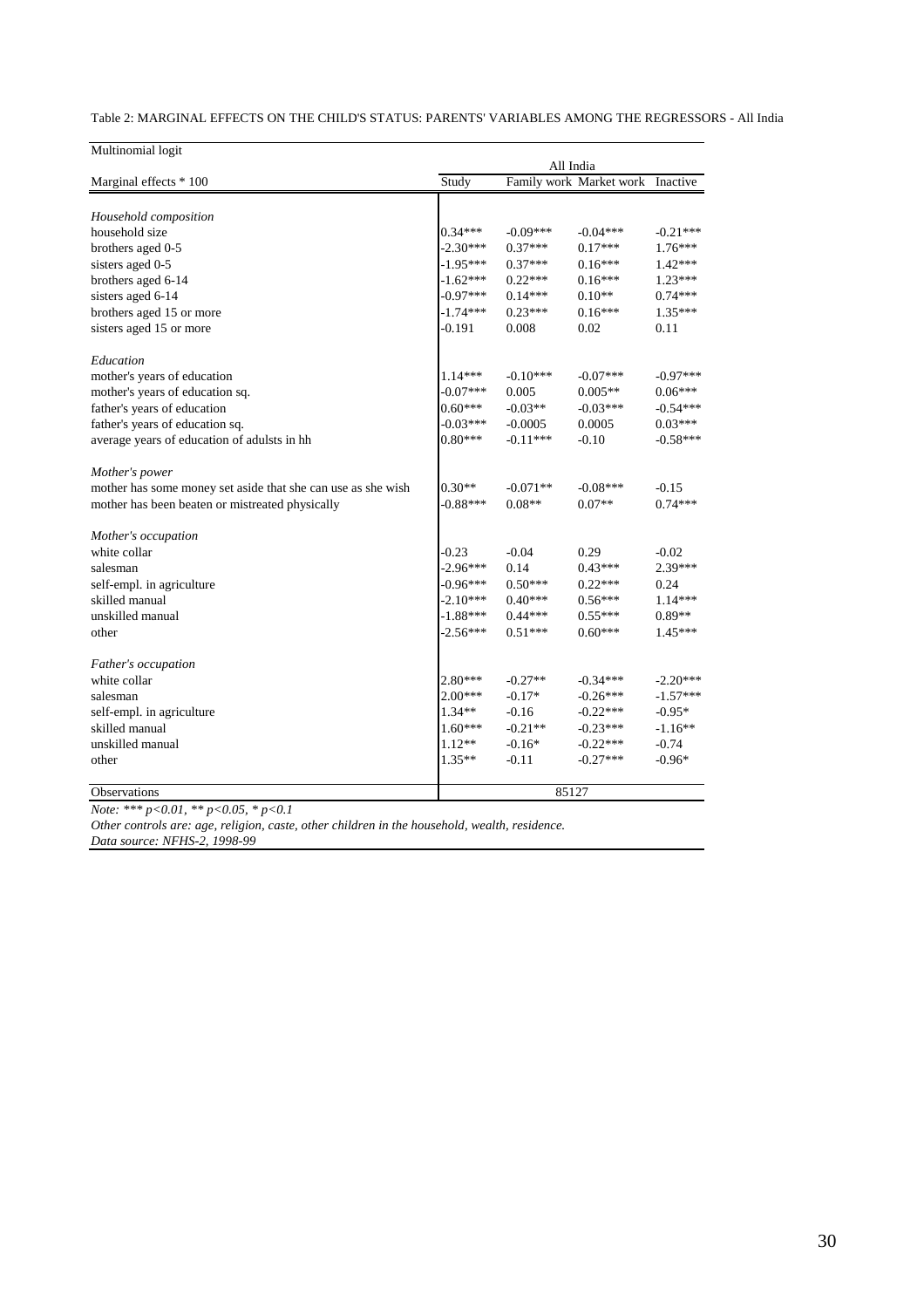Table 2 continued: MARGINAL EFFECTS ON THE CHILD'S STATUS: PARENTS' VARIABLES AMONG THE REGRESSORS - Urban and rural areas

| Multinomial logit                                            | Urban      |           |                                  |                    | Rural      |            |                                  |            |
|--------------------------------------------------------------|------------|-----------|----------------------------------|--------------------|------------|------------|----------------------------------|------------|
| Marginal effects * 100                                       | Study      |           | Family work Market work Inactive |                    | Study      |            | Family work Market work Inactive |            |
|                                                              |            |           |                                  |                    |            |            |                                  |            |
| Household composition                                        |            |           |                                  |                    |            |            |                                  |            |
| household size                                               | $0.18*$    | $-0.02$   | $-0.01$                          | $-0.15**$          | $0.46***$  | $-0.15***$ | $-0.05**$                        | $-0.28**$  |
| brothers aged 0-5                                            | $-0.90***$ | 0.06      | 0.05                             | $0.79***$          | $-3.16***$ | $0.61***$  | $0.21***$                        | $2.33***$  |
| sisters aged 0-5                                             | $-0.85***$ | 0.06      | 0.06                             | $0.73***$          | $-2.63***$ | $0.62***$  | $0.19***$                        | 1.82***    |
| brothers aged 6-14                                           | $-0.62***$ | 0.04      | 0.05                             | $0.53***$          | $-2.24***$ | $0.37***$  | $0.20***$                        | $1.67***$  |
| sisters aged 6-14                                            | $-0.57***$ | 0.03      | 0.05                             | $0.49***$          | $-1.20***$ | $0.21***$  | $0.10***$                        | $0.89***$  |
| brothers aged 15 or more                                     | $-0.85***$ | 0.04      | 0.04                             | $0.77***$          | $-2.27***$ | $0.37***$  | $0.21***$                        | $1.69***$  |
| sisters aged 15 or more                                      | $-0.37***$ | 0.0005    | 0.01                             | $0.36***$          | $-0.04$    | 0.01       | 0.009                            | 0.02       |
| Education                                                    |            |           |                                  |                    |            |            |                                  |            |
| mother's years of education                                  | $0.22***$  | 0.0008    | $-0.02$                          | $-0.21***$ 1.90*** |            | $-0.19***$ | $-0.08*$                         | $-1.63***$ |
| mother's years of education sq.                              | $-0.02***$ | $-0.0007$ | 0.001                            | $0.02***$          | $-0.12***$ | $0.01*$    | 0.0008                           | $0.11***$  |
| father's years of education                                  | $0.09*$    | $-0.006$  | $-0.005$                         | $-0.08*$           | $0.95***$  | $-0.04$    | $-0.04*$                         | $-0.88***$ |
| father's years of education sq.                              | $-0.004$   | 0.0002    | $-0.0003$                        | 0.004              | $-0.04***$ | $-0.001$   | 0.0003                           | $0.05***$  |
| average years of education of adulsts in hh                  | $0.43***$  | $-0.008$  | $-0.007$                         | $-0.42***$ 0.99*** |            | $-0.21***$ | $-0.17***$                       | $-0.62***$ |
| Mother's power                                               |            |           |                                  |                    |            |            |                                  |            |
| mother has some money set aside that she can use as she wish | 0.20       | $-0.005$  | $-0.04$                          | $-0.16$            | 0.33       | $-0.12**$  | $-0.09**$                        | $-0.13$    |
| mother has been beaten or mistreated physically              | $-0.36**$  | 0.003     | 0.07                             | $0.29**$           | $-1.15***$ | $0.14**$   | 0.04                             | $0.98***$  |
| Mother's occupation                                          |            |           |                                  |                    |            |            |                                  |            |
| white collar                                                 | $-0.51$    | 0.02      | $-0.02$                          | 0.52               | 0.53       | $-0.11$    | 0.8                              | $-1.23$    |
| salesman                                                     | $-1.47***$ | $-0.04$   | 0.05                             | $1.46***$          | $-3.54***$ | $0.59*$    | $0.79***$                        | $2.16**$   |
| self-empl. in agriculture                                    | $-0.83*$   | 0.03      | $-0.03$                          | $0.83*$            | $-1.47***$ | $0.83***$  | $0.30***$                        | 0.35       |
| skilled manual                                               | $-0.52$    | 0.05      | 0.21                             | 0.27               | $-3.07***$ | $0.65***$  | $0.71***$                        | $1.71***$  |
| unskilled manual                                             | $-0.42$    | 0.09      | 0.12                             | 0.21               | $-2.74***$ | $0.55**$   | $0.76***$                        | $1.43**$   |
| other                                                        | $-0.41$    | 0.07      | 0.13                             | 0.22               | $-4.05***$ | $0.85***$  | $0.83***$                        | $2.37***$  |
| Father's occupation                                          |            |           |                                  |                    |            |            |                                  |            |
| white collar                                                 | $1.60***$  | $-0.05$   | $-0.06$                          | $-1.48***$ 2.59*** |            | $-0.33$    | $-0.47***$                       | $-1.79*$   |
| salesman                                                     | $1.40***$  | $-0.01$   | $-0.03$                          | $-1.36***$ 9.17    |            | $-0.31$    | $-0.40***$                       | $-0.61$    |
| self-empl. in agriculture                                    | $1.28***$  | $-0.01$   | $-0.04$                          | $-1.23***$ 0.48    |            | $-0.35*$   | $-0.40***$                       | 0.28       |
| skilled manual                                               | $1.25***$  | 0.01      | $-0.02$                          | $-1.25***$ 7.43    |            | $-0.46***$ | $-0.38***$                       | $-0.24$    |
| unskilled manual                                             | $1.02***$  | 0.004     | $-0.03$                          | $-1.00***$ 0.06    |            | $-0.34**$  | $-0.33***$                       | 0.61       |
| other                                                        | $1.01***$  | $-0.02$   | $-0.04$                          | $-0.95***$ 0.72    |            | $-0.13$    | $-0.40***$                       | $-0.19$    |
| Observations                                                 |            | 24075     |                                  |                    |            |            | 61052                            |            |

*Note: \*\*\* p<0.01, \*\* p<0.05, \* p<0.1*

*Other controls are: age, religion, caste, other children in the household, wealth, residence.*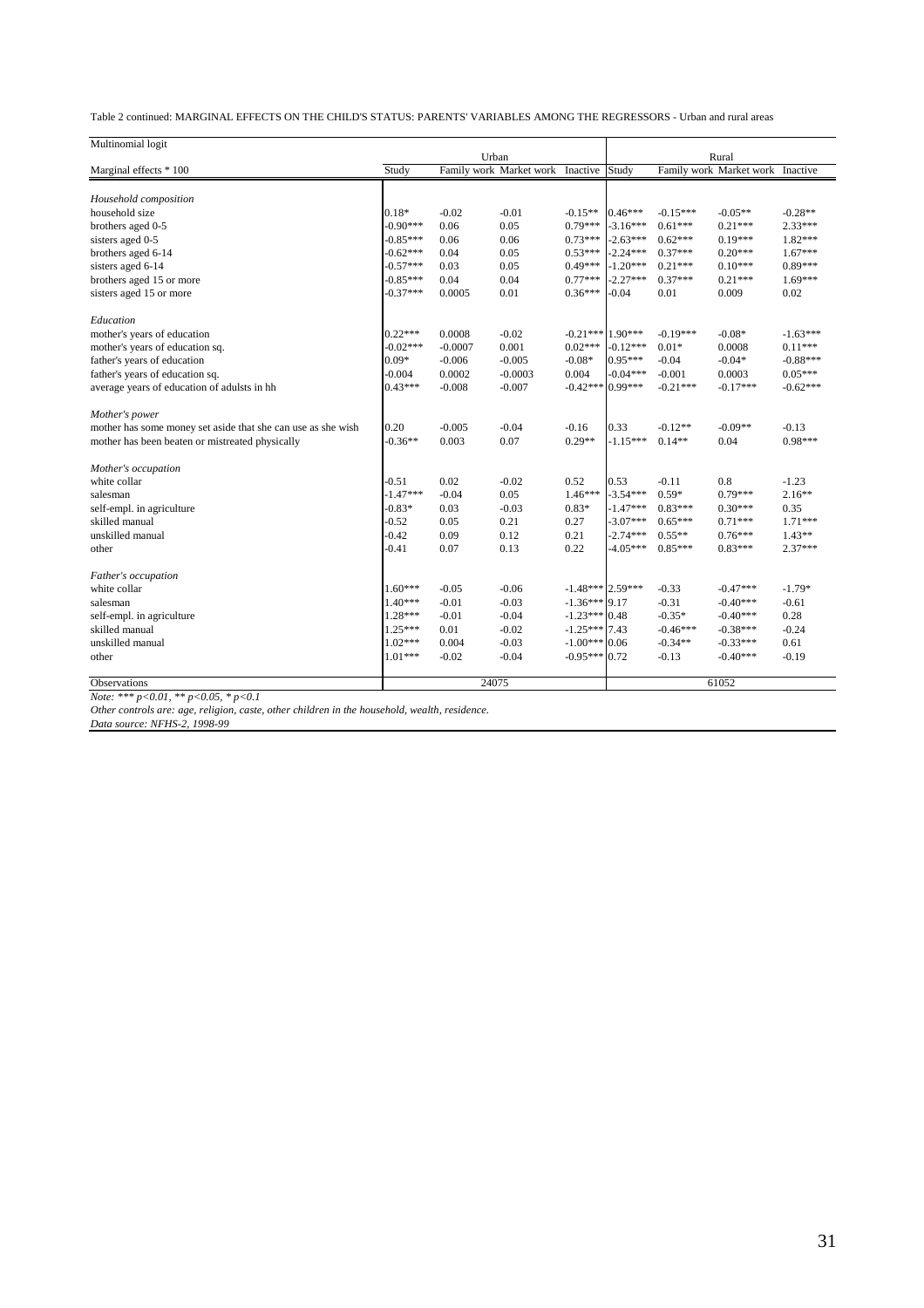Table 3: MARGINAL EFFECTS ON THE JOINT PROBABILITY OF MOTHER-CHILD STATUS - All India

Multinomial logit

|                                                              | All India              |             |                       |                    |            |            |                     |                             |
|--------------------------------------------------------------|------------------------|-------------|-----------------------|--------------------|------------|------------|---------------------|-----------------------------|
| Marginal effects * 100                                       | MW-CS                  | MW-CD       | MW-CW MW-CI           |                    |            |            |                     | MNW-CS_MNW-CL MNW-CW MNW-CI |
|                                                              |                        |             |                       |                    |            |            |                     |                             |
| Household composition                                        |                        |             |                       |                    |            |            |                     |                             |
| household size                                               | $0.29*$                | $-0.03***$  | $-0.01$               | $-0.05$            | 0.05       | $-0.05***$ | $-0.03***$          | $-0.17***$                  |
| brothers aged 0-5                                            | $-5.69***$             | $0.13***$   | $0.05***$             | $0.42***$          | $3.51***$  | $0.18***$  | $0.10***$           | $1.31***$                   |
| sisters aged 0-5                                             | $-5.04***$             | $0.13***$   | $0.04**$              | $0.29***$          | $3.22***$  | $0.18***$  | $0.10***$           | 1.09***                     |
| brothers aged 6-14                                           | $-2.68***$             | $0.07**$    | $0.07***$             | $0.38***$          | $1.11***$  | $0.12***$  | $0.09***$           | $0.84***$                   |
| sisters aged 6-14                                            | $-0.45$                | $0.05***$   | $0.05***$             | $0.29***$          | $-0.53*$   | $0.07***$  | $0.05***$           | $0.46***$                   |
| brothers aged 15 or more                                     | $-3.42***$             | $0.08***$   | $0.07***$             | $0.53***$          | $1.77***$  | $0.12***$  | $0.08***$           | $0.77***$                   |
| sisters aged 15 or more                                      | 0.54                   | 0.01        | 0.003                 | 0.13               | $-0.74*$   | $-0.02$    | $0.03*$             | 0.04                        |
| Education                                                    |                        |             |                       |                    |            |            |                     |                             |
| mother's years of education                                  | $-3.54***$             | $-0.06***$  | $-0.07***$            | $-0.65***$         | $4.70***$  | $-0.03*$   | $-0.02$             | $-0.34***$                  |
| mother's years of education sq.                              | $0.36***$              | 0.003       | $0.004**$             | $0.05***$          | $-0.43***$ | 0.001      | 0.001               | 0.008                       |
| father's years of education                                  | $-0.29**$              | $-0.01*$    | $-0.02**$             | $-0.26***$         | $0.89***$  | $-0.007$   | $-0.01$             | $-0.29***$                  |
| father's years of education sq.                              | $-0.02**$              | $-0.0002$   | $-0.00008$ $0.01***$  |                    | $-0.00007$ | $-0.0008$  | 0.0003              | $0.01***$                   |
| average years of education of adulsts in hh                  | $-0.02$                | $-0.05***$  | $-0.07***$            | $-0.36***$         | $0.81***$  | $-0.04***$ | $-0.04***$          | $-0.22***$                  |
| Mother's power                                               |                        |             |                       |                    |            |            |                     |                             |
| mother has some money set aside that she can use as she wish | 5.11***                | 0.005       | $-0.0006$             | $0.32***$          | $-4.90***$ | $-0.06**$  | $-0.06***$          | $-0.42***$                  |
| mother has been beaten or mistreated physically              | 8.78***                | $0.11***$   | $0.08***$             | $0.95***$          | $-9.81***$ | $-0.05*$   | $0.04*$             | $-0.11$                     |
| Father's occupation                                          |                        |             |                       |                    |            |            |                     |                             |
| white collar                                                 | $-7.66***$             | $-0.14***$  | $-0.27***$ $-1.56***$ |                    | $10.50***$ | $-0.14*$   | $-0.04$             | $-0.67$                     |
| salesman                                                     | $-13.30***$ $-0.18***$ |             | $-0.26***$ $-1.40***$ |                    | $15.30***$ | $-0.03$    | 0.04                | $-0.17$                     |
| self-empl. in agriculture                                    | $-2.87*$               | $-0.05$     | $-0.21***$ $-0.78***$ |                    | $4.30***$  | $-0.14*$   | 0.006               | $-0.26$                     |
| skilled manual                                               | $-11.60***$ $-0.14***$ |             | $-0.23***$ $-1.31***$ |                    | $13.30***$ | $-0.09$    | 0.02                | 0.05                        |
| unskilled manual                                             | $-14.00***$ $-0.17***$ |             | $-0.21***$ $-1.25***$ |                    | $15.20***$ | $-0.10$    | 0.005               | 0.48                        |
| other                                                        | $-14.30***$ $-0.11**$  |             | $-0.24***$ $-1.54***$ |                    | $15.60***$ | $-0.04$    | $-0.009$            | 0.61                        |
| Wealth                                                       |                        |             |                       |                    |            |            |                     |                             |
| wealth index                                                 | $-10.90***$ $-0.40***$ |             | $-0.30***$            | $-2.81***$         | $16.90***$ | $-0.28***$ | $-0.15***$          | $-2.05***$                  |
| wealth index sq.                                             | $0.86***$              | $-0.05**$   | $0.07***$             | $0.38***$          | $-1.57***$ | $0.07***$  | 0.001               | $0.24***$                   |
| acres/100 of land                                            | $1.33***$              | $0.04***$   | 0.01                  | $0.19***$          | $-1.48***$ | $0.04***$  | 0.007               | $-0.15$                     |
| acres/100 of land sq.                                        | $-0.01***$             | $-0.0005**$ | $-0.0002$             | $-0.002***0.02***$ |            |            | $-0.0004**-0.00008$ | 0.001                       |
| livestock (dummy)                                            | $-0.39$                | $0.03*$     | $-0.05**$             | $-0.93***$         | $2.25***$  | $-0.01$    | $-0.06***$          | $-0.84***$                  |
| Observations                                                 |                        |             |                       |                    | 85303      |            |                     |                             |

*Note: \*\*\* p<0.01, \*\* p<0.05, \* p<0.1.*

*M: mother; C: child; W: works; NW: does not work; S: studies; D: does domestic work or works in the family business; I: is inactive.*

*Other controls are: age, religion, caste, other children in the household, wealth, residence, urban/rural.*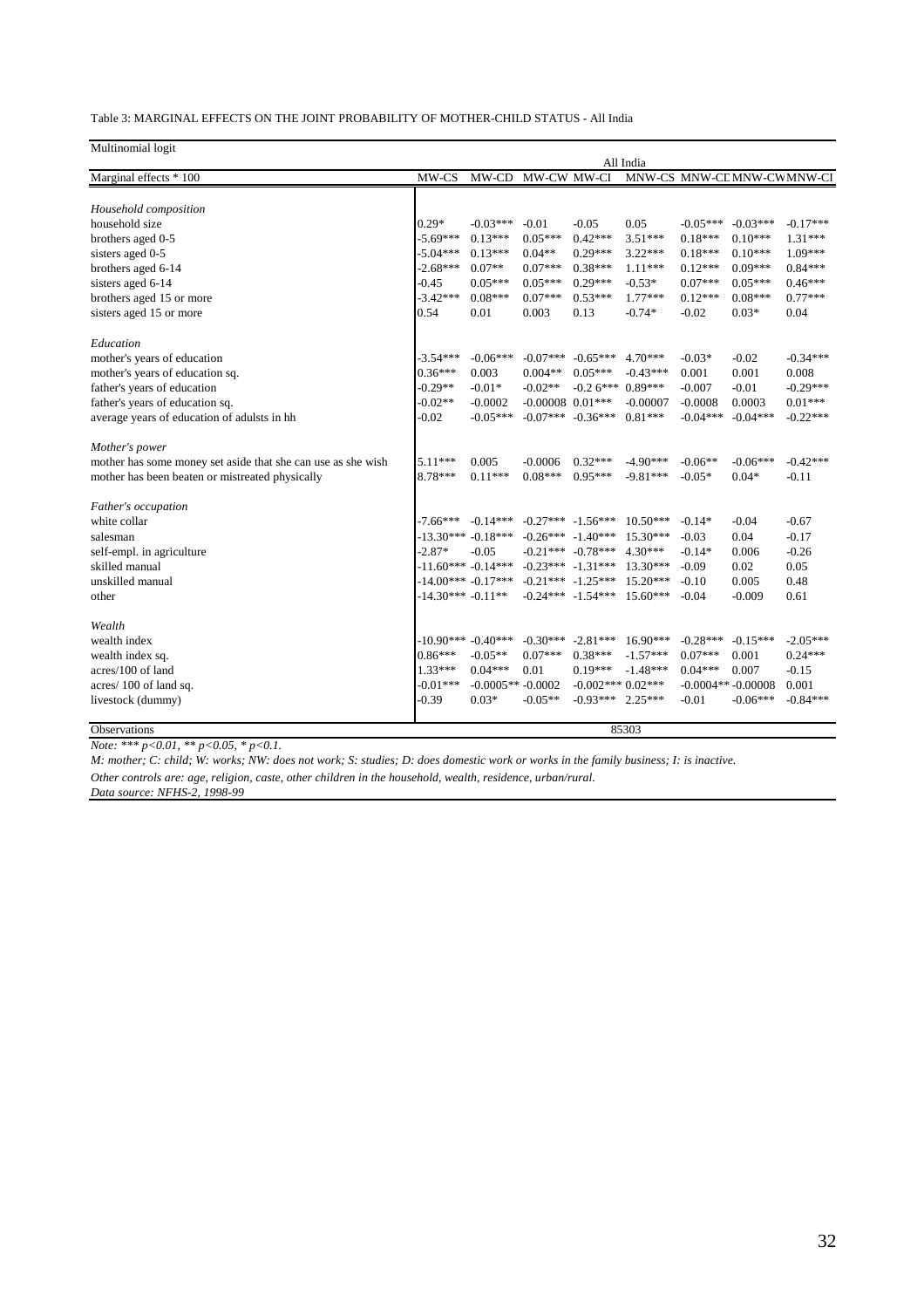| Multinomial logit                                            |            |                      |                       |                       |
|--------------------------------------------------------------|------------|----------------------|-----------------------|-----------------------|
|                                                              |            |                      | All India             |                       |
| Marginal effects * 100                                       | MW-CS      |                      |                       | MNW-CS MW-CNS MNW-CNS |
|                                                              |            |                      |                       |                       |
| Education                                                    |            |                      |                       |                       |
| mother's years of education                                  | $-3.18***$ | $4.97***$            | $-1.32***$            | $-0.47***$            |
| mother's years of education sq.                              | $0.33***$  | $-0.43***$           | $0.09***$             | 0.001                 |
| father's years of education                                  | $-0.24$    | $1.13***$            | $-0.45***$            | $-0.43***$            |
| father's years of education sq.                              | $-0.02$    | $-0.01$              | $0.02**$              | $0.013*$              |
| average years of education of adulsts in hh                  | 0.13       | $0.86***$            | $-0.64***$            | $-0.34***$            |
|                                                              |            |                      |                       |                       |
| Mother's power                                               |            |                      |                       |                       |
| mother has some money set aside that she can use as she wish | $0.05***$  | $-4.57***$           | $0.27*$               | $-0.87***$            |
| mother has been beaten or mistreated physically              | $7.85***$  | $-9.84***$           | $2.10***$             | $-0.11$               |
|                                                              |            |                      |                       |                       |
| Father's occupation                                          |            |                      |                       |                       |
| white collar                                                 | $-4.03**$  | 8.98***              | $-3.55***$            | $-1.4$                |
| salesman                                                     | $-10.2***$ | $13.4***$            | $-3.11***$            | $-0.11$               |
| self-empl. in agriculture                                    | 0.57       | 1.78                 | $-1.74***$            | $-0.62$               |
| skilled manual                                               | $-0.09***$ | $11.2***$            | $-2.63***$            | 0.36                  |
| unskilled manual                                             |            | $-11.00***$ 13.0***  | $-2.54***$            | 0.57                  |
| other                                                        |            | $-10.70***$ 13.00*** | $-2.93***$            | 0.69                  |
|                                                              |            |                      |                       |                       |
| Wealth                                                       |            |                      |                       |                       |
| wealth index                                                 | $-8.46***$ | $17.9***$            | $-5.46***$            | $-4.02***$            |
| wealth index sq.                                             | 0.37       | $-1.44***$           | $0.59***$             | $0.48**$              |
| acres/100 of land                                            | $1.04***$  | $-1.62***$           | $0.51***$             | 0.07                  |
| acres/100 of land sq.                                        | $-0.01***$ |                      | $0.0172***$ -0.006*** | $-0.0008$             |
| livestock (dummy)                                            | $-0.55$    | $2.57***$            | $-0.96***$            | $-1.06***$            |
|                                                              |            |                      |                       |                       |
| <b>Observations</b>                                          |            |                      | 43914                 |                       |

Table 4: MARGINAL EFFECTS ON THE JOINT PROBBABILITY OF MOTHER-CHILDREN STATUS - All India

*Note:* \*\*\*  $p < 0.01$ , \*\*  $p < 0.05$ , \*  $p < 0.1$ .

*school.*

*Other controls are: age, religion, caste, siblings and other children in the household, wealth, residence. Data source: NFHS-2, 1998-99*